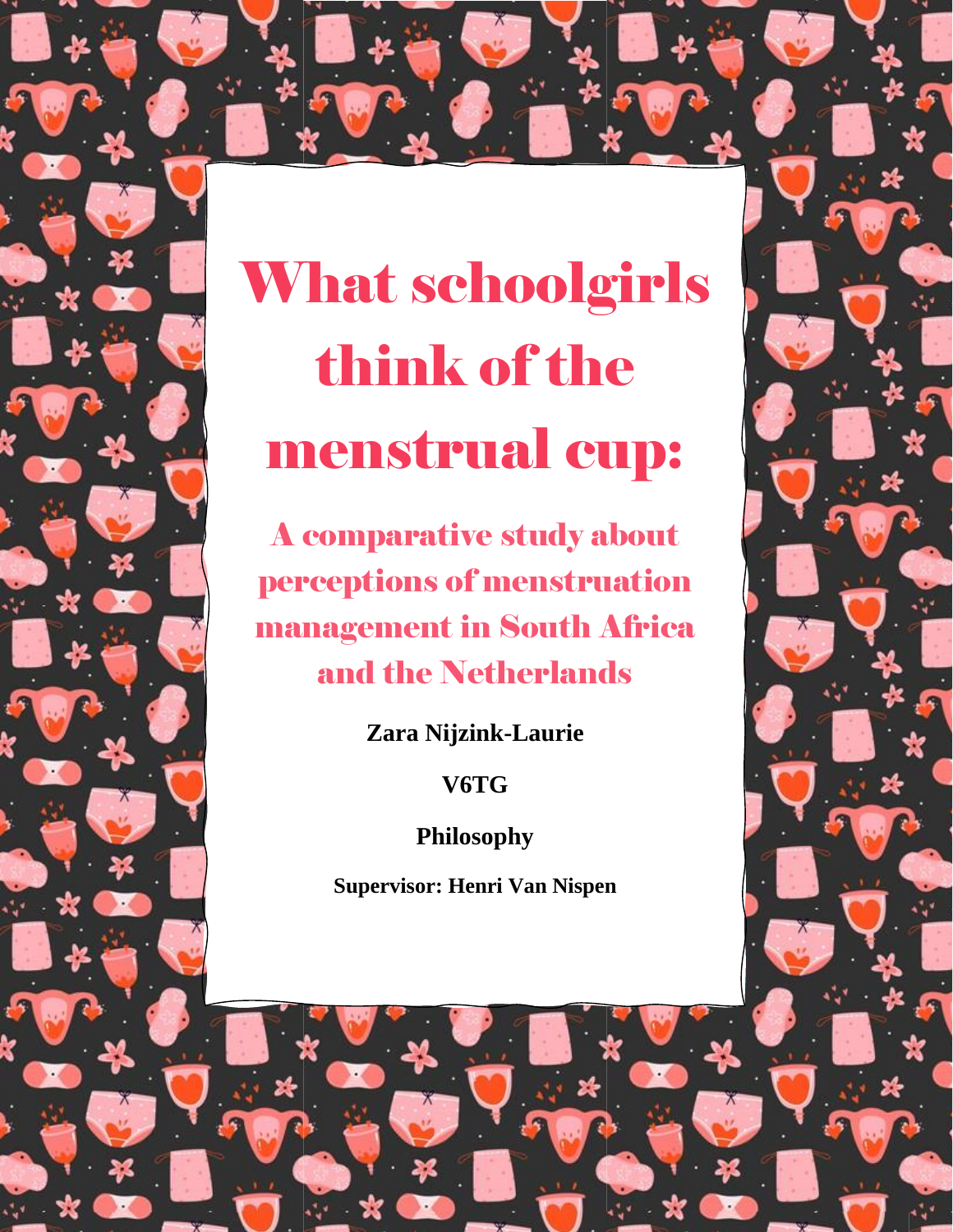# **Table of contents**

| 4.4 Method of Menstruation Management - South Africa vs The Netherlands 20 |  |
|----------------------------------------------------------------------------|--|
|                                                                            |  |
|                                                                            |  |
|                                                                            |  |
|                                                                            |  |
|                                                                            |  |
|                                                                            |  |
|                                                                            |  |
|                                                                            |  |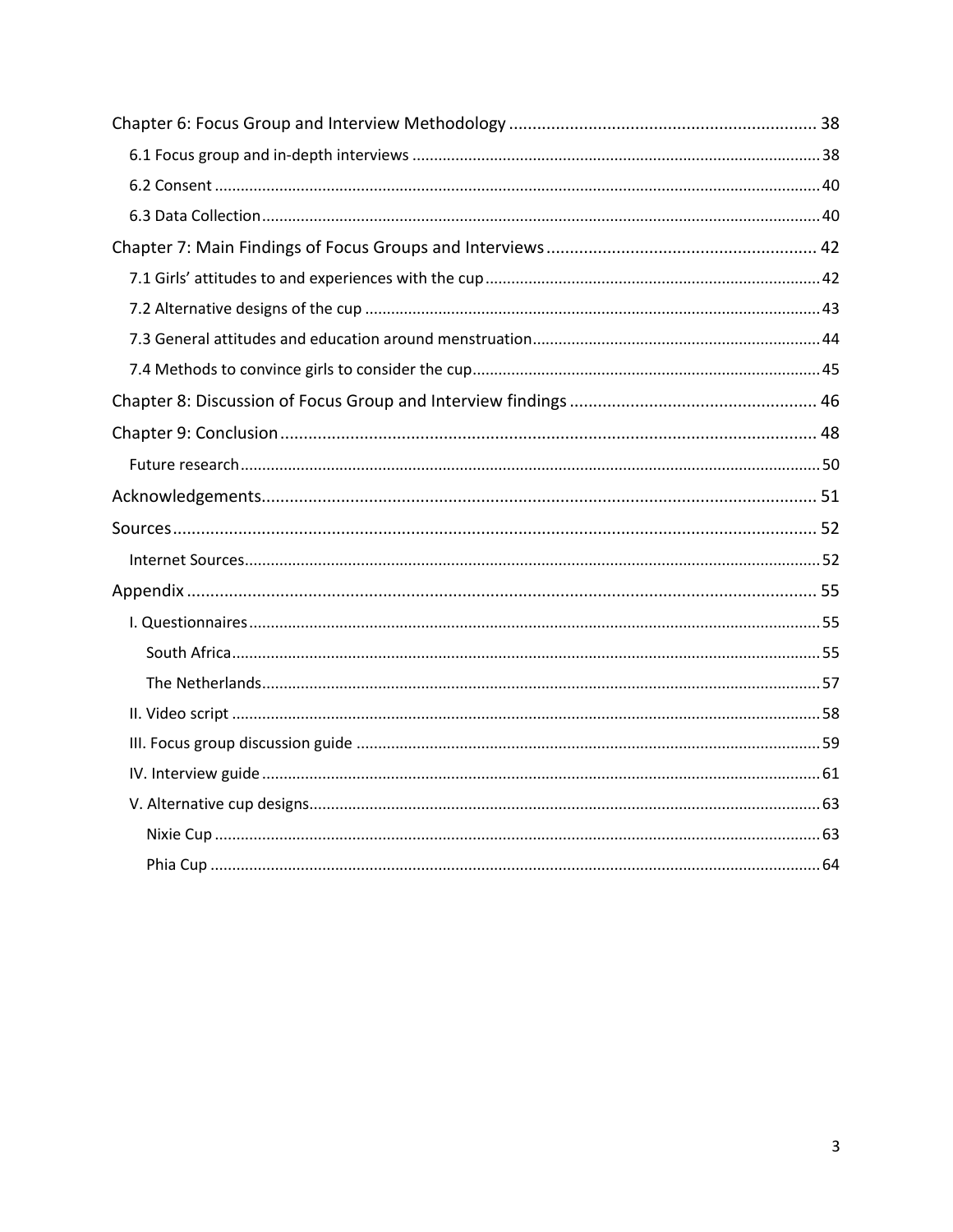# <span id="page-3-0"></span>**Chapter 1: Introduction**

Every month around 1,8 billion women, girls, transgender men and non-binary people menstruate (UNICEF, n.d.).<sup>1</sup>

Traditionally, menstruation has been surrounded by secrecy and taboos. An extreme example is the traditional practice in Nepal, where menstruating women and girls were routinely exiled from their family homes and women have even died in the barren circumstances of so called "menstrual huts" (BBC News, 2019). This is rather extreme but in many communities around the world, menstruation is still a topic that is not openly discussed and surrounded by shame. Fortunately, things are changing. In more and more countries, the impact of menstruation on the lives of women and girls is being recognised as an important matter, not just by women themselves but also by policy makers. In the context of this growing global attention, there is also increased awareness of the importance of menstruation management for schoolgirls (Plan International (n.d.).

There are various methods girls can use to manage their period. The most common are pads and tampons. Both work on the basis of cotton fibres absorbing menstrual fluid, with a tampon being inserted into the vagina, while pads are stuck to a girl's underwear. With the pressure on the environment rising to a crisis point, concerns about the amount of waste that is generated by the use of pads and tampons have also grown and alternatives to pads and tampons are being developed. There are now a number of reusable alternatives, from period underwear to washable pads, that produce no waste and eliminate the need to constantly buy new products with each new menstrual cycle. One of these reusable methods of menstruation management is the menstrual cup, which is the focus of this study.

The menstrual cup is a silicon cup used to manage menstruation. It is inserted into the vagina. Unlike a tampon, it does not absorb menstrual fluid but rather collects it. The cup can be held inside the body for up to 12 hours after which it is taken out, emptied, rinsed off and reinserted. One cup can be used for five to ten years. Not only does a menstrual cup eliminate waste, it is also significantly cheaper than pads or tampons. This means it presents a solution to the problem that many girls and women face of missing out on certain activities because they cannot afford to buy sufficient products to manage their period.

 $1$  Not all people who menstruate are women and not all women menstruate. This report uses "women" and "girls" and related terminology to denote all menstruating people. This is not meant to offend but is done to ensure readability.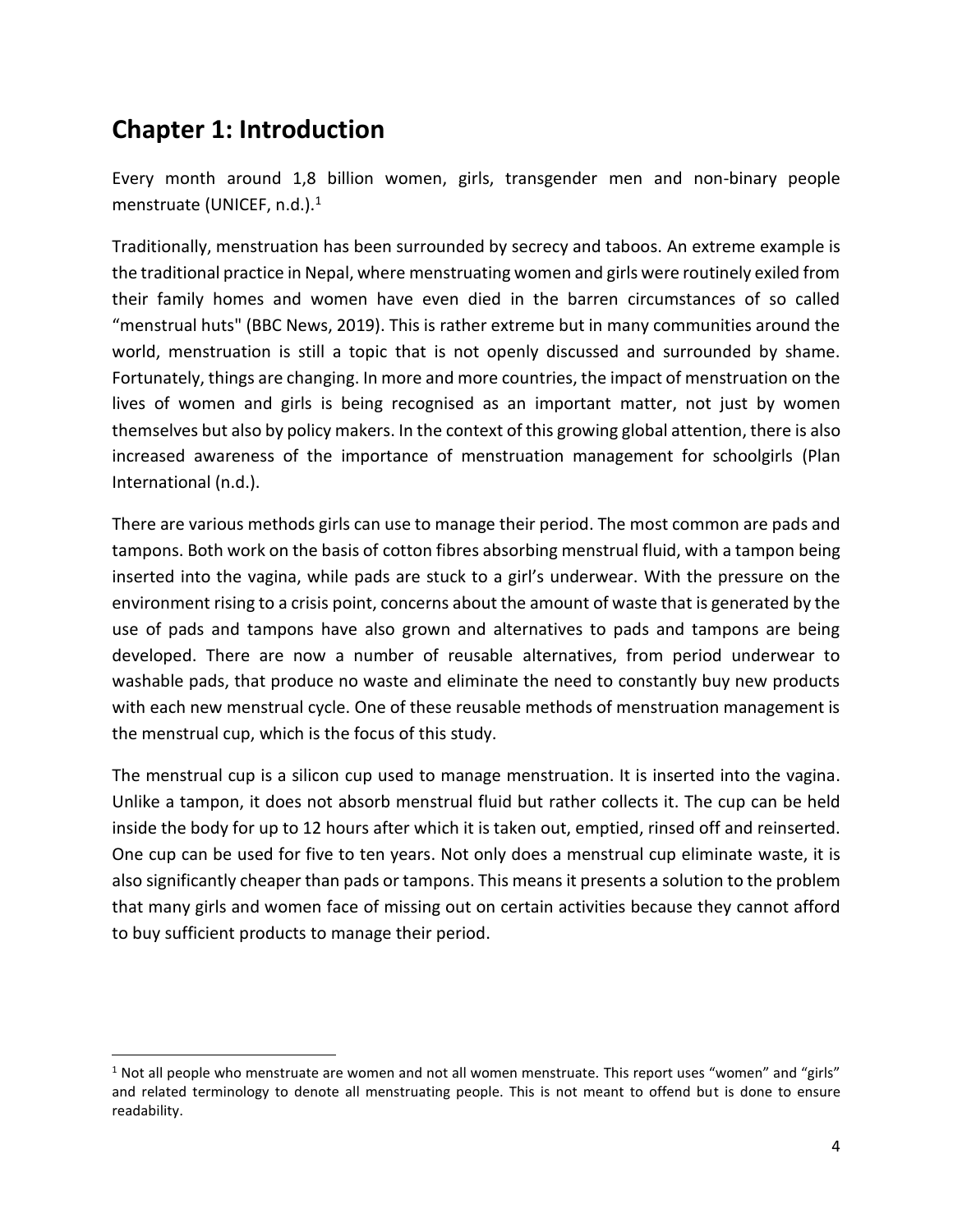

Source[: http://www.bleedingfeminism.com/2012/11/an-alternative-to-tampons-menstrual-cup.html](http://www.bleedingfeminism.com/2012/11/an-alternative-to-tampons-menstrual-cup.html) <https://www.istockphoto.com/nl/illustraties/menstrual-cup>

Period poverty affects 500 million girls and women around the world (Plan International (n.d.). It means that due to the high costs of pads and tampons, they are forced to withdraw from daily life on the days they are menstruating. The exact number of girls who are absent from school because their families struggle to afford menstrual products is not known but period poverty affects many girls around the world. This leads to undesirable situations. Some girls resort to uncomfortable, less hygienic ways of managing their period such as using newspaper, rags and socks filled with sand, which leads to infections and provides little dignity during menstruation. Other girls simply miss school on the days they have their period thus threatening their education and putting their future at risk.

Despite the cost effectiveness and its reduced impact on the environment, the menstrual cup does not seem to be widely used amongst schoolgirls. More importantly, we seem to know very little about the reasons for this. Why are girls not using the cup?

The existing studies about the menstrual cup focus mainly on the experiences of adult women (van Eijk et al., 2019). There is little research about the perceptions and experiences of schoolgirls who might benefit from using the cup. In their study 'Acceptability and Performance of the Menstrual Cup in South Africa: A Randomised Cross-Over Trial Comparing the Menstrual Cup to Tampons or Sanitary Pads' Beksinska *et al.* (2015) monitored and compared the experiences of 110 adult women after they were provided with either a menstrual cup or pads and tampons. The women reported positive experiences with the use of the cup. One of the recommendations of the study was that menstrual cups be used by schoolgirls, especially where there is potential for reduced school attendance due to period poverty (Beksinska *et al.* 2015: 157). However, the question remains whether girls know what the menstrual cup is and how to use it? Would they use it? Why or why not?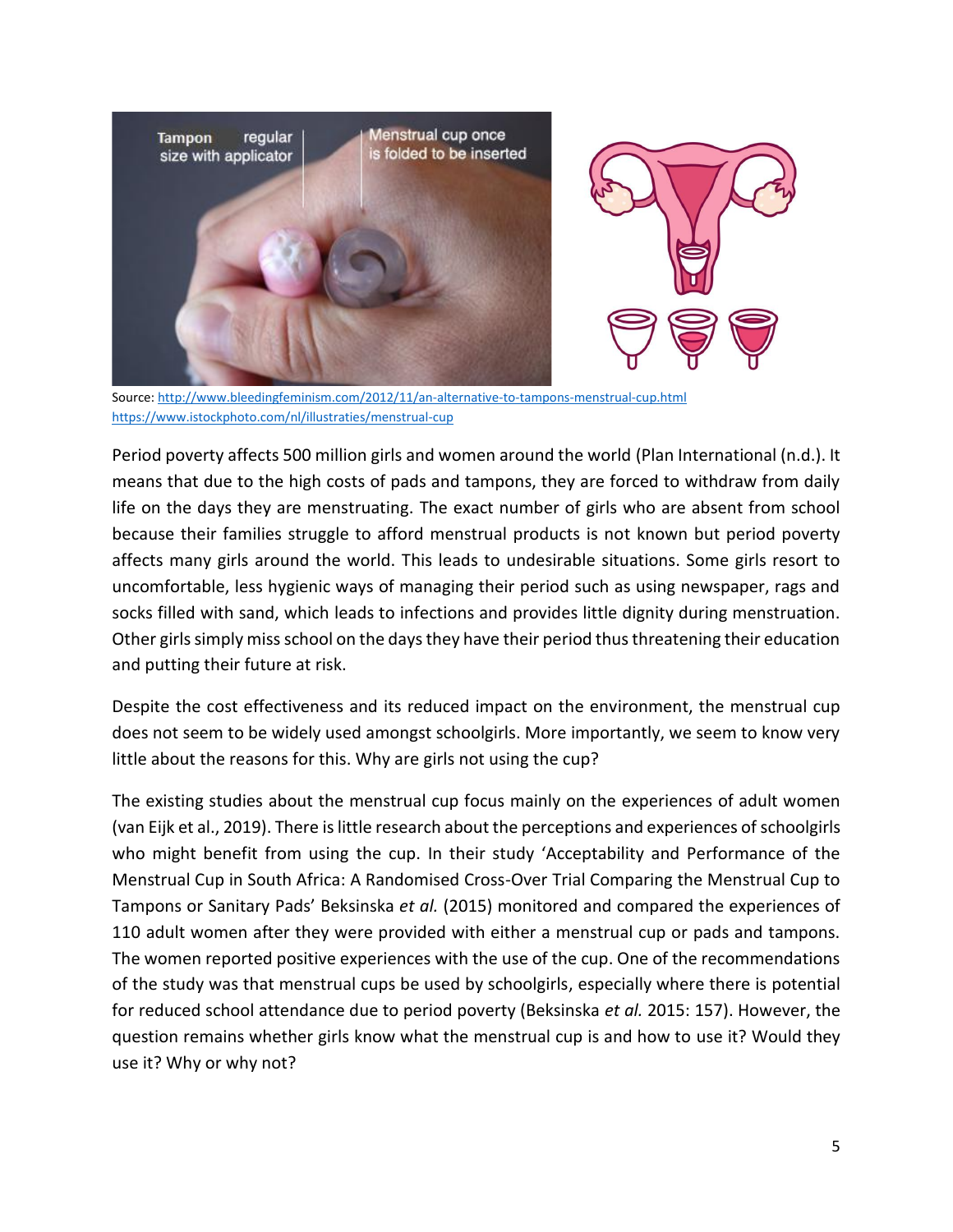There have been no studies investigating the awareness of the menstrual cup among schoolgirls. This project aims to fill that gap by investigating girls' awareness of the menstrual cup and their barriers to using it. Before studying actual experiences of girls with the menstrual cup, it seems useful to find out whether they know of the cup and are open to using it.

This study compares schoolgirls in South Africa and the Netherlands. In particular, it investigates their knowledge of and attitudes towards the menstrual cup as a method for menstruation management. The aim is

- to identify the main barriers to using the menstrual cup;
- to investigate whether receiving more information about the menstrual cup could lead to a greater willingness to use it; and
- to explore other strategies that could lead to a higher menstrual cup usage among schoolgirls.

The comparison between South Africa and the Netherlands is specifically aimed at investigating how existing barriers could best be overcome, both in general and in a particular national context. Thus, this study provides broader insights in the ways in which girls in different countries think about and deal with menstruation and menstruation management.

The study consists of two parts. The first part is a survey conducted in a South African and a Dutch school. The survey aims

- to describe differences in girls' awareness of the cup and differences in girls' willingness to use it;
- and to discover possible explanations for these differences.

Chapter 3 of this report deals with the survey methodology including the way the variables have been measured. In chapter 4 the survey data is analysed and presented by using graphs and diagrams. Chapter 5 discusses the main findings and conclusions that can be drawn from the survey results.

The second part of this study consists of focus groups and in-depth interviews with a selected group of South African and Dutch respondents. It allowed for an exploratory approach which meant that a variety of perspectives, perceptions and opinions about the menstrual cup and related issues could be explored in depth. This part of the research was aimed at gaining further insights into the broader context of menstruation management in the two countries and finding ways to overcome existing barriers in a context-sensitive manner.

Chapter 6 of this report covers the methodology used in conducting the interviews and focus group discussions, while chapter 7 presents the results of the focus groups and interviews and chapter 8 discusses the main findings and conclusions.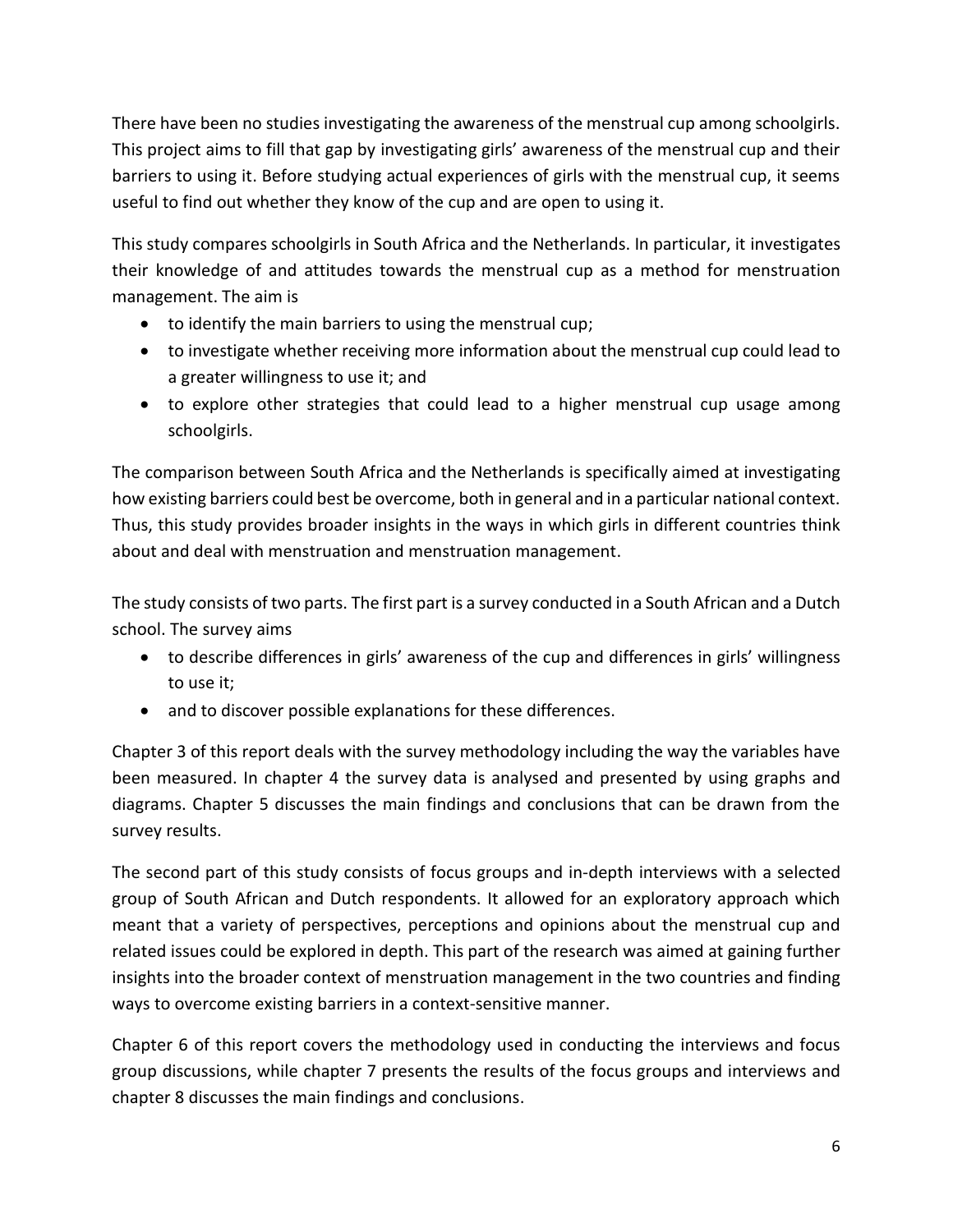Finally, chapter 9 provides a general conclusion of this study and recommendations for further research.

Through this research, girls will hopefully gain more information about the menstrual cup as a menstruation management method. The results from the surveys are useful as they can paint a picture of which groups of girls require more assistance with menstruation management. The results of the focus groups and interviews will provide deeper insights into how schoolgirls could best be informed and empowered. Generally, a better understanding of the barriers to menstrual cup usage among schoolgirls can inform awareness campaigns that may lead to increased usage.



Source[: https://stock.adobe.com/sk/search/images?k=menstrual+cup+vector&asset\\_id=294554984](https://stock.adobe.com/sk/search/images?k=menstrual+cup+vector&asset_id=294554984)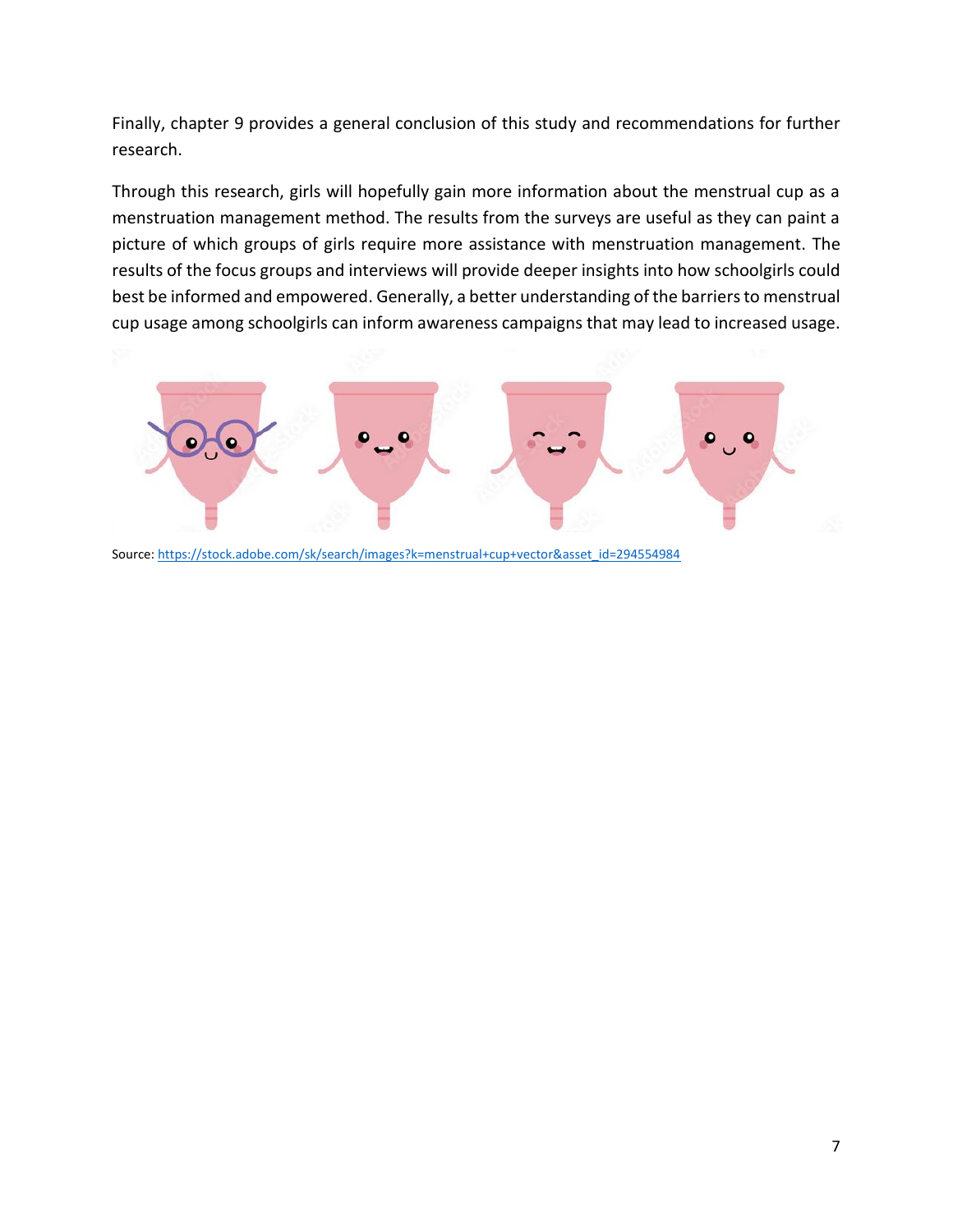# <span id="page-7-0"></span>**Chapter 2: Background information**

### <span id="page-7-1"></span>**2.1 The facts about the menstrual cup**

While sanitary pads and tampons are well known and widely used ways of managing menstruation, the menstrual cup is less familiar. It was developed and patented in 1937 by an American actress and inventor, Leona Chalmers. At the time, the design was similar to the menstrual cup sold today, but it was made from hard rubber which probably made it uncomfortable to use (Finley 2016). Over the years, the design has been improved to become the menstrual cup which is currently on the market. It is made of medical grade silicone and is flexible but still has its original bell shape. The cup is folded and inserted into the vagina where it unfolds. Unlike a tampon which absorbs the fluid to be thrown away, the menstrual cup collects the menstrual fluid and needs to be emptied every 6 to 12 hours, depending on the flow. It can be reinserted after rinsing it with water. After a cycle, the cup is disinfected by boiling it in water. $2$  Due it its reusability, the cup lasts for 4 to 5 years, with some companies even claiming 10 years of use.



Like with pads and tampons, there are various brands offering different menstrual cups made of silicone. Most brands manufacture cups in two sizes depending on whether the user has given birth or not. In the Netherlands, cups can be bought online and are widely available in drugstores and pharmacies. They are sold for between €15 (R250)<sup>3</sup> to €25 (R400). In South Africa, there is a company that manufactures menstrual cups.<sup>4</sup> However, cups are only available in a very limited

<sup>3</sup> All monetary values are based on prices of products on drugstore websites[. https://clicks.co.za/](https://clicks.co.za/) was used for South Africa an[d https://www.trekpleister.nl/](https://www.trekpleister.nl/) was used for the Netherlands. All conversions between both currencies are based on the exchange rate of 15 March 2022 where €1 is equal to R16,52. The numbers have been rounded off. <sup>4</sup> See [http://mpowercup.co.za](http://mpowercup.co.za/)

<sup>&</sup>lt;sup>2</sup> In some cultures this may raise concerns because of the proximity of food preparation with menstruation.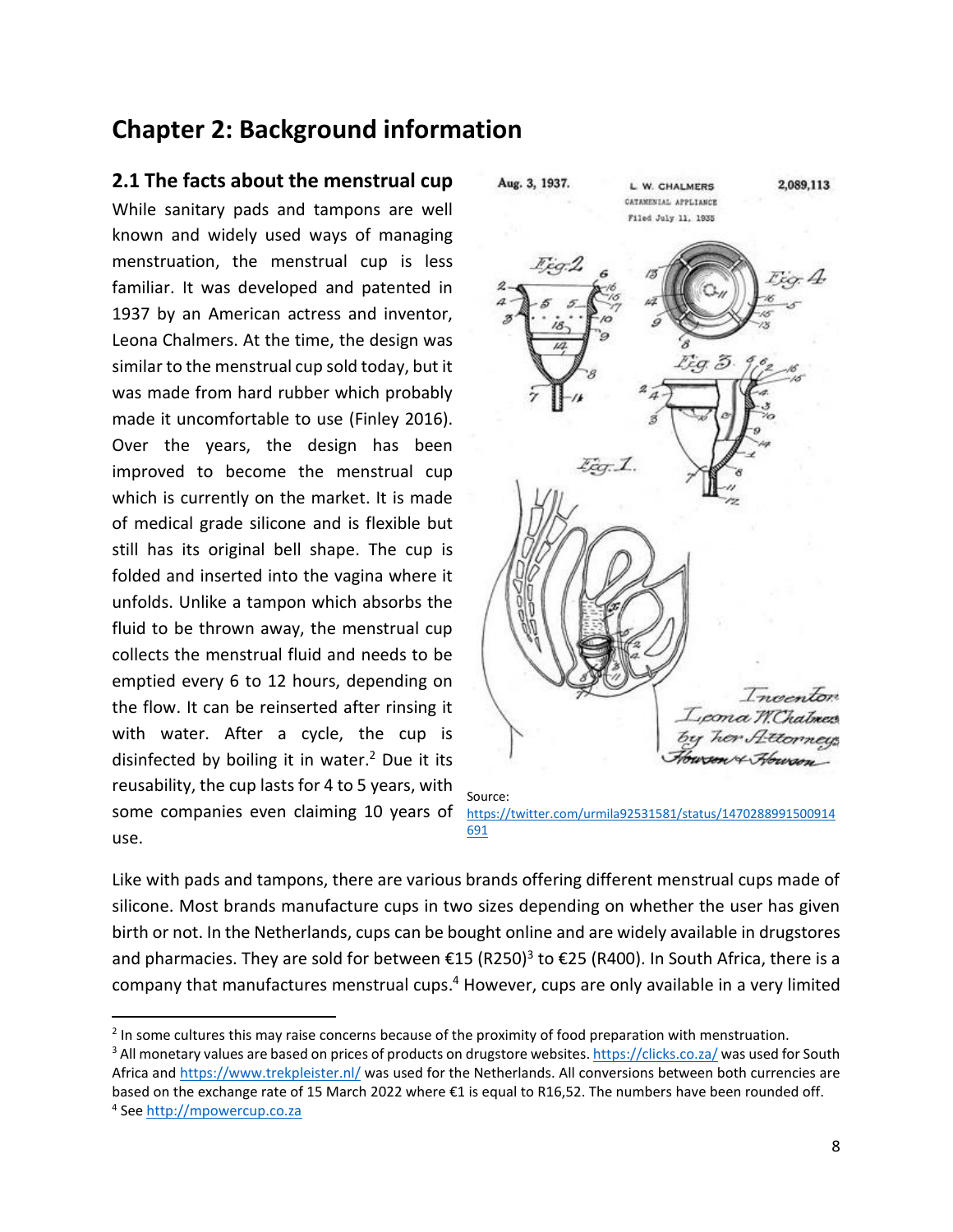number of specialised shops or online. Locally produced cups cost around R300 (€18). Massproduced imported cups are sold from around R200 (€12).

The average woman loses about 85ml of fluid per cycle and has 9 to 13 cycles per year. On average, a woman menstruates from the age of 13 until she is about 50. This means she uses around 14 000 menstruation products in one lifetime. In South Africa, the cheapest tampons and pads cost around R1,25 and R2 per unit, respectively. This means a woman spends anything from R18 500 (€1 091) to R28 860 (€1 746) on sanitary products in her lifetime<sup>5</sup>. In the Netherlands, tampons or pads cost around €2,50 (R40) for 30 units. Thus, the average Dutch woman spends around €1 200 (R20 000) on sanitary products in her lifetime<sup>6</sup>.

If a South African woman were to replace her menstrual cup every 5 years, she would spend around R1 750 (€105) on menstruation management in her lifetime. In the Netherlands, it is more expensive, €140 (R2 500), but this still pales in comparison to the costs of pads or tampons. The initial cost of the menstrual cup is higher than pads or tampons but in the long term the cup saves a substantial amount of money.<sup>7</sup>

Not only does the menstrual cup provide an economic advantage to girls and women, it is also better for the environment and the health of the user (AllMatters, n.d.). First, most pads and tampons are made of cotton, which is a plant that needs a lot of water to grow. In addition, nonorganic cotton holds insecticides and pesticides which are harmful to users and the environment. Third, not only do the 300 products per woman per year create a huge amount of waste, the plastic packaging, applicators, wrappers and boxes add to this by contributing about 200 000 tonnes of waste per year. Most of this waste ends up in a landfill or even in the oceans, beaches and rivers. Lastly, tampons have a structure through which air can move allowing certain bacteria to grow. Because of this, tampons have become associated with Toxic Shock Syndrome (TSS) from extended use. TSS is caused by the growth of a particular bacteria over time and is possible because of the structure of the tampon. The menstrual cup is made from medical grade silicone which is better for the environment. Seeing as it collects the fluid rather than absorbing it, there is no waste involved. The cup also does not affect the bacteria in the vagina making TSS nearly impossible.

<span id="page-8-0"></span><sup>&</sup>lt;sup>5</sup> To put it into perspective, 52% of South African women live on less than R1 183 (€71) per month (The Borgen Project, 2020).

 $6$  6,2% of the Dutch population lives on less than €1 100 (R18 000) per month (Centraal Bureau voor de Statistiek, 2021).

 $7$  Organisations aimed at helping those who miss school due to their menstruation can also save money by donating menstrual cups instead of tampons or pads to schoolgirls.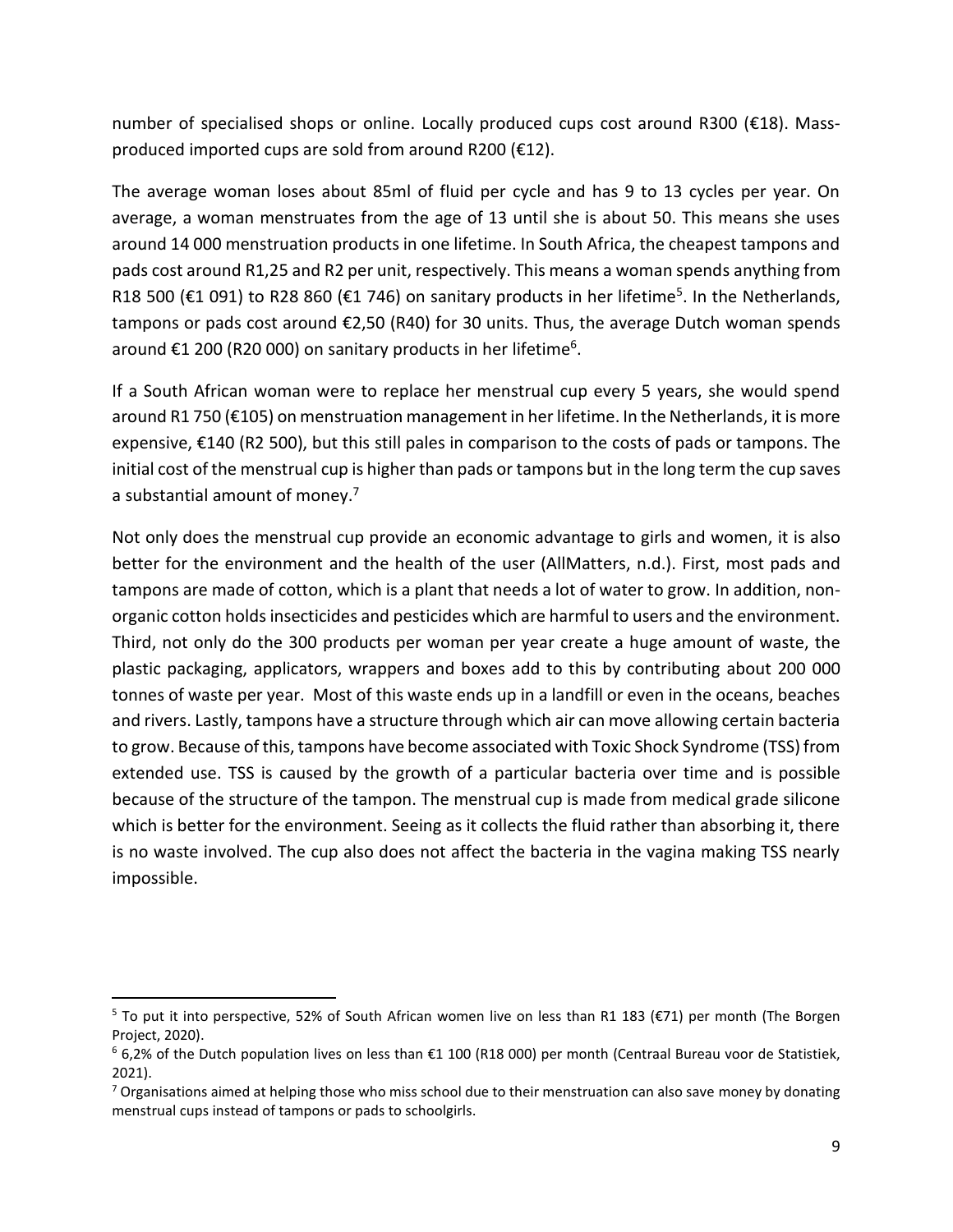### **2.2 Period poverty and the costs of menstruation management**

Due to the economic advantage of the menstrual cup, it can help alleviate period poverty. Families with limited financial resources who struggle to make ends meet can often not afford to buy pads and tampons, especially with the cost of menstrual products being relatively high. In addition, in many communities, the conversation around menstruation is not very open, forcing girls from poorer backgrounds to keep quiet about the challenges they are facing in accessing sanitary products. As a result, some schoolgirls are unable to attend school when they are menstruating because their family cannot afford menstruation management products. This problem is present all over the world. It is especially apparent in countries with a high poverty rate, such as South Africa but also affects women and girls in the Netherlands where poverty is less common.<sup>8</sup>

There are a number of initiatives to lower the cost of menstruation and increase the accessibility of menstrual products for poorer families, both from the government and from nongovernmental organizations.<sup>9</sup> One example is the decision by the South African government to include sanitary products in the list of products free from value-added tax. Other initiatives

<sup>&</sup>lt;sup>8</sup> According to Africa Check, South African schoolgirls who are old enough to have started menstruating number around 5 million. Approximately 20% of these girls attend schools where parents pay school fees (Jeynes, 2016). It is likely that parents who can afford to pay school fees also have sufficient financial resources to purchase sanitary pads or tampons for their daughters. In a country that has been identified as the most unequal country in the world (World Bank Group, n.d.), the situation is different for the majority of South African schoolgirls. They attend government schools that do not charge fees. Given that around 2,6 million girls attend such no-fee schools and many of those girls live in poverty, it is clear that more than half of South African schoolgirls struggle with menstruation management. In the Netherlands about 6,2% of the population live in poverty (Centraal Bureau voor de Statistiek, 2021). The definition of poverty clearly differs in both countries. In the Netherlands in 2020, it meant that a person's monthly income fell below €1 100, or for a couple below €1 550. Taking this definition as a starting point, poverty potentially affects about 1 in 10 of all menstruating women in the Netherlands (De Bovengrondse, 2019). In fact, according to a study by Plan International (2019), almost 9% of girls and women between 12 and 25 in the Netherlands, do not have enough money to manage their periods safely and in a hygienic way. In both South Africa and the Netherlands, schoolgirls from families with limited financial resources who struggle to make ends meet are unable to buy sufficient pads or tampons. In South Africa, this problem possibly affects as many as 80% of schoolgirls. In the Netherlands, 9% of schoolgirls struggle with menstruation management because of their financial circumstances.

<sup>&</sup>lt;sup>9</sup> There are countries where there is no Value Added Tax on menstruation products and places where the products are completely tax-free. Other countries enforce a lower tax rate on period products than on other products. In the Netherlands, for example, most products are taxed at 21% but period products have a tax rate of 9%. Another example, facilitated by the government of the United Kingdom, is to place taxes earned from period products into funds going to charities and NGOs who try to combat period poverty. One of the front runners in combatting period poverty is Scotland. They have recently passed a law stating that period products should be free and available to all women. This means that dispensers with pads and tampons are included in all public bathrooms, particularly at schools. Citizens also have the ability to request a more sustainable, long-term use product like the menstrual cup from the municipal government. In the Netherlands, there was a petition, a few years ago, in which four students called on the government to include the menstrual cup in basic health insurance (ter Steege, 2019). This would make the cup free for all women, as basic health insurance is compulsory. Unfortunately, the petition did not receive enough signatures.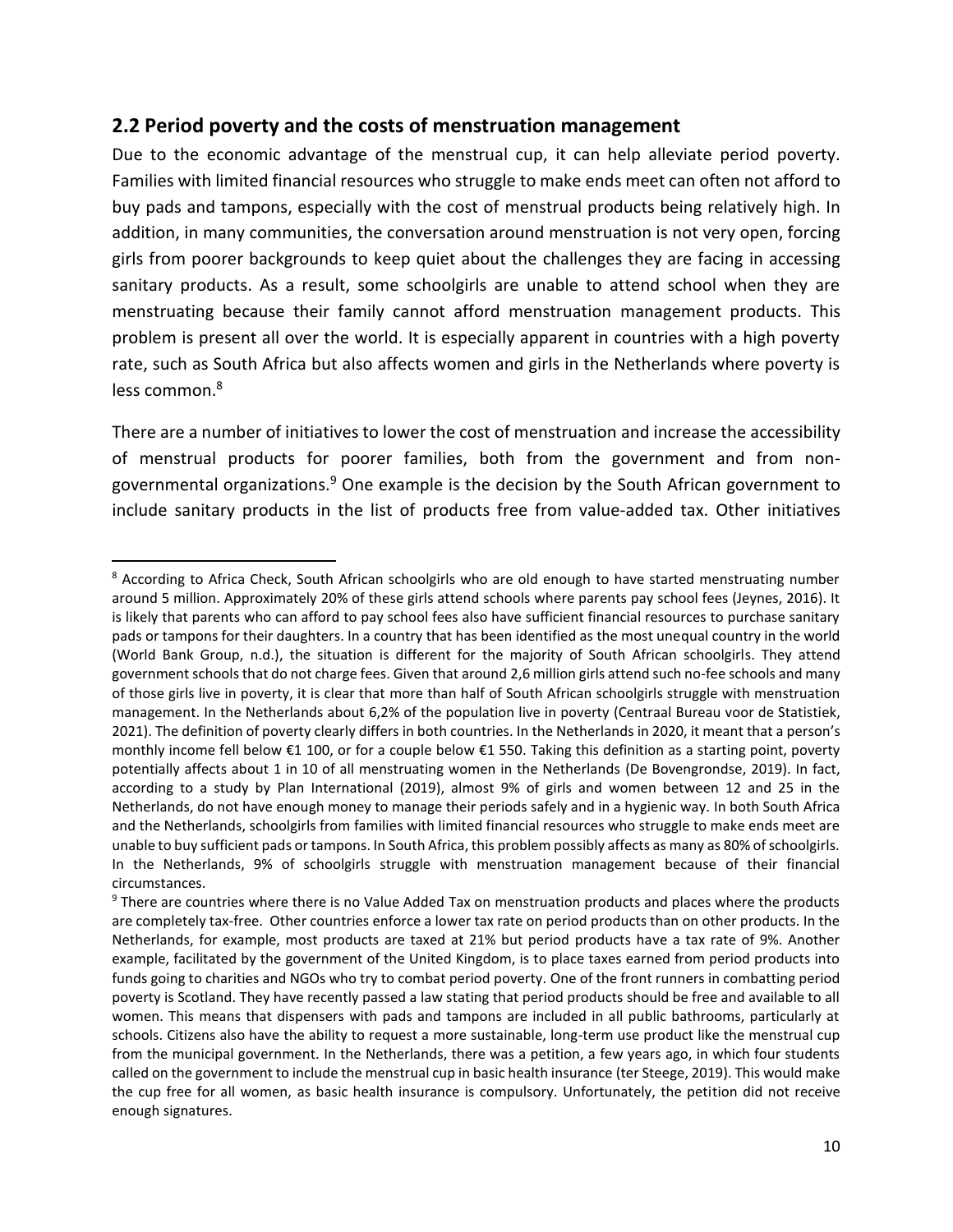revolve around the donation of sanitary products to women and girls who need them. In the Netherlands, the people who depend on such donations of menstrual products are homeless persons, undocumented migrants and people who get groceries from the foodbank (De Bovengrondse, 2019). In South Africa, many donation drives for sanitary products are initiated by non-governmental organisations such as Project Dignity<sup>10</sup> or organised via the provincial departments of education (Mlaba, 2020; Willis, 2017). Making sanitary products more accessible allows schoolgirls to take better care of their bodies during menstruation and helps them to stay in school when they have their period. (Mortlock, 2017; Pilane, 2017). However, most of the aforementioned initiatives in the Netherlands and South Africa focus on pads and tampons, while other menstrual management methods, including the menstrual cup, are largely being ignored.

While the initiatives to combat period poverty are providing immediate relief to some schoolgirls, handing out pads and tampons to girls in underprivileged communities is not a long-term sustainable solution. If school-going children cannot afford the products, then it is likely that the entire family is struggling. By sending pads and tampons home with girls, there is no guarantee that they will not be forced to share the donations with their mothers and other family members. This would then leave too few products available for the girls to prevent them from missing school because of their period. Given that the biggest problem surrounding school attendance when menstruating is poverty, there is also a risk that the donated pads and tampons will simply be sold and the money spent on more pressing basic needs. The initiatives that have been started to combat period poverty make a difference but present new challenges and difficulties. Ideally, assistance for girls missing school due to period poverty should come in the form of a sustainable, cheaper and long-term solution. The menstrual cup is a better suited option that has not yet been widely explored and used. (Jennike 2016; Unknown 2017).



Source[: http://www.slate.com/articles/double\\_x/doublex/2015/06/menstrual\\_cups\\_are\\_a\\_feminist\\_issue\\_they\\_re\\_health](http://www.slate.com/articles/double_x/doublex/2015/06/menstrual_cups_are_a_feminist_issue_they_re_health%20y_eco_friendly_and_good.html) [y\\_eco\\_friendly\\_and\\_good.html](http://www.slate.com/articles/double_x/doublex/2015/06/menstrual_cups_are_a_feminist_issue_they_re_health%20y_eco_friendly_and_good.html) <https://www.nytimes.com/wirecutter/reviews/best-menstrual-cup/>

<sup>10</sup> Se[e https://projectdignity.org.za/](https://projectdignity.org.za/)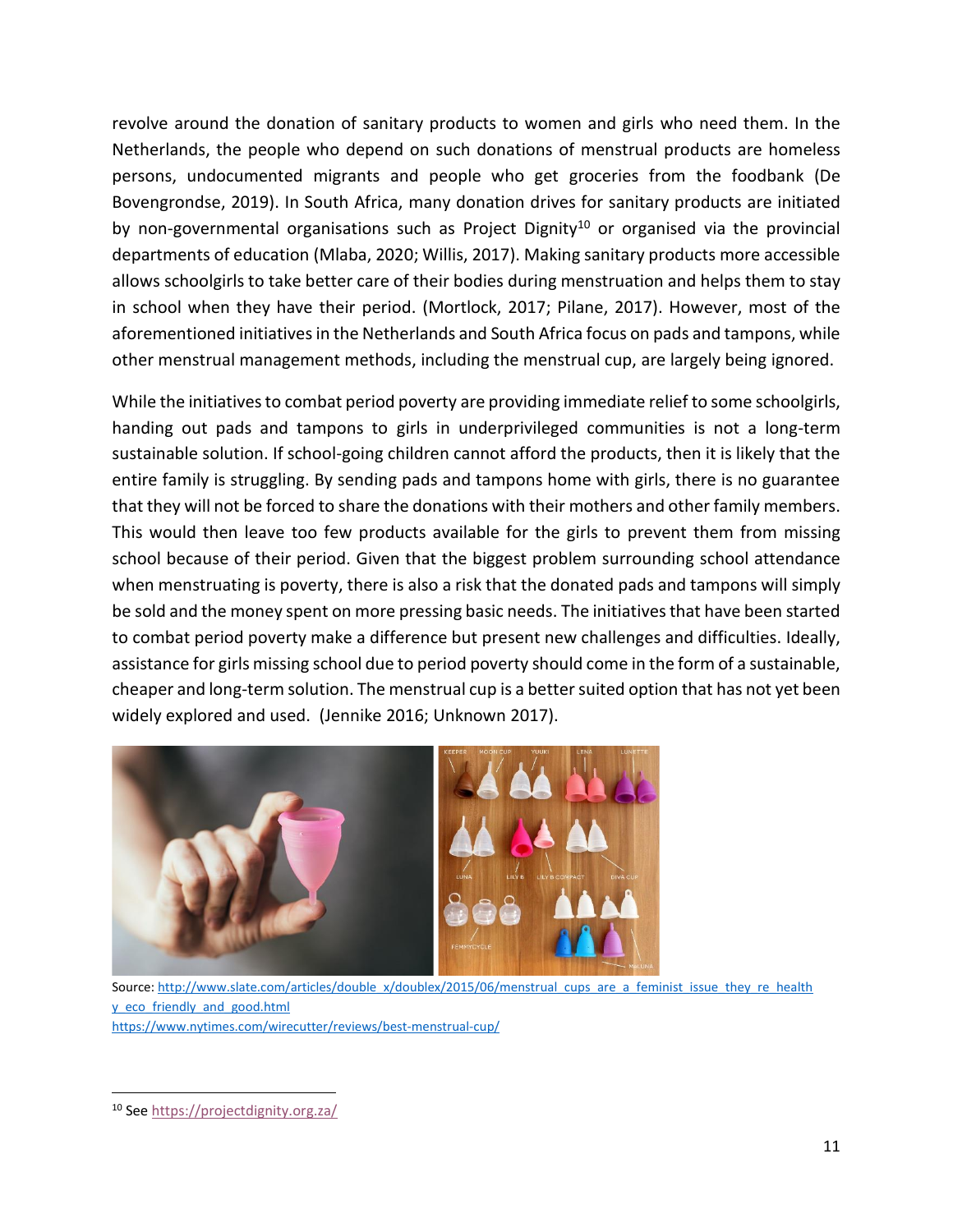# <span id="page-11-0"></span>**Chapter 3: Survey Methodology**

# <span id="page-11-1"></span>**3.1 Problem Statement**

Despite the cost effectiveness, convenience and reduced impact on the environment, menstrual cup usage is limited amongst schoolgirls in both South Africa and the Netherlands. The reasons for this have not been widely researched. Understanding the barriers to menstrual cup usage can inform awareness campaigns that may lead to increased usage.

# <span id="page-11-2"></span>**3.2 Aim**

The aim of this research project is to investigate:

- The level of awareness of the menstrual cup amongst schoolgirls in South Africa and the Netherlands.
- The barriers to using the menstrual cup amongst schoolgirls in South Africa and the Netherlands.
- Whether receiving factual information about the menstrual cup could lead to a greater willingness to use it.
- Other strategies that could lead to a greater willingness to use the menstrual cup.

The significance of this research is that it will help to understand which barriers to using the menstrual cup are prevalent amongst schoolgirls. The comparison between girls in South Africa and the Netherlands helps to identify how these barriers could best be overcome, both in general and in a particular national context. In addition, by providing relevant information to schoolgirls, this research empowers girls to make more informed decisions about menstruation management.

# <span id="page-11-3"></span>**3.3 Hypotheses**

- There is limited awareness of the menstrual cup amongst schoolgirls.
- Menstrual cup usage is low amongst schoolgirls.
- The main barrier to using a menstrual cup amongst schoolgirls is a lack of information.
- When girls know more facts about the menstrual cup, they are more willing to try it.

### <span id="page-11-4"></span>**3.3.1 General Sub-Hypotheses**

- Very few girls have heard about the menstrual cup.
- Girls who have had their first period are more likely to have heard about the menstrual cup than girls who have not yet started menstruating.
- Very few girls have ever used a menstrual cup.
- Most girls would not consider using a menstrual cup.
- The main barrier to using a menstrual cup is a lack of information.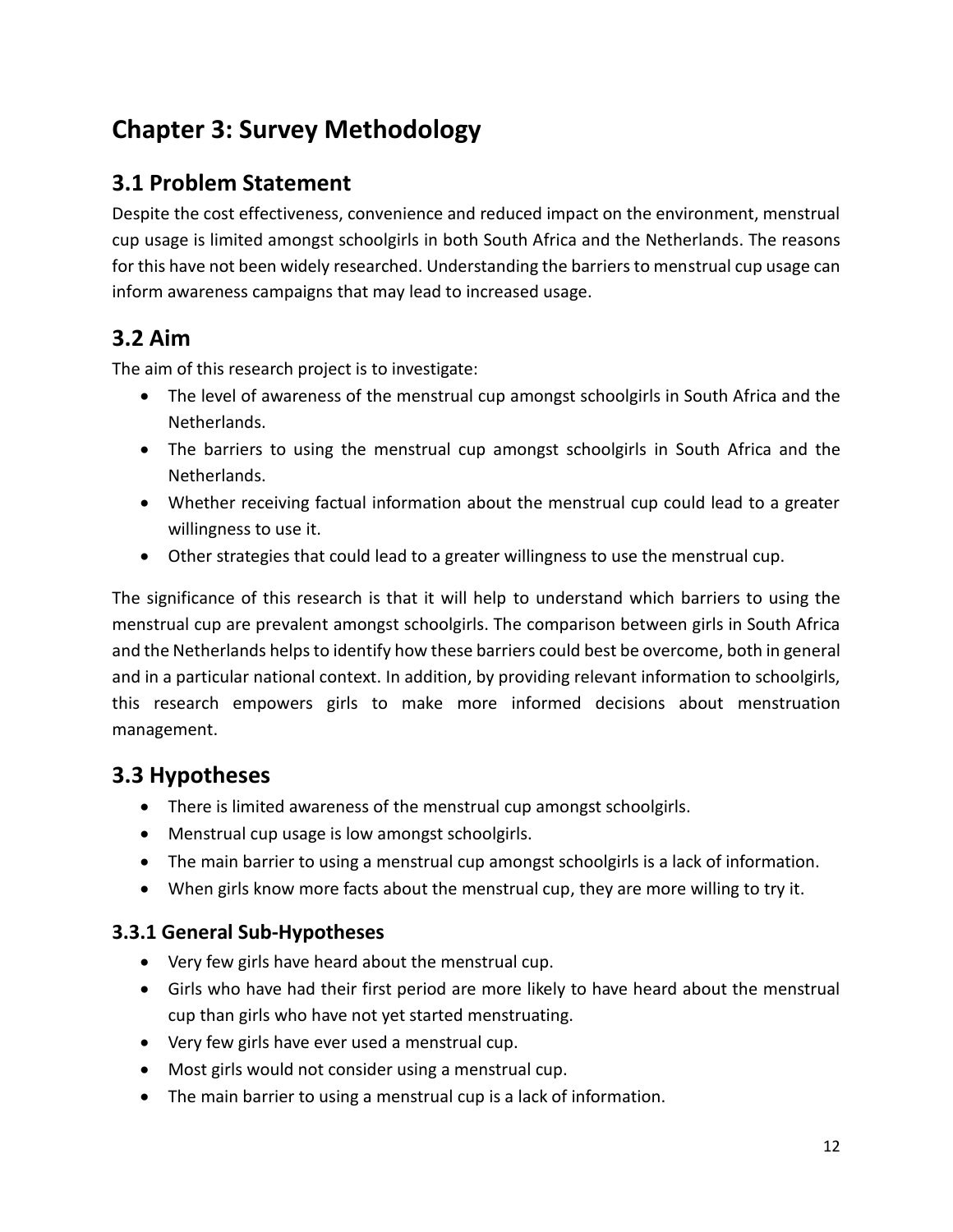- When girls know more facts about the menstrual cup, they are more willing to try it.
- Girls who normally use tampons are more likely to consider using a menstrual cup than girls who normally use sanitary pads.

### <span id="page-12-0"></span>**3.3.2 Sub-Hypotheses comparing South Africa and the Netherlands**

- In the Netherlands, more girls have heard of the menstrual cup than in South Africa.
- The main sources of information about the menstrual cup differ in the two countries.
- The main barriers to using the menstrual cup differ in the two countries.
- The impact of information provided differs in the two countries.
- In both countries, reduced costs is not the biggest incentive to using the menstrual cup.

# <span id="page-12-1"></span>**3.4 Variables<sup>11</sup>**

### <span id="page-12-2"></span>**3.4.1 Dependent variables**

**Awareness of the menstrual cup:** Do girls know that the menstrual cup exists? This was measured by asking girls whether they had ever heard of the menstrual cup before the survey was distributed. They were asked to indicate 'yes' or 'no'.

**Use of a menstrual cup:** Have the girls ever used a menstrual cup? This was measured by asking girls whether they have ever used it. They were asked to indicate 'yes' or 'no'.

**Willingness to try a menstrual cup:** Would the girls be willing to try using a menstrual cup? This was measured by asking girls whether they would consider using one. They were asked to indicate 'yes' or 'no'.

**Barriers to using the menstrual cup:** What are the main reasons for not wanting to try it? This was measured by asking girls to select all of the reasons that apply to them and then counting the number of times each option was reported.

### <span id="page-12-3"></span>**3.4.2 Independent variables**

**Whether the girl has had her first period:** This was measured by asking girls whether they have had their first period. They were asked to indicate 'yes' or 'no'.

**The product the girl uses most often to manage her period:** Does the girl use sanitary pads, tampons or some other product? This was measured by asking girls to tick the box of the product they normally use, 'sanitary pads', 'tampons' or 'other:….'.

**Country:** Does the girl live in the Netherlands or in South Africa? This survey was done on two separate occasions: first in South Africa and thereafter in the Netherlands. This coincides with

<sup>&</sup>lt;sup>11</sup> For an explanation on variables see [https://www.scribbr.com/methodology/independent-and-dependent](https://www.scribbr.com/methodology/independent-and-dependent-variables/)[variables/](https://www.scribbr.com/methodology/independent-and-dependent-variables/)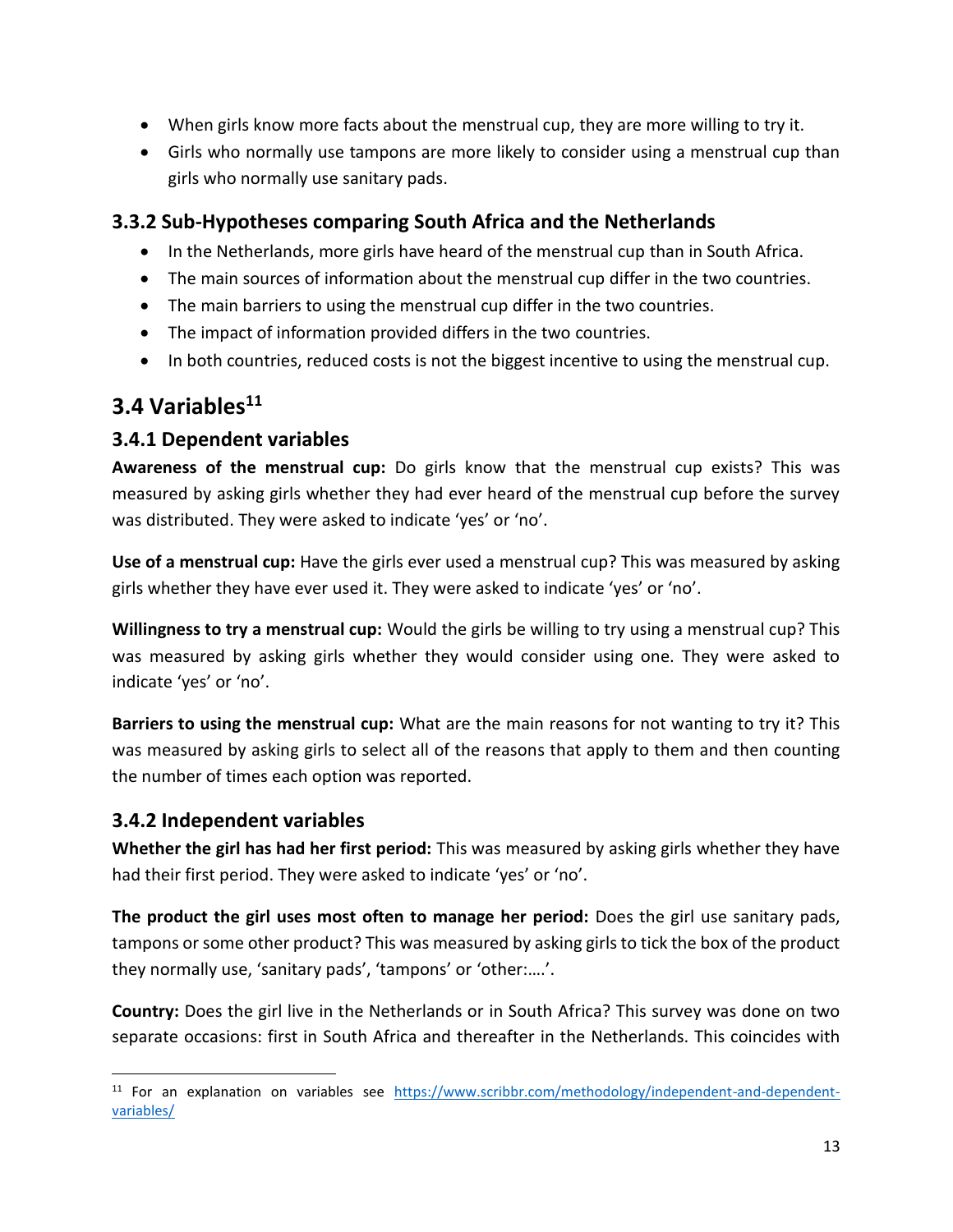the times the researcher attended the schools where the surveys took place. Therefore, country of residence was not a survey question but simply recorded by separating the data of the first survey from the data of the second one.

### <span id="page-13-0"></span>**3.4.3 Controlled variables**

**Factual information about the menstrual cup:** For the South African girls the dissemination of factual information took the form of a short self-produced video. The video covered what a menstrual cup is, how it is used and some of its advantages and disadvantages. This video was shown to all girls after they filled in part 1 of the hard copy questionnaire. After watching the video, they were asked to fill in part 2 of the questionnaire in which the questions measuring the willingness to try a menstrual cup and barriers to using the menstrual cup were asked again. To capture the results of the Dutch girls an electronic survey was used. The structure similarly consisted of two parts with factual information in between. The factual information in the survey for the Dutch girls consisted of pictures and text covering the same topics as the video used for the South African girls. After the pictures and text, the Dutch girls completed part 2 of the questionnaire in which they were again asked about the willingness to try and the barriers to using the cup.

# <span id="page-13-1"></span>**3.5 Method**

### <span id="page-13-2"></span>**3.5.1 The Sample**

The survey data of the South African girls was collected at *Rustenburg Girls' High School*, which is a state school located in Cape Town. It is a girls' school, meaning only female learners attend the school. The education provided at the school is on the South African secondary school examination level and the school teaches the standard national curriculum. *Rustenburg Girls' High School* is a fee-paying public school. This means that the girls' families pay monthly school fees. Therefore, it is a reasonable assumption that these girls come from families that can afford products for menstruation management.

The survey data of the Dutch girls was collected at two campuses of one Dutch school with both male and female pupils: *Mencia de Mendoza Lyceum*, located in Breda, and *Mencia Sandrode*, located in Zundert. In the Netherlands, the secondary school curriculum is divided into three different trajectories: a theoretical, combined and practical trajectory offered over respectively 6, 5 and 4 years. *Mencia de Mendoza Lyceum* offers the theoretical and combined secondary school curriculum (*VWO* and *HAVO*) and *Mencia Sandrode* offers the combined and practical secondary school curriculum (*HAVO* and *VMBO*) and the first three years of the theoretical curriculum (*VWO*). According to international standards, a South African high school diploma is equivalent to the combined curriculum (*HAVO*) of the Dutch secondary school system. All schools in the Netherlands are government funded so the selected Mencia schools are not fee-paying schools. Any fees that are charged are voluntary and for specific extra-curricular activities. Given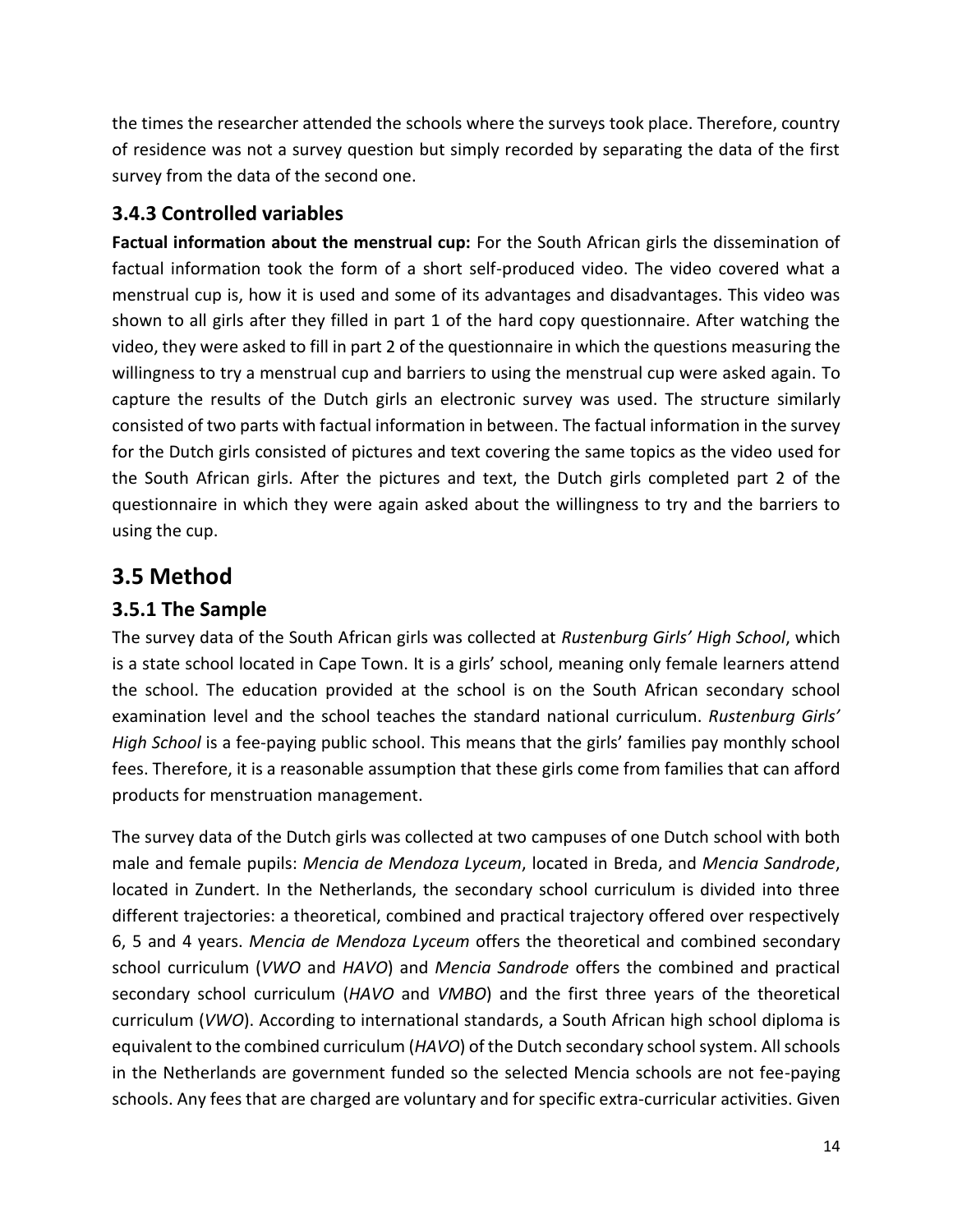the location of the schools and the general welfare of the Dutch population, it is reasonable to expect that the Dutch girls participating in the survey are able to afford products to manage their period.

For the Dutch girls, the questionnaire was translated into Dutch. Especially in the questions about the barriers to using the menstrual cup, the researcher has carefully checked that comparable words were used to describe potential barriers.

### <span id="page-14-0"></span>**3.5.2 Consent**

Written permission to conduct a survey was requested and received from the school principal of Rustenburg Girls' High School. At Mencia de Mendoza, the survey was sent to the girls via the school administration and participation in the survey was considered a personal choice. In both schools, the survey included clear information about the anonymity of the answers and the use of the data.

### <span id="page-14-1"></span>**3.5.3 Data Collection**

Data was collected using a two-part survey.<sup>12</sup> In South Africa, this was handed to the girls on paper<sup>13</sup>. In their form classes, the girls received a verbal explanation about the aim of the project and an assurance that the survey would be anonymous. They were then asked to complete the first part of the questionnaire, which measured all dependent and independent variables, without writing their names on the forms. The girls subsequently watched a short self-produced, home-recorded video with factual information about the menstrual cup: what it is, how it is used and some of its advantages and disadvantages<sup>14</sup>. After watching the video, they were asked to fill in part 2 of the questionnaire (on the back of the page) and immediately return the forms to their teacher.

In the Netherlands, an email with a link to a digital form was sent to all the girls attending Mencia de Mendoza Lyceum and Mencia Sandrode.<sup>15</sup> The email included an explanation about the survey and the project and assured the participants that the answers were anonymous. The link took them to a digital version of the two-part questionnaire measuring the dependent and independent variables. Instead of a video the information was provided as text with pictures.<sup>16</sup>

Data for both countries was collated and represented in tables and graphs required for analysis.

 $12$  The survey in South Africa was conducted in 2017. The Dutch survey in 2021. This is a considerable timespan however, given the importance of the underlying cultural differences, I do not expect the main trends amongst South African girls to have changed significantly over time.

<sup>&</sup>lt;sup>13</sup> See "South Africa" under Questionnaires in Appendix.

 $14$  The information provided is visible in the questionnaire. See "Questionnaires" in Appendix.

<sup>&</sup>lt;sup>15</sup> See "The Netherlands" under Questionnaires in Appendix.

<sup>&</sup>lt;sup>16</sup> See "The Netherlands" under Questionnaires in Appendix.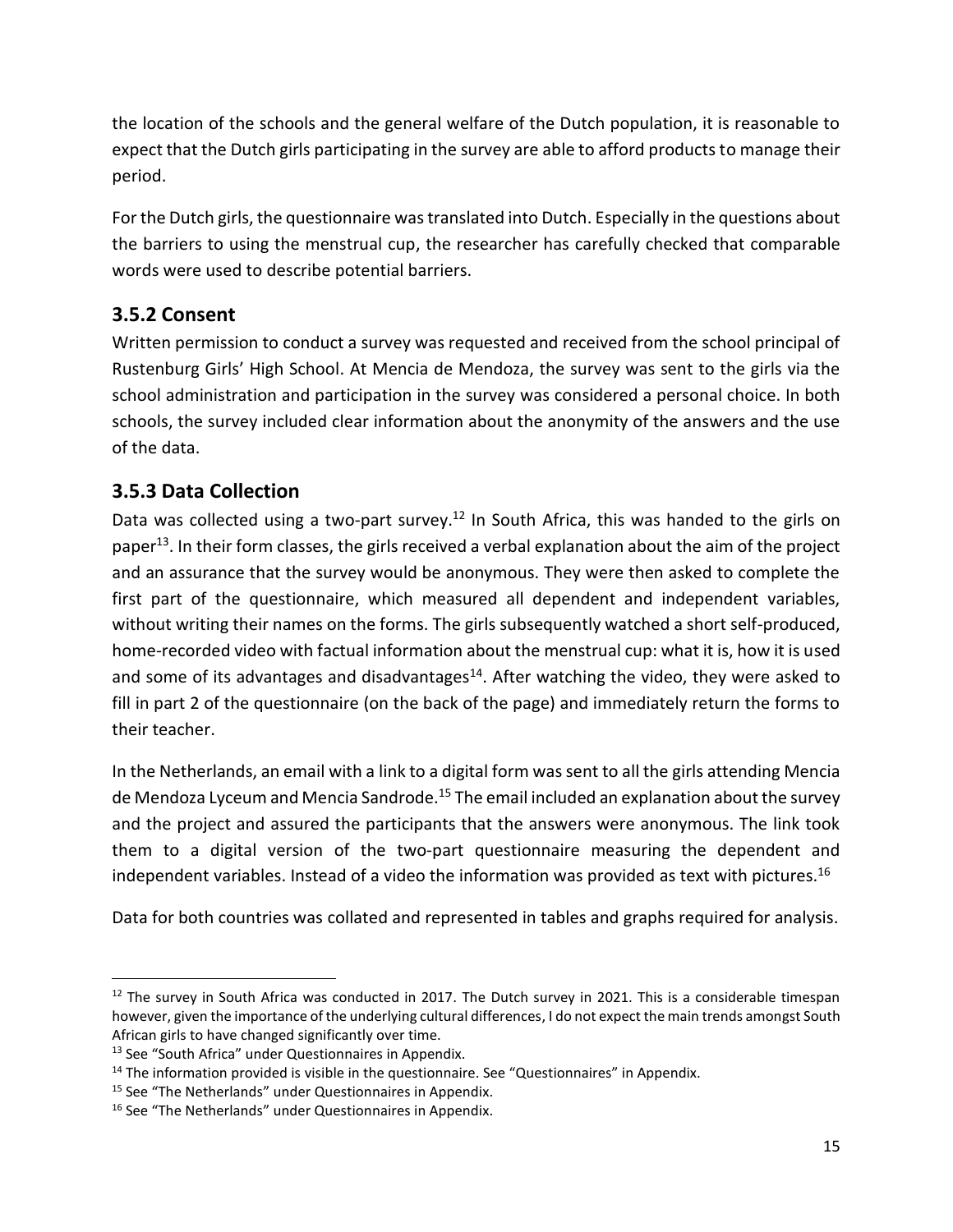# <span id="page-15-0"></span>**Chapter 4: Results and analysis of survey data**

### <span id="page-15-1"></span>**4.1 Respondents – South Africa vs The Netherlands**

A total of 217 South African girls participated in the survey.

The two-part survey was handed out in class to all girls in grade 8 at Rustenburg Girls' High School. At the time of the survey, there were 169 girls in grade 8 divided over 6 form classes. One class was unable to participate in the survey due to technical problems. In all, 132 girls divided over 5 grade 8 classes completed both parts of the survey. This means that 61% of the South African respondents were assumed to be 13 to 14 years old.

The same two-part survey (with one additional question) was handed out in class to all girls in grade 11. At the time of the survey, there were 140 girls in grade 11. However, there was a school outing related to a particular subject on the day of the survey and not all grade 11 girls participated in the survey. In total, 85 girls in grade 11 completed both parts of the survey. Thus, 39% of the South African respondents were 16 years old or older.

In the Netherlands, a total of 132 schoolgirls participated in the survey.

The survey was distributed digitally to all the schoolgirls at two Mencia school campuses. The school administration sent an email, including a link to the questionnaire, to 814 girls attending the Zundert and Breda locations of the school. Of the girls receiving the link, 132 filled in the twopart survey.

The reason for the lower response rate in the Netherlands probably lies in the fact that the survey was not an integrated part of school lessons as was the case at the South African school. Filling in the survey had to be done in the Dutch girls' own time.

The age groups are less well defined among the Dutch respondents, because the Dutch survey was not conducted in two different year groups but rather distributed to all classes of the secondary school. Thus, the ages of the girls participating in the Dutch survey ranged from 12 to 17, with 57% of respondents being 16 years old or older.<sup>17</sup>

<sup>&</sup>lt;sup>17</sup> Rather than take 'age' as one of the independent variables we take 'first period', see next section. Whether a girl has had her first period or not is potentially more relevant for her awareness and usage of menstruation management methods than her age. This way we also avoid the complications of the different ways of data collection and thus the differences in age groups between the South African and Dutch respondents.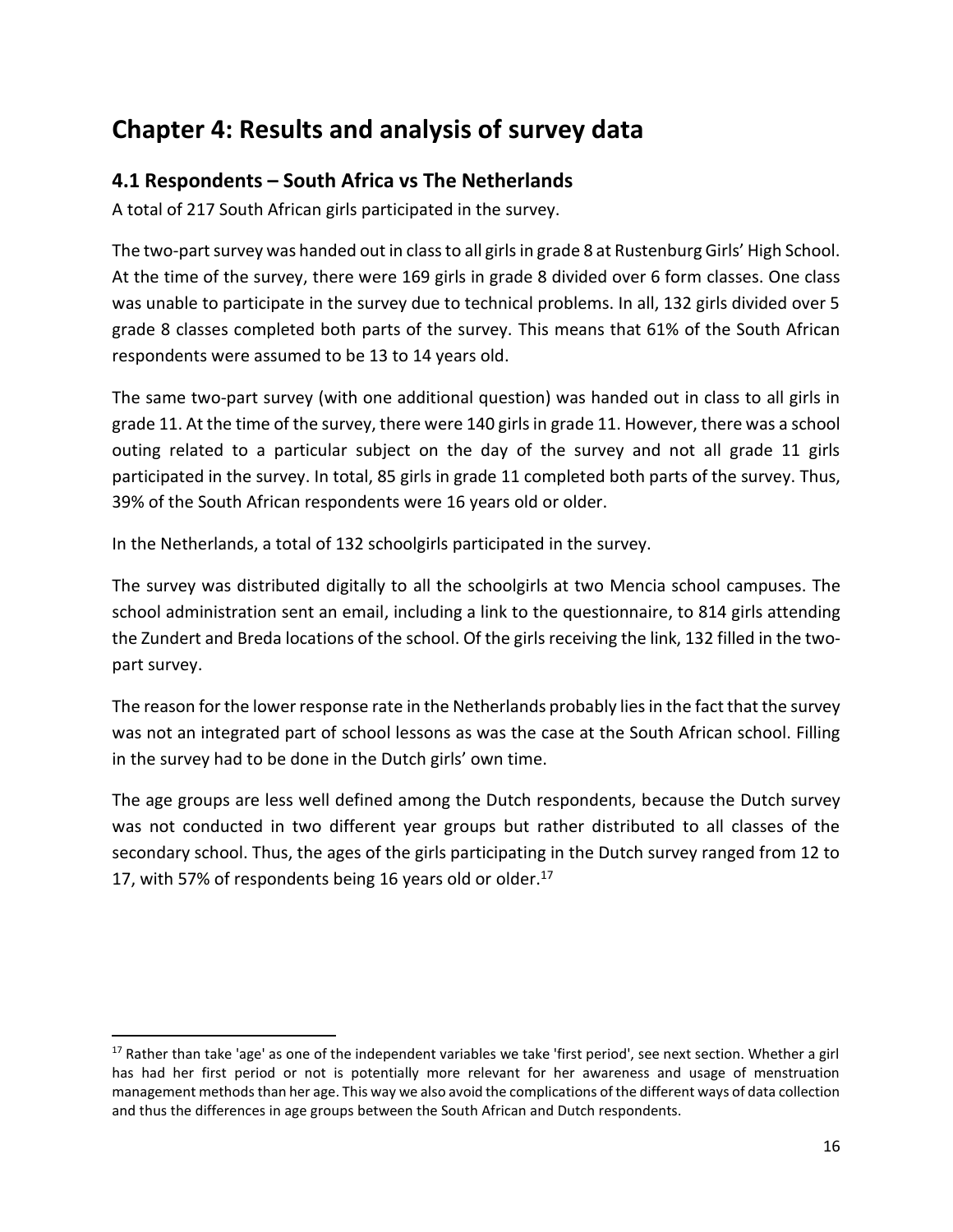# <span id="page-16-0"></span>**4.2 Awareness of Menstrual Cup – South Africa vs The Netherlands Figure 1: Awareness of Menstrual Cup**



Figure 1 illustrates the **awareness of the menstrual cup among schoolgirls** in South Africa and the Netherlands, based on responses to the question 'Have you ever heard of the menstrual cup?'. Chart 1 in figure 1 shows that more than three quarters of schoolgirls (77%) reported they had heard of the menstrual cup before the day of the survey. This figure is a lot higher than expected. There is an assumption that the girls were being truthful when they filled in the questionnaire. However, there is no way of checking whether the girls who said so really knew about the menstrual cup before the start of the survey. This means that the actual awareness could be lower than the figure reported.

Charts 2 and 3 compare the **South African** girls (217) with girls from the **Netherlands** (132). Of the South African girls, 69% reported that they are aware of the menstrual cup. For the Dutch girls, the percentage is considerably higher at 89%. Before drawing any conclusions about this difference, a closer look at another variable is needed.

Whether a girl has had her first period or not may influence her awareness of the menstrual cup as a method of menstruation management. Girls who have not had their period would perhaps not be expected to know all of the different methods to manage menstruation because they do not yet need to use these methods.

Of the 217 South African girls, around 10% (21 respondents) had not started menstruating yet. Among the 132 Dutch girls, the percentage of girls who did not yet have their first period was around 5% (7 respondents).

In both countries, there was a considerable difference in the awareness of the menstrual cup between girls who had their **first period** and those who were not yet menstruating. Of the South African girls who had not had their first period, only 48% (10 respondents) reported that they are aware of the menstrual cup, compared to the 69% awareness among all South African girls. In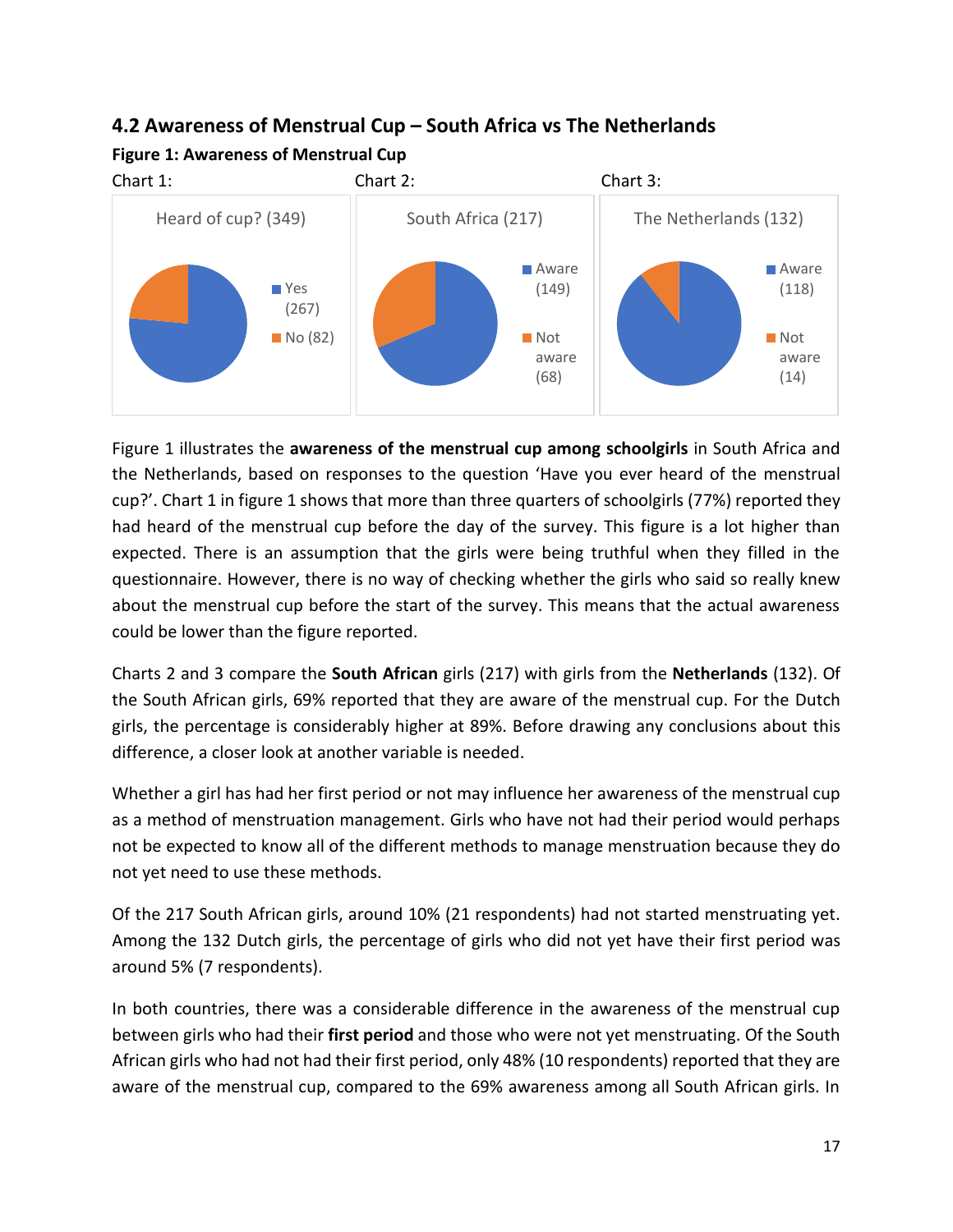the Netherlands, the difference was only slightly smaller: 71% of girls who were not yet menstruating had heard about the menstrual cup versus 89% awareness among all Dutch girls. It is important to note that the absolute numbers of the girls in the non-menstruating groups were relatively low. Nevertheless, a difference in the awareness of the menstrual cup between girls who have had their first period and those who are not yet menstruating was expected and indeed clearly visible in both countries. More importantly, this variable seems to have a comparable effect in both countries and can therefore not explain the observed difference in levels of awareness between South African and Dutch girls.



### <span id="page-17-0"></span>**4.3 Sources of Information – South Africa vs The Netherlands**





**Figure 2: Sources of Information**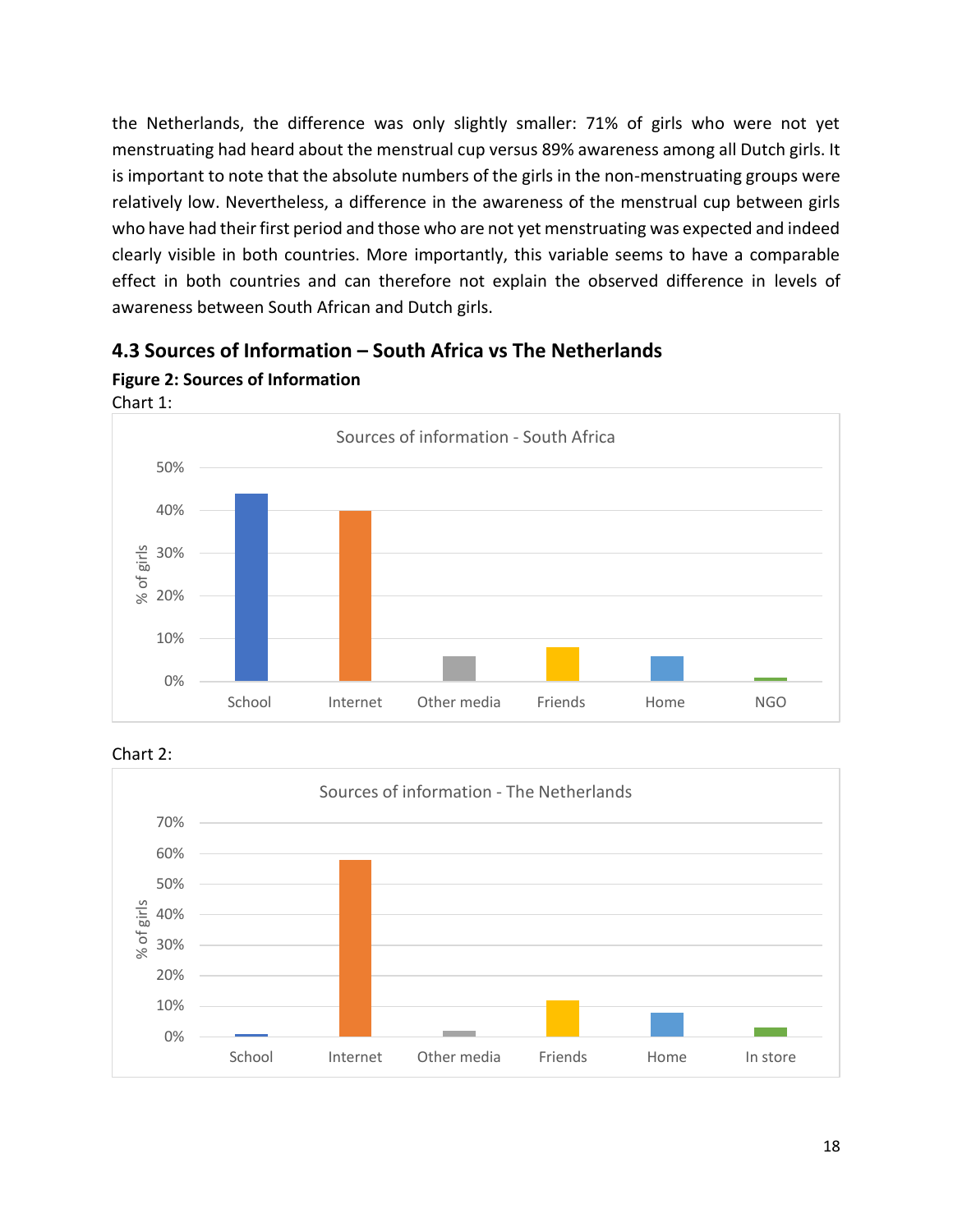The questionnaire for the South African girls attending grade 11 included a question about their sources of information.<sup>18</sup> The girls who indicated they had heard of the menstrual cup before the survey (78 respondents) were asked in an open question "How/where did you hear about the menstrual cup?" Girls could include more than one source of information in their answers and some of them did so. 'School' and 'internet' were the sources most often mentioned, by 44% and 41% of the girls respectively. Six girls reported they heard about the menstrual cup from friends, while five said they heard about it at home. Another five listed TV, magazines or other media as their source of information. Only one South African girl reported that she heard about the menstrual cup through a "campaign for girls who cannot afford sanitary items".

The second graph of figure 2 shows the sources of information mentioned by the Dutch girls who had heard of the menstrual cup before the survey (118 respondents). Most Dutch girls (58%) indicated that they got their information about the cup from the internet. Friends seemed to be a slightly more frequent source of information than the girls' home environment. Three Dutch girls mentioned that they saw the cup in a shop and became aware of it in that way.

When comparing the sources of information of South African and Dutch girls one difference stands out. In the Netherlands, 'school' is hardly mentioned as a source of information, whereas in South Africa, the school seemingly plays a key role in providing girls with information about the menstrual cup. This finding has important implications for decisions about the best ways to empower girls in relation to menstruation management.

A smaller but also interesting difference is the fact that none of the South African girls mentioned shops as a place of exposure to the menstrual cup. This may have several reasons. In the Netherlands, cups are widely available in various drugstores. In South Africa, this is not the case and the internet is the most accessible way of purchasing a cup. Furthermore, many Dutch adolescents have part-time paid employment in supermarkets, restaurants et cetera next to their school. This means that many Dutch girls have their own independent source of income and are more likely to buy their own sanitary products. In this way, they might encounter the menstrual cup in the drugstore. These explanations, though plausible and interesting, are not of major importance, seeing that only three Dutch girls mentioned 'shops' as a source of information.

 $18$  Unfortunately, due to a logistical error, this question was not included in the questionnaire distributed to the South African girls in grade 8.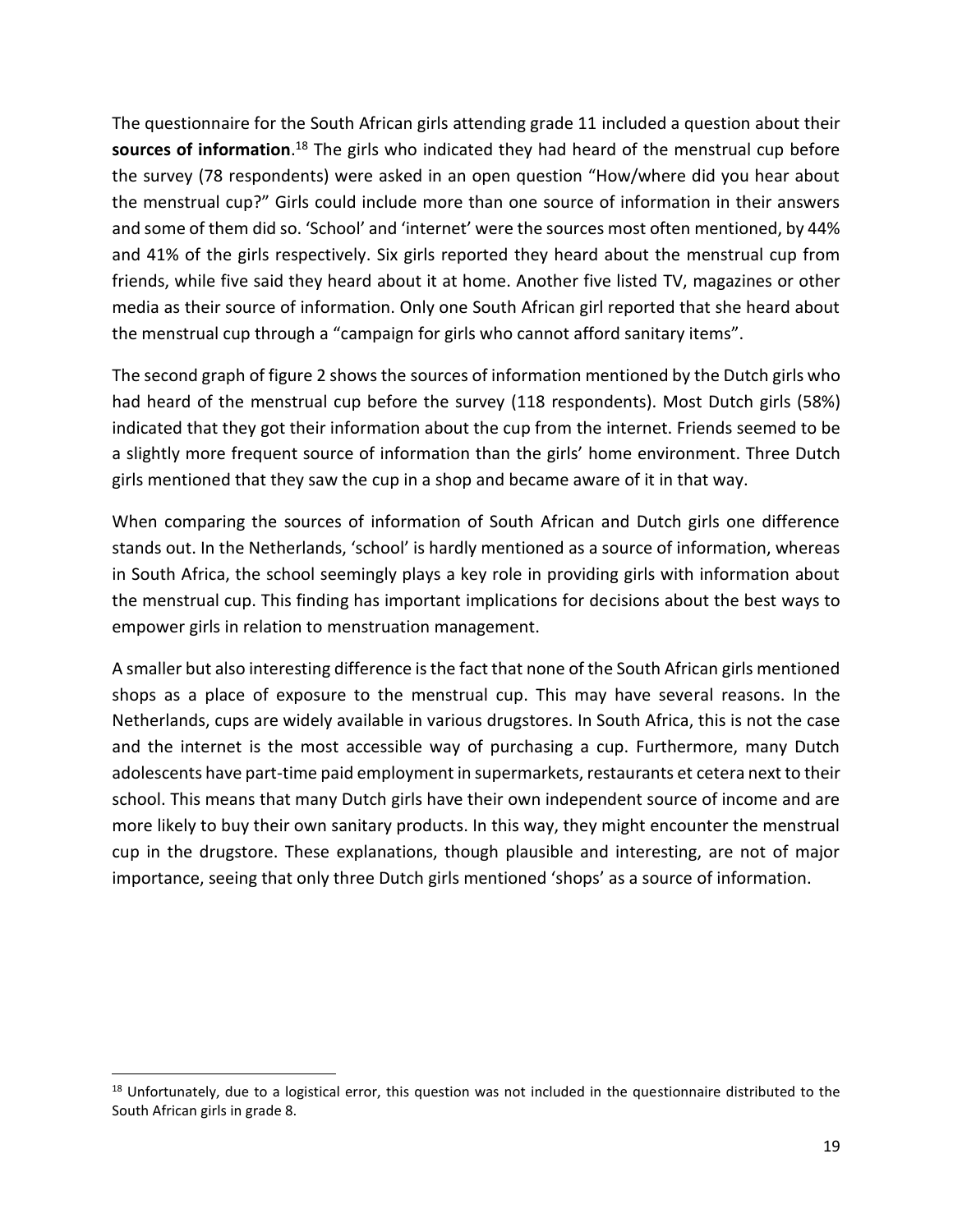### <span id="page-19-0"></span>**4.4 Method of Menstruation Management – South Africa vs The Netherlands Figure 3: Methods of Menstruation Management**



The **use of the menstrual cup** was ascertained for all girls by asking whether they had ever used a menstrual cup. The actual use of the menstrual cup was very low among all respondents. Only two of the 196 South African respondents who indicated that they had started menstruating (less than 1%) reported they had ever used a cup. Interestingly, the use of the menstrual cup was slightly higher among Dutch girls. Six out of the 125 Dutch respondents who indicated they had had their first period (5%) reported that they had ever used a cup.<sup>19</sup> Overall, menstrual cup usage was very low compared to other methods of menstruation management. Only 2% of all menstruating schoolgirls who participated in the surveys had ever used a cup.

Interestingly, there is a considerable difference between girls in the two countries when it comes to the use of other **methods of menstruation management**, see figure 3. In the Netherlands, tampon usage was markedly higher than in South Africa. Over half of the Dutch girls (52%) indicated they normally use tampons to manage their period, compared to less than a third (30%) of the South African girls. This becomes particularly relevant when we look at the girls' answers to the question whether they would consider using a menstrual cup.

 $19$  One girl had used the menstrual cup before but said that using it was "too much work". She no longer used the menstrual cup and therefore we only see five people who report the cup as method of menstruation management while six girls have tried it.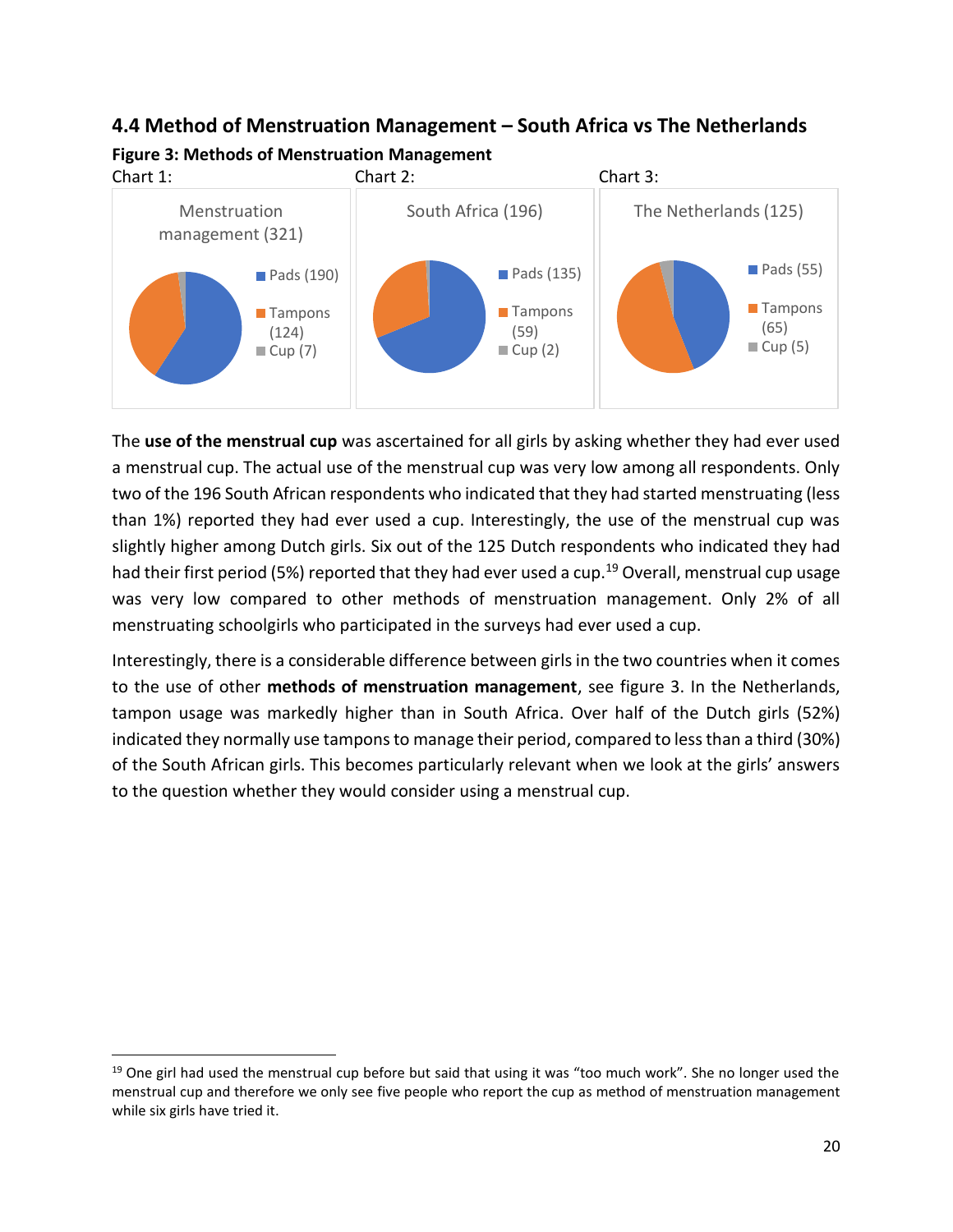# <span id="page-20-0"></span>**4.5 Willingness to Try the Menstrual Cup – South Africa vs the Netherlands Figure 4: Willingness to Try the Menstrual Cup**



Figure 4 shows three charts: the **willingness to try a menstrual cup among South African and Dutch girls.** How many girls would be willing to try a menstrual cup? Chart 1 shows that 30% of the girls participating in the two surveys (106 respondents) indicated they would consider using a cup, while 70% (243) were unwilling to try. Charts 2 and 3 in this figure compare the willingness among South African and Dutch respondents. Of the South African girls 22% (48 respondents) were willing to try a cup. The percentage of girls willing to consider a menstrual cup was much higher amongst Dutch respondents: 44% (58 respondents). Not only are Dutch girls more aware of the existence of the menstrual cup, they are also more likely to consider using a menstrual cup than the South African girls.



**Figure 5: Willingness to Try the Menstrual Cup and Use of Other Methods – South Africa** Chart 1: Chart 2:

Charts 1 and 2 in figure 5 compare South African girls according to the **product** they normally use to manage their period. Girls who were not yet menstruating are not included in these two charts. Of the girls who indicated they most often use sanitary pads (135 respondents), 13% were willing to try a cup. The percentage of girls willing to consider a menstrual cup is much higher (47%) among girls who indicate they normally use tampons. This means the product normally used to manage menstruation has an effect on the willingness of South African girls to try a menstrual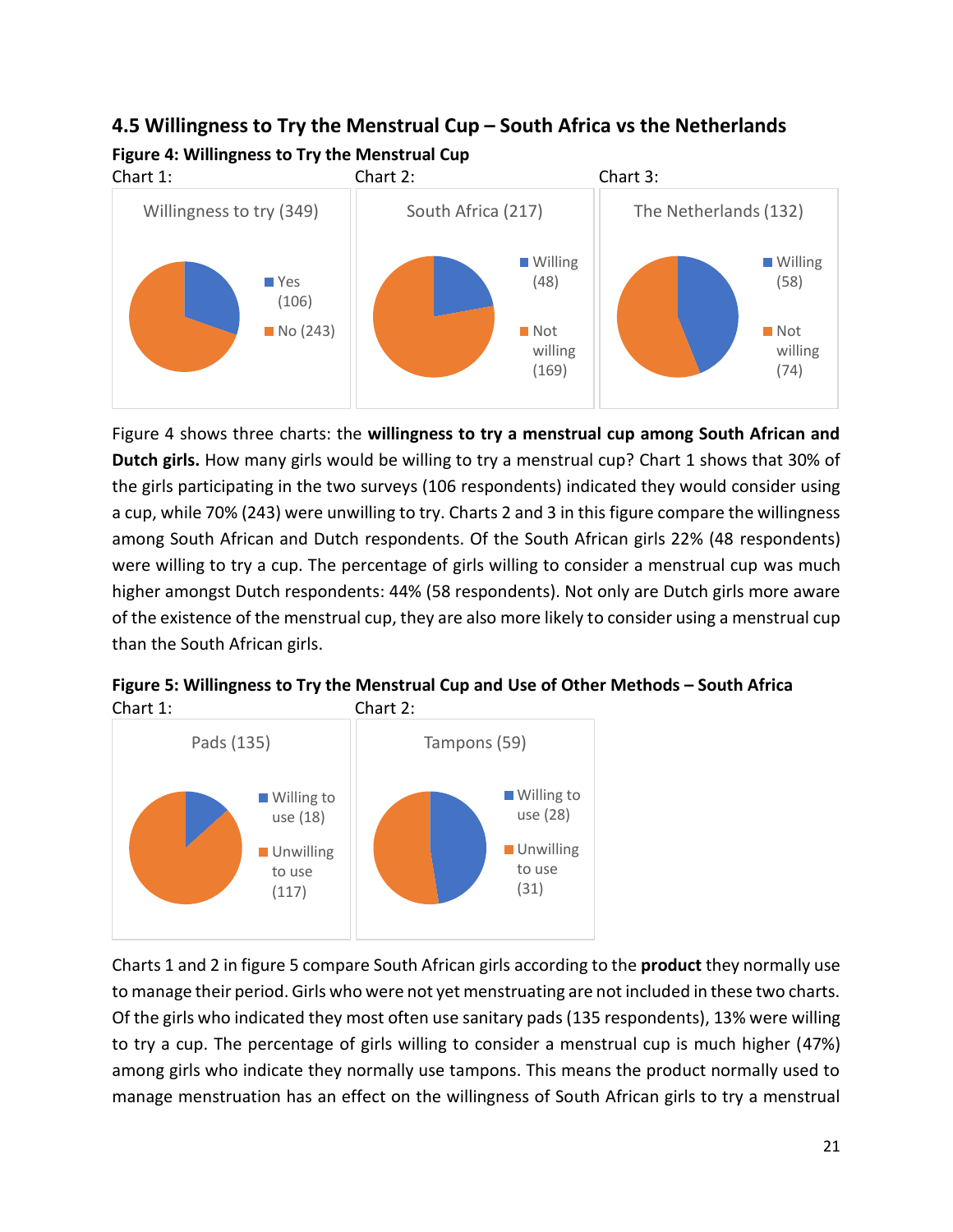cup. Girls who are comfortable with using tampons are more likely to consider using a menstrual cup than girls who normally use pads.





Charts 1 and 2 in figure 6 compare Dutch girls according to the **product** they normally use to manage their period. Again, girls who were not yet menstruating are not included in these two charts. Of the Dutch girls who indicated they most often use sanitary pads (55 respondents), 42% were willing to try a cup. The percentage of girls willing to consider a menstrual cup is only slightly higher (48%) amongst girls who indicate they normally use tampons. Interestingly, the product normally used to manage menstruation does not seem to have much effect on the willingness of Dutch girls to try a menstrual cup. In the Netherlands, girls who are comfortable with using tampons and girls who normally use pads show a similar willingness to try the menstrual cup. The difference between the two groups is much smaller than in South Africa, where the product normally used to manage menstruation has a sizable effect on the willingness of girls to try the cup.



**Figure 7: Willingness to Try the Menstrual Cup after Providing Information**

Figure 7 illustrates the answers of the girls to the second part of the survey which they completed after being provided with information about the menstrual cup. It is made up of three charts, showing their **willingness to try a menstrual cup** as measured immediately **after receiving the**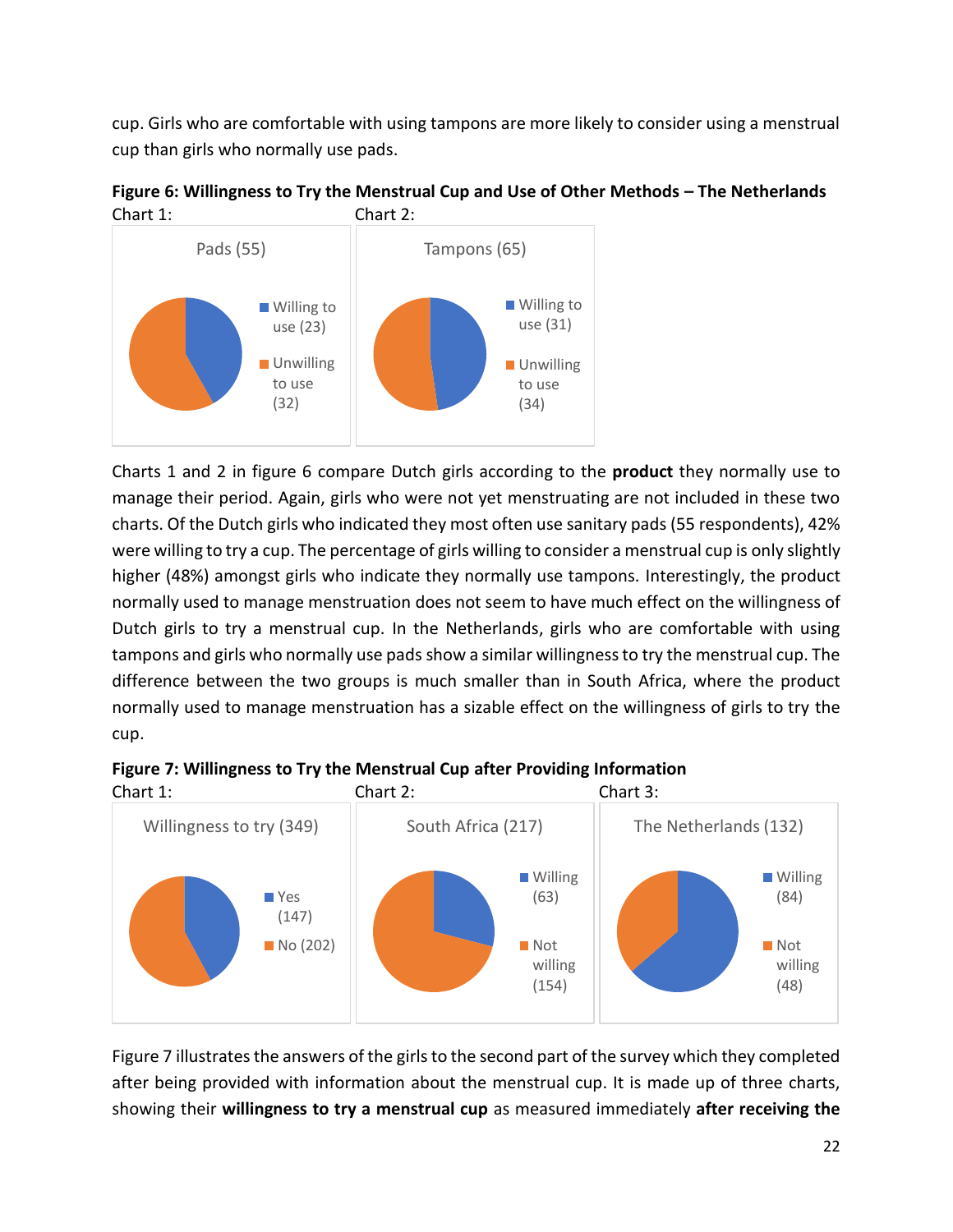**information**. Chart 1 shows that 42% of the girls participating in the two surveys (147 respondents) indicated they would consider using a menstrual cup after receiving the information. This is up from 30% who said so prior to receiving the information contained in the survey. It looks as though some of the barriers to using a menstrual cup might be overcome by providing factual information about the cup.

A comparison of the answers of the South African and Dutch girls highlights an interesting difference. Charts 2 and 3 in figure 7 compare the willingness among South African and Dutch respondents after they received information about the menstrual cup. Of the South African girls 29% (63 respondents) were willing to try a cup, which represents an increase of 7%. The increase in the percentage of girls willing to consider a menstrual cup was much higher amongst Dutch respondents: 20%. Before receiving the information about the cup 44% of Dutch girls were willing to try the cup. This rose to 64% after reading the information about the cup included in the survey. Clearly, providing factual information about the menstrual cup had a much bigger impact among Dutch girls.

To enable a closer look at the impact of information on the willingness of girls to try the menstrual cup figures 8 and 9 show the direction of the impact among South African and Dutch girls respectively.





Figure 8 is made up of three charts, showing the details of the changes in the **South African girls' willingness to try a menstrual cup after receiving information about the cup**. Chart 1 shows that 22% of South African girls (48 respondents) indicated they would consider using a menstrual cup prior to receiving the information contained in the survey. Charts 2 and 3 compare the girls who previously said they would not consider using a cup with the girls who said they were willing to try in order to ascertain the direction of the impact of the information. After receiving the information, 13% of those previously unwilling to try a menstrual cup reconsidered and indicated they were now willing to try (22 respondents). On the other hand, 15% of the girls who had earlier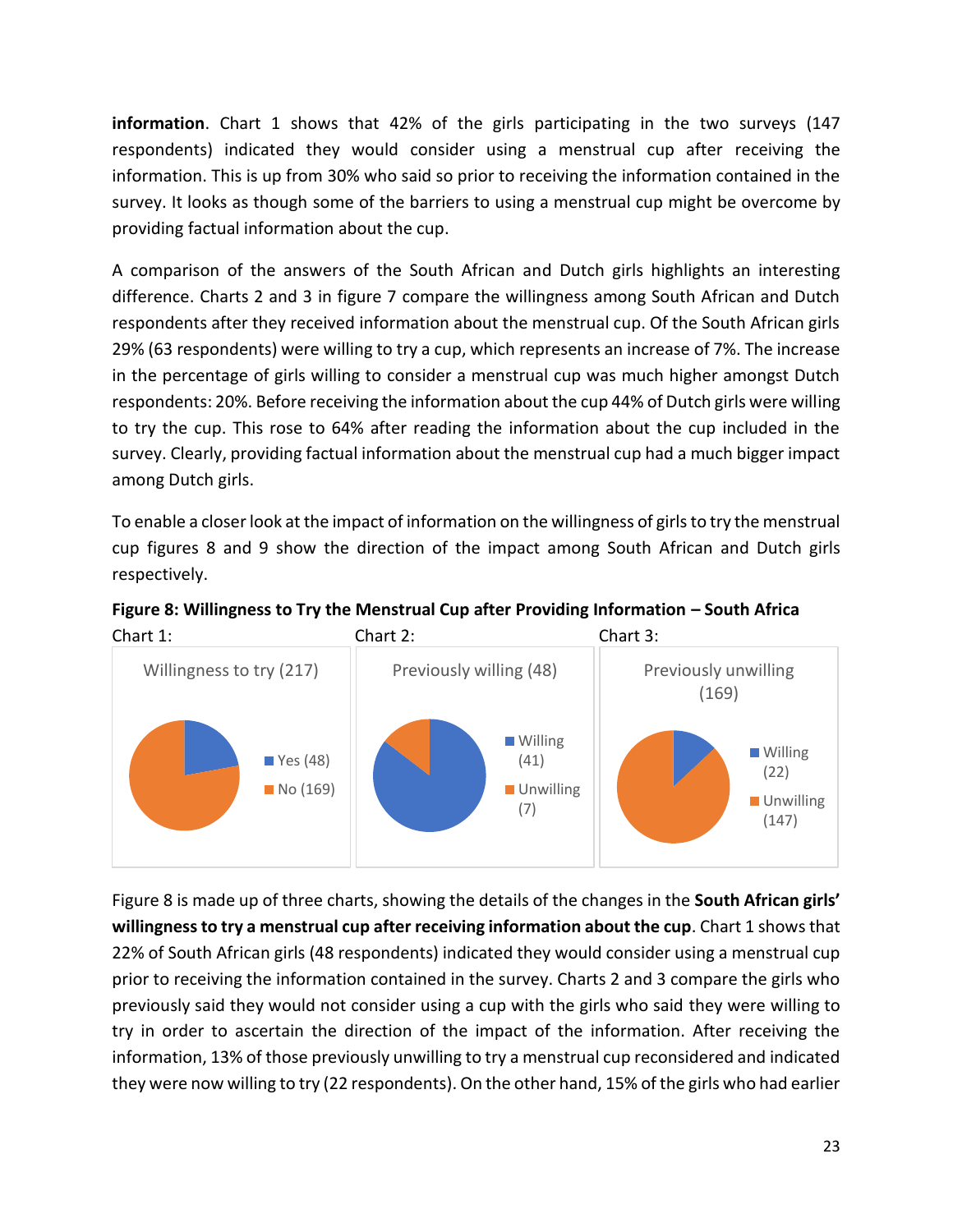indicated that they were willing to consider using a cup now stated they no longer wanted to (7 respondents). This means that the information may have persuaded some girls to try the cup but it also seemingly influenced other girls to rethink their willingness to try, in other words it also dissuaded some girls. That the information did not have a larger positive effect might be because it was not extensive enough or not presented in the most accessible format. However, the persistent unwillingness of South African girls to try a cup could also stem from other underlying factors, such as the fact that the menstrual cup is a new product and people are generally not open to trying new things.



**Figure 9: Willingness to Try the Menstrual Cup after Providing Information – The Netherlands**

Figure 9 shows the details of the changes in the **Dutch girls' willingness to try a menstrual cup after receiving information about the cup**. Chart 1 shows that 44% of Dutch girls (58 respondents) indicated they would consider using a menstrual cup prior to receiving the information contained in the survey. Charts 2 and 3 compare the Dutch girls who previously said they would not consider using a cup with those who said they were willing to try. After reading the information in the survey, 38% of those previously unwilling to try a menstrual cup reconsidered and indicated they were now willing to try (28 respondents). On the other hand, only 3% of the Dutch girls (2 respondents) who had earlier indicated that they were willing to consider using a cup changed their mind and now stated they no longer wanted to. Similar to the South African girls, the information seems to have persuaded some Dutch girls to try the cup and dissuaded others. However, among the Dutch girls, the positive effect of the information far outweighed the negative effect.

As shown in chart 2 of figure 9, 97% of the Dutch girls who were previously willing to use the cup remained willing. In other words, the information had a much smaller negative impact than in South Africa, where 15% of the girls changed their mind based on the information provided. They were previously willing to use the menstrual cup but after receiving the information were no longer prepared to do so.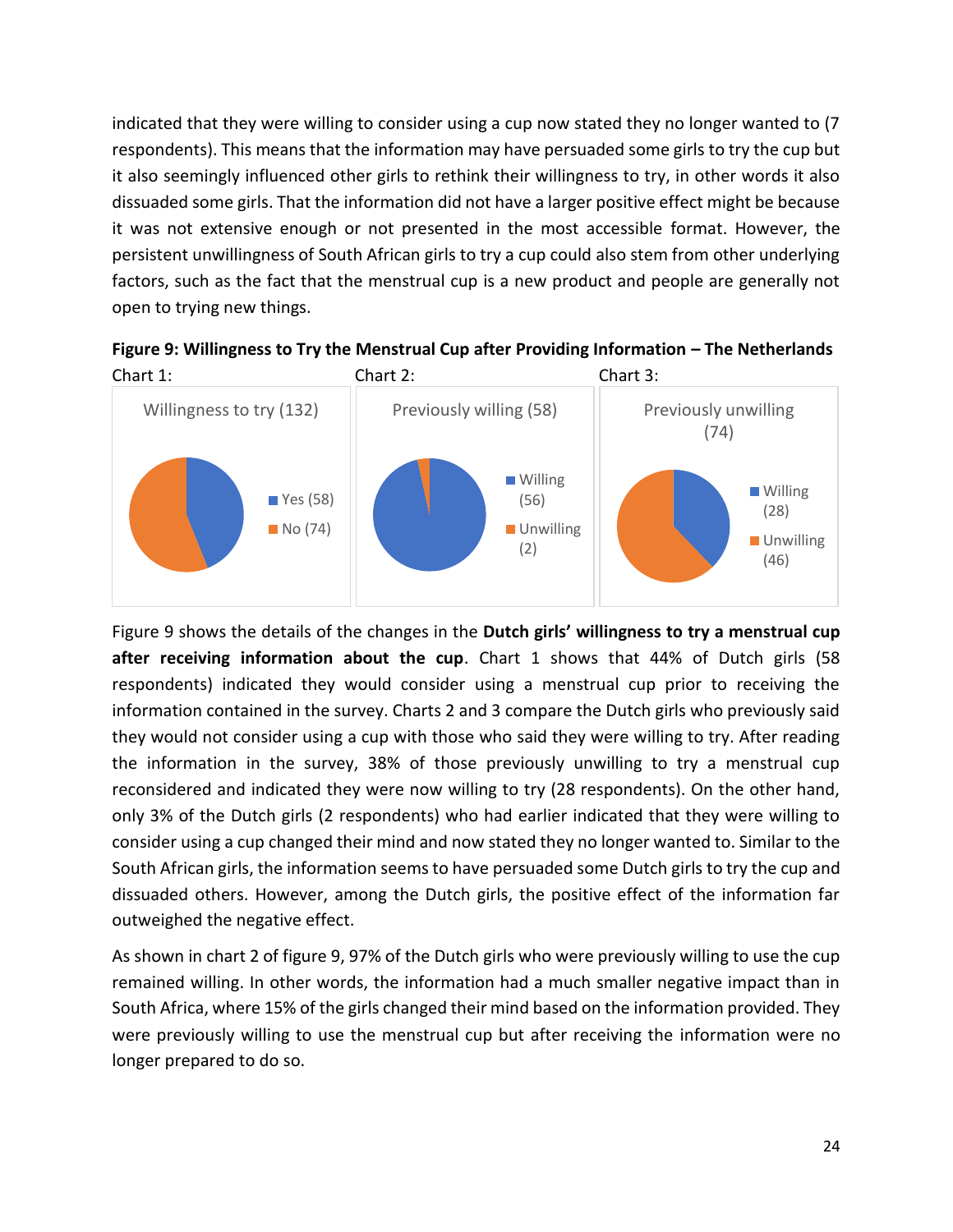The way in which the information about the cup was provided was different in each country. In South Africa, the information was presented by showing the girls a video and in the Netherlands, the information was provided in the form of a written text with a series of images to help understanding. This difference in presentation might account for the difference in the effect of the information. However, the video seems to be more accessible and easier to relate to than the written text. Therefore, if anything, one would expect a more positive effect of the information among the South African girls. The fact that the opposite happened requires us to take a closer look at the reasons girls have given for not wanting to try the menstrual cup.

### <span id="page-24-0"></span>**4.6 Barriers to Using the Menstrual Cup – South Africa vs the Netherlands Figure 10: Barriers to Using the Menstrual Cup – South Africa vs The Netherlands** Chart 1:



Chart 2:

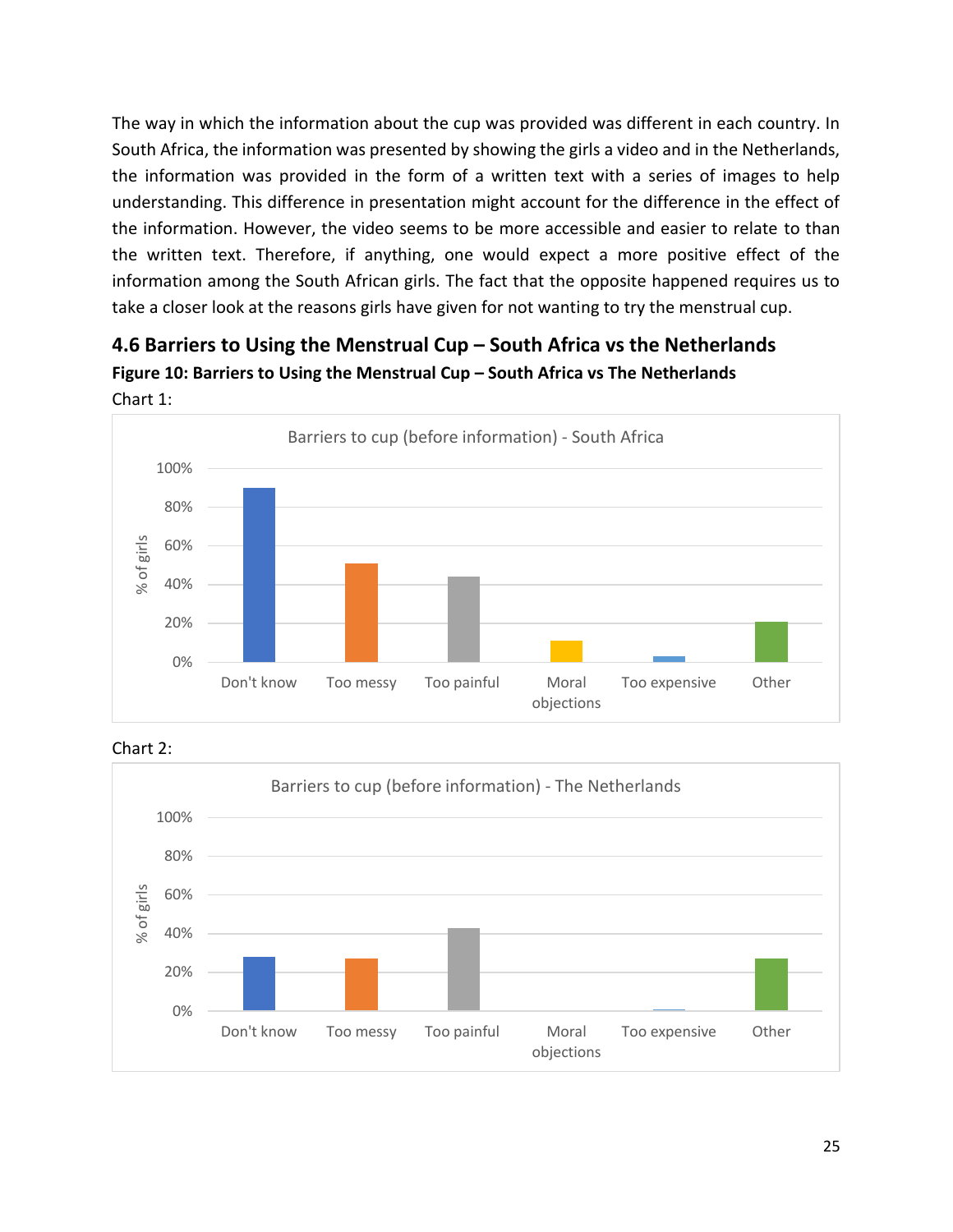Figure 10 illustrates the different **barriers to using the menstrual cup**. What are the main reasons girls in **South Africa and the Netherlands** gave for not wanting to try a menstrual cup? The bar graphs show the number of times a particular reason was selected from a given list of reasons, which also included an open-ended option 'other:...'. The girls who were reluctant to consider using a cup (169 South African girls and 74 Dutch girls) were asked to select all the reasons that applied to them. In other words, girls could select more than one reason and many did.

Among South African girls, 'lack of knowledge' was mentioned most often as the reason for not wanting to try a menstrual cup: some girls reported they did not know how to use a menstrual cup, while others indicated they did not know how to get one and another group said a reason for not wanting to try a menstrual cup was that they simply did not know what it was. In all, 90% of the South African girls who were reluctant to use the menstrual cup gave answers related to a lack of knowledge about it. Expected pain (44%) and messiness (51%) were also frequently mentioned as barriers to using a cup. There were 18 South African girls (11%) who said they had moral objections but only 3% of girls expected the cup to be too expensive. There were different barriers mentioned in the 'other' option with some girls indicating they would not use a cup because it would be 'too big', 'unsanitary' or 'gross'.

Among Dutch girls reluctant to use a cup, 'lack of knowledge' was also mentioned as a reason for not wanting to try a menstrual cup but considerably less often. Only 28% of the Dutch girls gave answers related to a lack of knowledge about the menstrual cup. As with the South African girls, the Dutch girls reported expected pain as another main barrier to using a cup. In this case, the percentages were comparable: 43% of Dutch girls compared to 44% of South African girls mentioned expected pain or discomfort as a reason for not wanting to try a menstrual cup. Dutch girls seemed to be much less concerned about the messiness associated with cup use (27%), compared to their South African counterparts (51%). None of the Dutch girls reported having any moral objections to using the cup. Under the option 'other' Dutch girls mention things like 'tampons are fine' or report that they see 'no reason to change' their method of menstruation management.

Interestingly, figure 10 shows that girls in both countries think using a menstrual cup is painful. This is a misconception and illustrates that, while the general level of awareness of the menstrual cup among schoolgirls is fairly high, the information they have may not be complete or may not be completely accurate. This raises the question to what extent the girls' reasons for not using a cup change after they have received more information about it.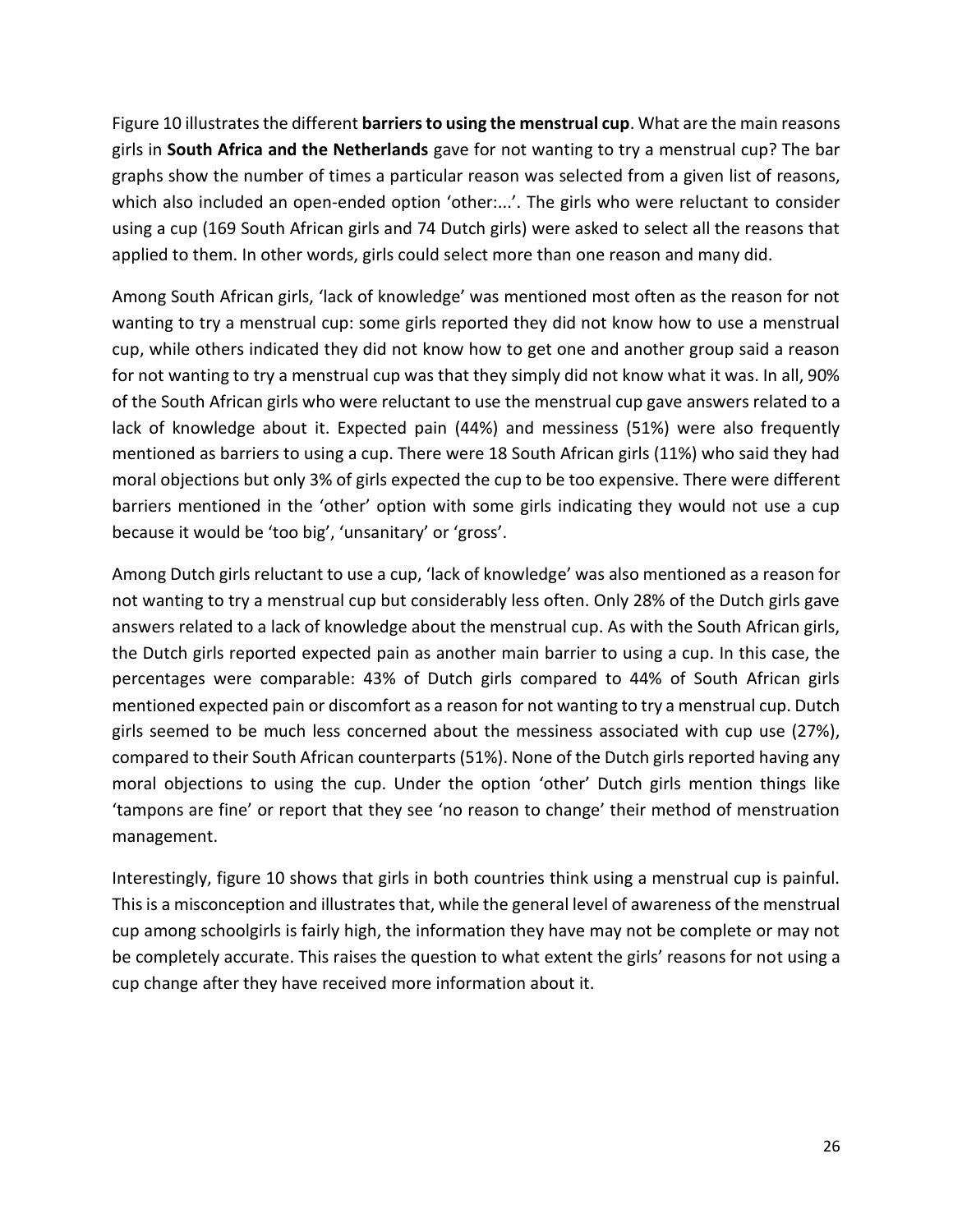





Chart 2:



Figure 11 represents the second part of the surveys that were completed after the girls received further information about the menstrual cup. It shows the different **barriers to using the menstrual cup** as measured immediately **after providing the information**. What are the main reasons **South African and Dutch** girls give for not wanting to try a menstrual cup after they got informed?

In South Africa, the most frequently selected reason for not wanting to try a menstrual cup was that it is too messy. After receiving more factual information about the cup, 68% of South African girls see a perceived problem with cleanliness as the main barrier to using it. Expected pain or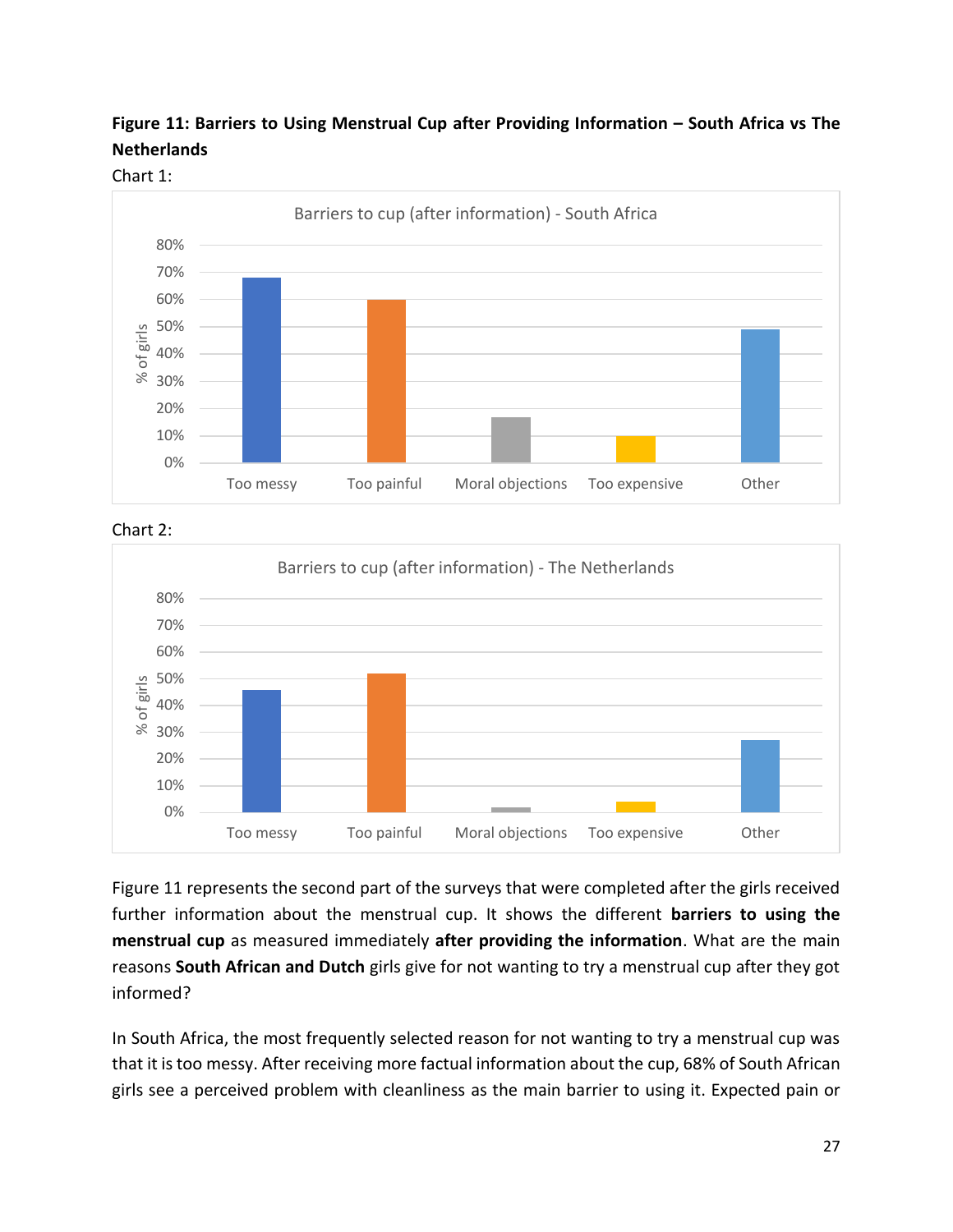discomfort was another reason frequently selected by South African girls after receiving information about the cup: 60% of girls see this as an important barrier. In other words, after watching a short video with factual information, South African girls still identified expected discomfort/pain and messiness as the main barriers to using a menstrual cup.

After the South African girls learned more about the menstrual cup by watching the video, more girls indicated that they had moral concerns. The number of girls selecting 'moral objections' as an important barrier to using the cup went up from 11% before the video to 17% (26 respondents) afterwards. There were interesting observations in the 'other' option with some South African girls indicating it would be difficult to rinse and use a menstrual cup in a public or school toilet where the basin is normally not in the cubicle.

The second bar graph of figure 11 shows the barriers to using the menstrual cup that Dutch girls report after receiving more information about the cup. Again, Dutch girls seem less concerned about the messiness associated with cup use (46%), compared to their South African counterparts (68%), although the percentage has increased compared to the answers given before the girls received the information. Only one Dutch girl reported having any moral objections to using the cup.

The graph shows that more than half of the Dutch girls (52%) still think using a menstrual cup is painful, even after receiving additional information about the cup. This clearly indicates that expected pain is a rather difficult barrier to overcome amongst girls who have not used the cup before. Any strategies aimed at increasing cup usage may need to rely on more than just factual information to address this perception.

Given the economic circumstances of both the South African and the Dutch respondents<sup>20</sup>, the percentages of girls mentioning the costs of a menstrual cup as a barrier to using one remain relatively low (although it is slightly higher in South Africa). This finding is not surprising given the fact that the menstrual cup is a lot cheaper than other sanitary products in the longer term and therefore reduced costs is potentially an important reason to try a menstrual cup.

<sup>&</sup>lt;sup>20</sup> See "The Sample" under Method, Chapter 3.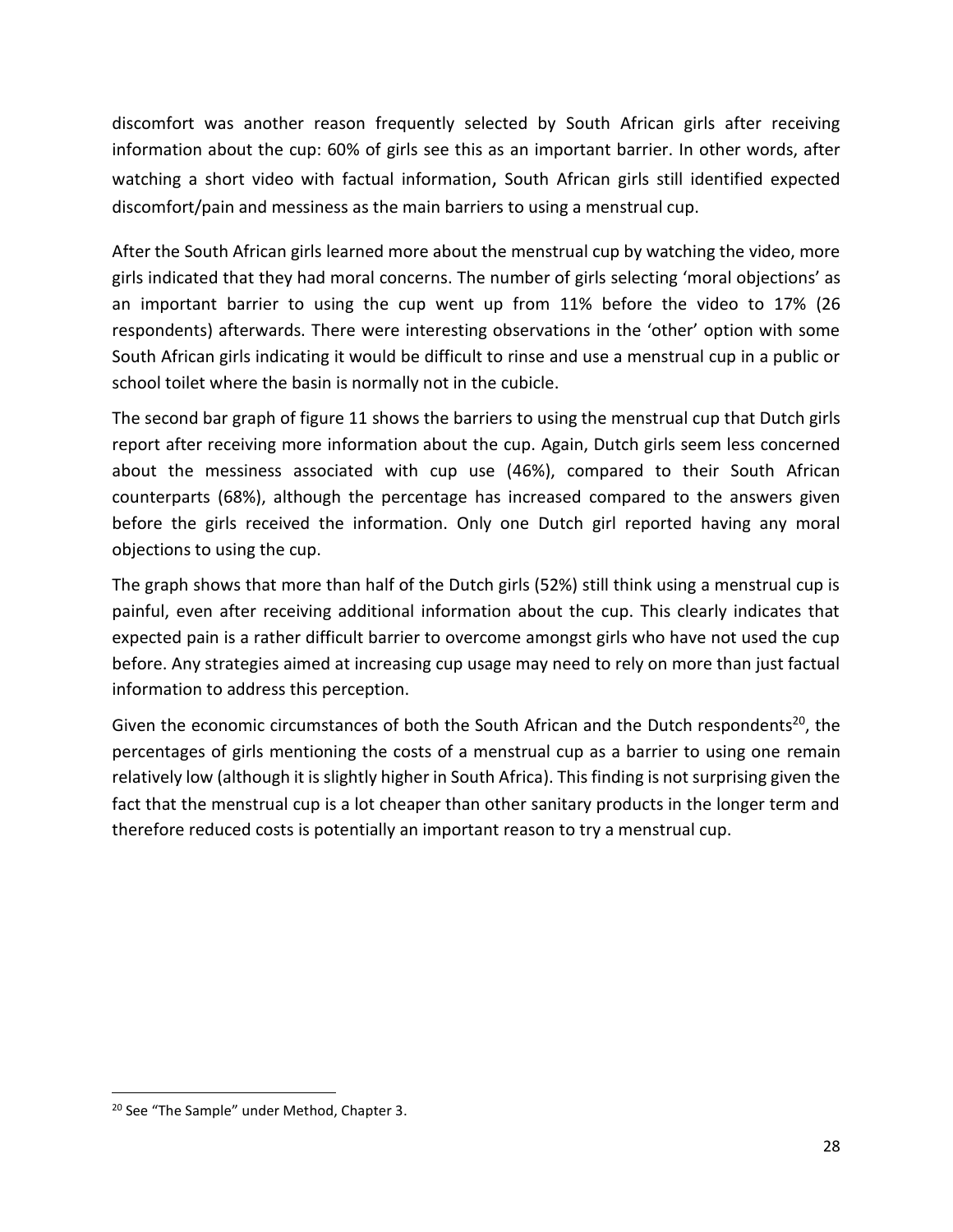### <span id="page-28-0"></span>**4.7 Reasons to Try the Menstrual Cup – South Africa vs the Netherlands Figure 12: Reasons to Try the Menstrual Cup – South Africa vs The Netherlands** Chart 1:



Chart 2:



Figure 12 illustrates the **reasons South African and Dutch** girls listed for their willingness **to try** a menstrual cup. The girls who indicated they would consider using a menstrual cup (48 girls in South Africa and 58 in the Netherlands) were asked in an open question to list reasons for their choice.

The reasons given most frequently by the South African girls were that the cup is reusable and therefore better for the environment (42%) and seems easy to use (27%). Other given motivations for wanting to try a menstrual cup were that it is cheaper (21%) and more comfortable (17%) than pads or tampons.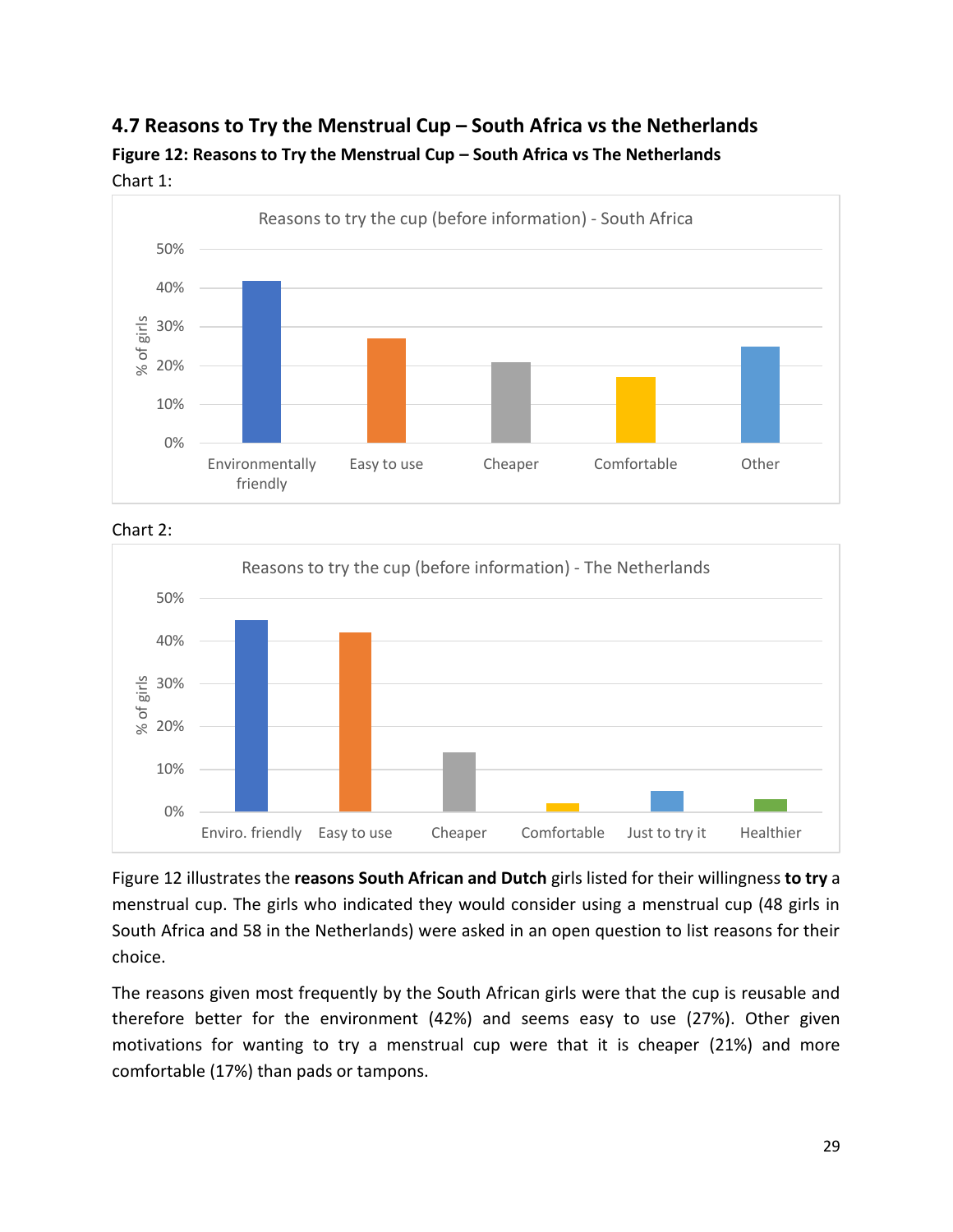Among the Dutch girls, the most frequently reported reasons were the fact that the cup is environmentally friendly (45%) and that it seemed easy to use (42%). Interestingly, for the Dutch girls the convenience of the cup seems more important than for the South African girls. Answers referring to how the cup can be kept inside the body for many hours were classified under the easy-to-use category and show the practical advantages of the cup as perceived by many of the Dutch girls.

A reason that was mentioned by some of the Dutch girls but did not feature at all in the responses of the South African girls was a sense of curiosity. Around 5% of the Dutch girls (3 respondents) indicated that they were willing to use the cup "just to try it".

### **Figure 13: Reasons to Try the Menstrual Cup after Providing Information – South Africa vs The Netherlands**



Chart 1:

Chart 2:

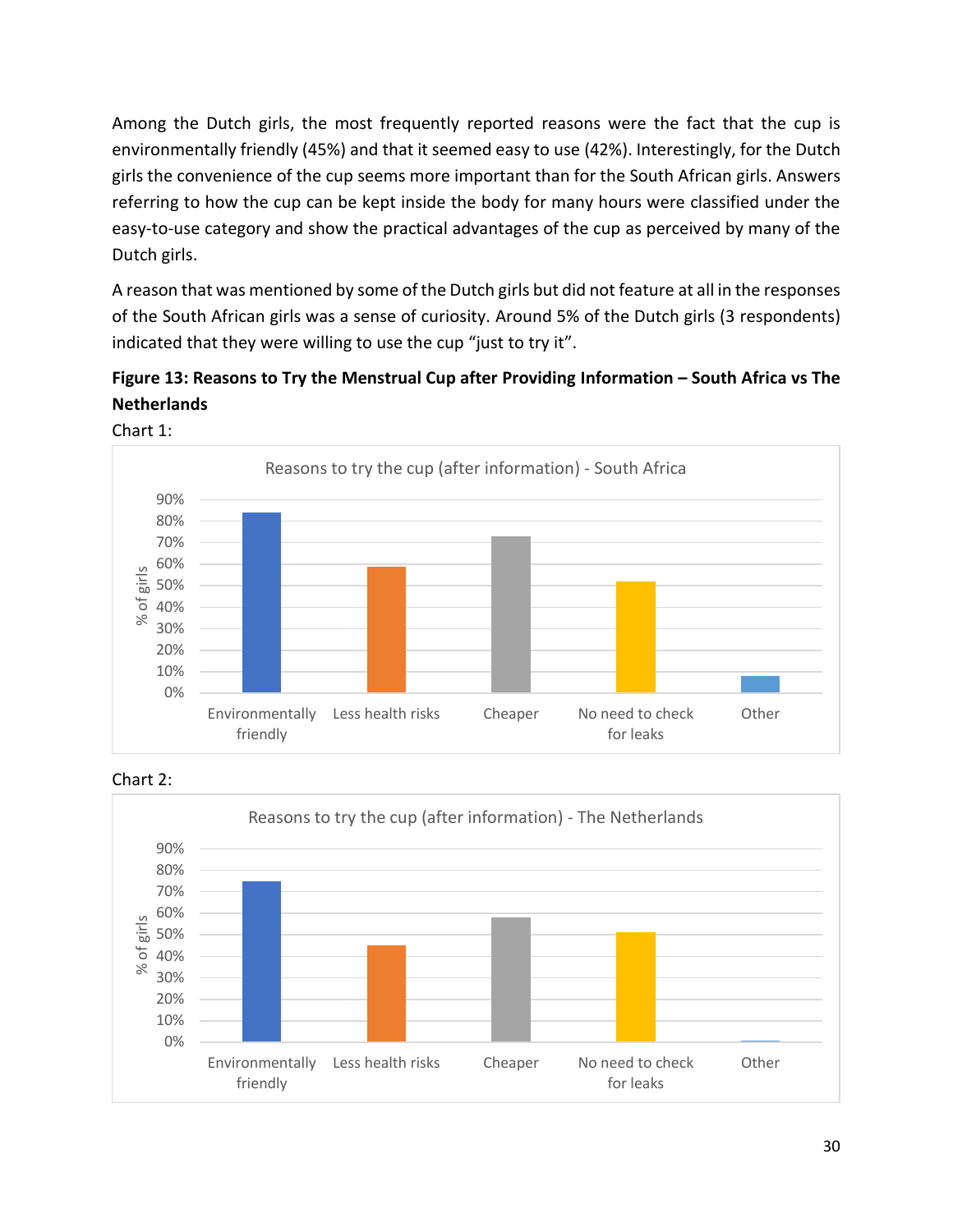Figure 13 illustrates the **reasons** girls in **South Africa and the Netherlands** listed for considering using the cup **after** they received further **information**. There were 63 South African girls and 84 Dutch girls who indicated their willingness to try a cup after they were provided with additional information. They were asked to select from a given list of reasons, which included an openended option 'other:….', all reasons that applied to them.

Among the South African girls, the reason most frequently selected was that the cup is reusable and therefore better for the environment (84%), with the lower costs of the cup coming second - 73% of the South African girls gave the reason that the menstrual cup is cheaper than pads or tampons in the long run. The motivation that the menstrual cup has fewer health risks, unlike the Toxic Shock Syndrome associated with tampon use, was mentioned in 59% of South African cases.

Bar graph 2 of figure 13 shows the reasons to try the menstrual cup as reported by the Dutch girls after having read the additional information. It shows a picture that is very similar to the graph depicting the answers of the South African girls. In the Dutch case, the reason selected most often was that the cup is environmentally friendly, with 75% of the Dutch girls reporting it as a reason to use the cup. The second most popular reason was that the cup is cheaper in the long run, with 58% of girls mentioning it. These were followed by "no need to check for leaks" and "less health risks", with 51% and 45% of girls reported those reasons respectively.

As mentioned earlier, given the economic circumstances of both the South African and the Dutch respondents, it is not surprising that in both countries the costs are an important but not the main reason to try a menstrual the cup.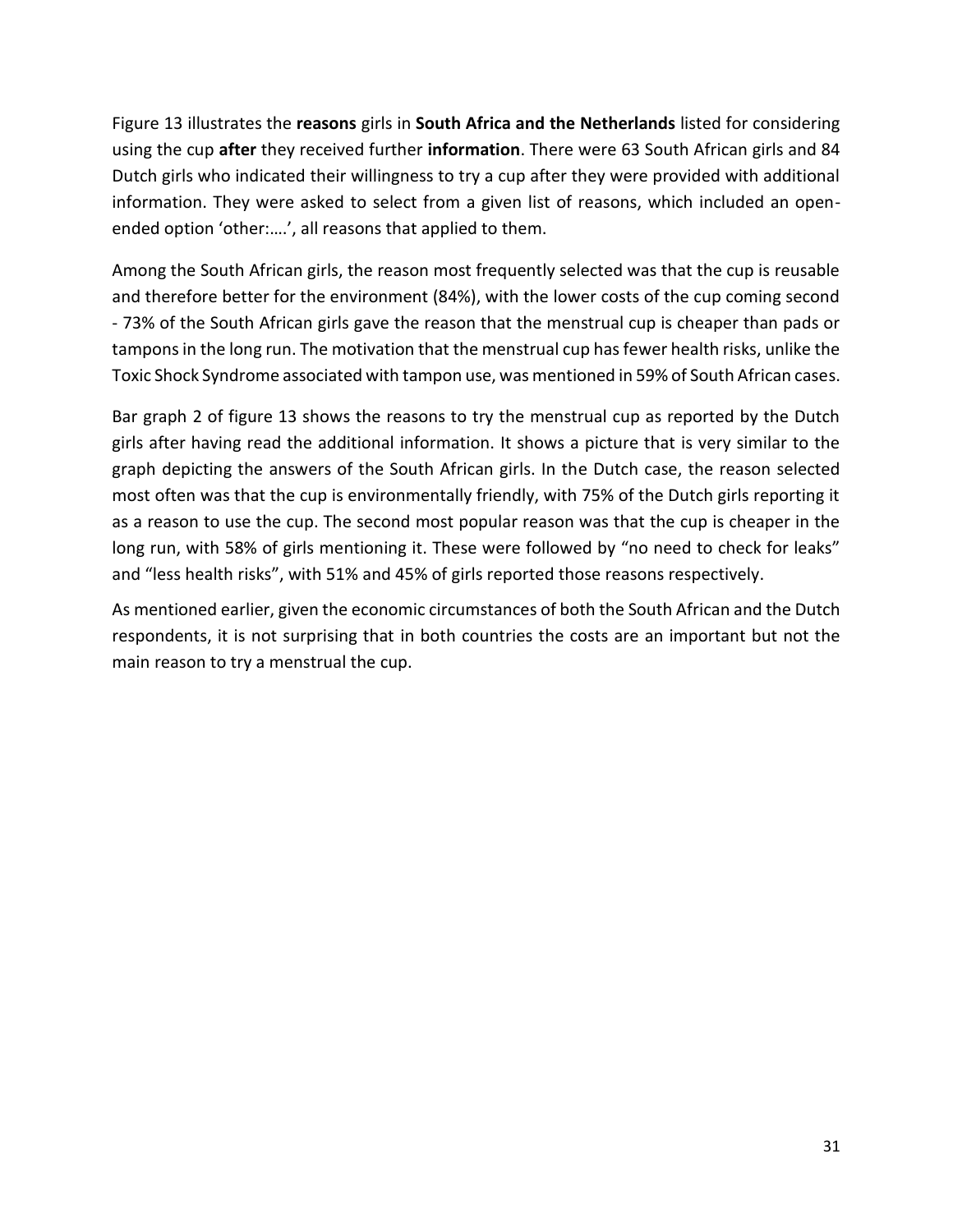# <span id="page-31-0"></span>**Chapter 5: Discussion of survey data**

### <span id="page-31-1"></span>**5.1 Awareness of Menstrual Cup**

The data analysis showed that the awareness of the menstrual cup among schoolgirls was surprisingly high: 69% of South African girls and 89% of Dutch girls reported they had heard of the cup before the survey. This means that a lot more schoolgirls than expected were aware of the menstrual cup. There is an assumption that the girls were being truthful when they filled in the questionnaire. However, it is also possible that girls did not want to seem ignorant and therefore reported that they had heard of the menstrual cup, while in fact they did not know about it. Unfortunately, there is no way of checking whether the girls who said so really knew about the menstrual cup before the start of the survey.

There was a marked difference in the level of awareness in South Africa and the Netherlands, with 69% versus 89% of respondents having heard of the menstrual cup.

Before providing possible explanations for this interesting finding, it is important to consider whether it is perhaps caused by a difference in the composition of the two groups of girls, for example a difference in the number of girls who have not yet had their first period.

One would expect girls who have not yet had their period to know less about the different methods to manage menstruation because they do not yet need to use them. Thus, whether a girl has had her first period or not may influence her awareness of the menstrual cup. Although the percentage of girls who had not started menstruating yet was slightly higher in South Africa than in the Netherlands, the proportion of menstruating girls was close to 90% in both surveys.

More importantly, both countries showed a similar difference in awareness between girls who had their first period and those who were not yet menstruating. In South Africa, the awareness of the cup among girls who had not yet had their first period was 21% lower than the general awareness, whereas the difference in the Netherlands was minus 18%. Although the absolute numbers of girls in the non-menstruating groups were small, the difference in awareness between girls who have had their first period and those who have not was apparent in both countries. In other words, the intervening variable of 'first period' seems to have a comparable effect in South Africa and the Netherlands. Thus, it cannot explain the observed difference in levels of awareness between the two countries.

In short, whether or not a girl has had her first period does have an effect on her awareness of the menstrual cup but the effect is similar in South Africa and the Netherlands. Therefore, it cannot cause the difference in awareness between South African and Dutch girls.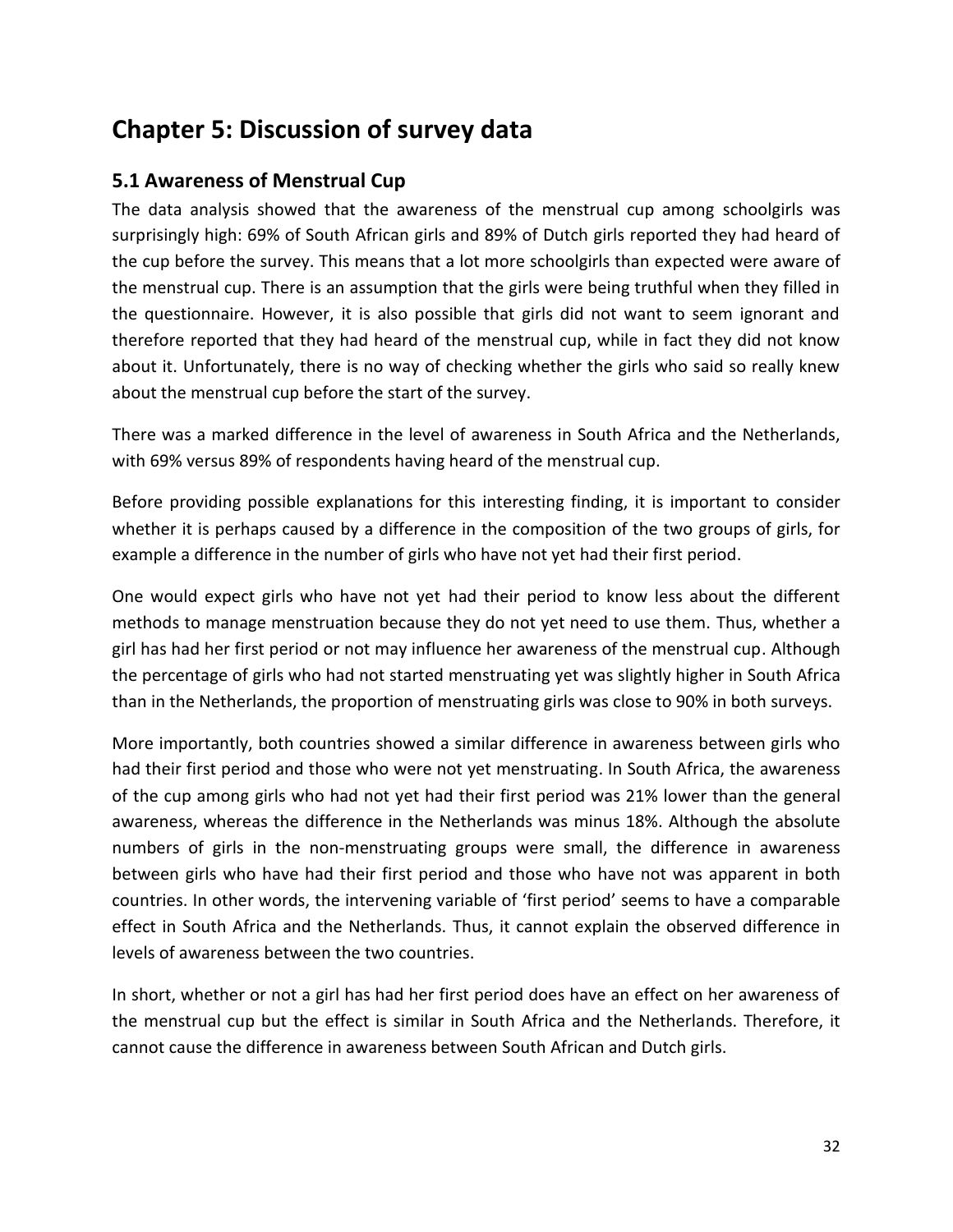A much more likely explanation for the difference can be found in the way girls in South Africa and the Netherlands think about and deal with matters related to reproductive health. Is there an open culture surrounding menstruation or do girls struggle with feelings of shame? To what extent is menstruation management a topic of taboos? While this issue was not explicitly included in our survey, general observations show that people in the Netherlands are less embarrassed about menstruation than in South Africa. More specific personal observations by the researcher, who was able to compare how girls at the two schools talk about and deal with menstruation, confirm this picture. These observations about cultural differences related to menstruation will be further explored in the second part of this research project, which makes use of focus groups and in-depth interviews.

Taking the different levels of awareness of the menstrual cup as a starting point, the analysis also showed an interesting difference in the main sources of information the girls listed in answer to the question how/where they heard about the cup. Among South African girls, 'school' was the most frequently mentioned source of information about the menstrual cup, whereas it hardly featured in the answers of the Dutch girls.

We know that, at the South African school, this project was mentioned during a school assembly before the survey was distributed among the grade 11 pupils. This could have influenced the answers the girls gave to the questions whether and where they had heard about the menstrual cup. It at least partly explains the relatively high level of awareness of the cup among the South African grade 11 girls and the frequent mention of 'school' as a source of information.

Apart from this possible partial explanation, the girls' answers to the question about sources of information suggest that, at least in South Africa, schools have an important role to play in raising awareness of different methods of menstruation management. Campaigns aimed at empowering girls to make informed choices would be wise to target schools. School seems to be the place where girls expect such information to be disseminated, particularly in the experience of South African girls. Dutch girls seem to have minimal expectations from their school environment in this respect.

The family home did not feature as an important environment to target in awareness campaigns for girls about the menstrual cup. Neither Dutch nor South African girls listed the home environment as an important source of information.

Only one South African girl stated that she had heard about the menstrual cup through a particular campaign. This shows that there are not enough campaigns or programmes with a focus on menstruation management or that they do not reach the girls participating in the surveys.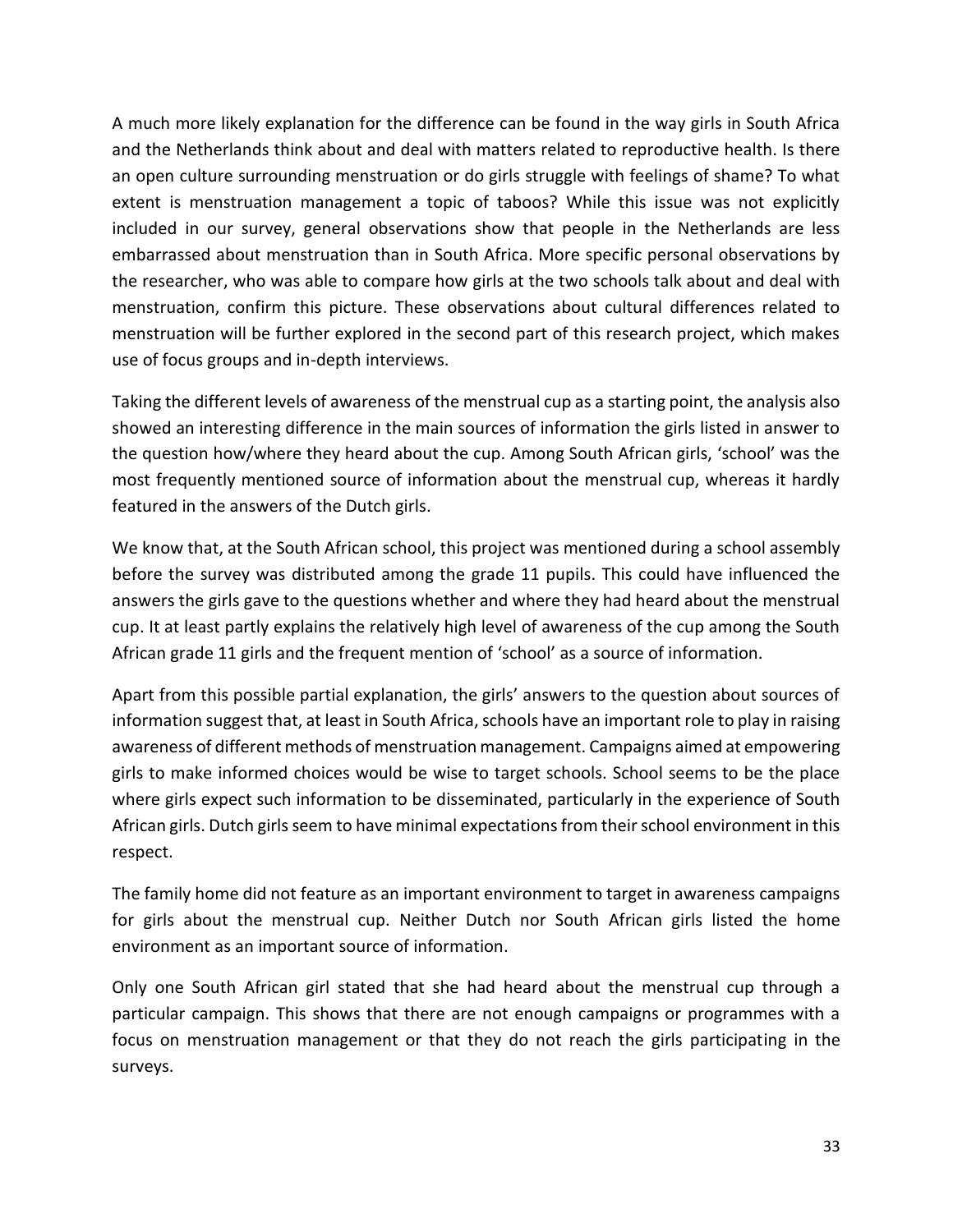Finally, with the internet being mentioned as an important source of information in both countries, social media could also be an appropriate vehicle to drive awareness of the menstrual cup. Questions about the possible effects of such social media campaigns and what they should focus on will be addressed in the second part of this research. Here, it is important to note that, based on our findings, social media campaigns should not just aim to inform girls about the cup and other menstruation management methods. If campaigners want to increase menstrual cup usage, they must also highlight factors that could help convince girls to try a menstrual cup. Listening to the girls themselves and investigating which barriers to using a menstrual cup they identify are crucial steps in this direction.

### <span id="page-33-0"></span>**5.2 Use of Menstrual Cup**

The data showed that the actual use of the menstrual cup among schoolgirls is very low. Only 2% of all schoolgirls who participated in the surveys had ever used a cup.

In South Africa, less than 1% of all girls reported using the cup. Interestingly, girls who were shown to be more aware of the menstrual cup did not report a higher usage. In fact, use of the cup was extremely low across the board, with only 2 girls saying they had ever used one. Some girls may be more aware of the menstrual cup but that does not mean they also use the cup. In other words, awareness of the cup does not automatically translate into higher usage.

In the Netherlands, there were 6 girls who indicated that they had ever used a cup, which is around 5% of the Dutch girls who participated in the survey. One possible explanation for the slightly higher use of menstrual cups in the Netherlands could be the aforementioned cultural differences in relation to menstruation and a certain level of openness to try new methods of menstruation management. As mentioned, these matters will be further explored in the second part of this research project.

### <span id="page-33-1"></span>**5.3 Willingness to Try Menstrual Cup**

The analysis showed that a majority of schoolgirls is unwilling to try a menstrual cup: only 30% of girls participating in this research indicated that they would consider using a menstrual cup.

Less than a quarter of the South African girls were willing to try, while close to half of the Dutch girls would consider using a menstrual cup. A possible explanation for the higher willingness to try the cup among Dutch girls is the higher use of tampons. In the Netherlands, just over half of the girls reported using tampons during their period. In South Africa, this is less than a third. The change from using pads to trying a menstrual cup is much more significant than the steps girls have to take if they are tampon users and want to start using a cup. One would expect girls who normally use tampons to be more comfortable with inserting a menstrual cup and therefore more likely to consider using a cup.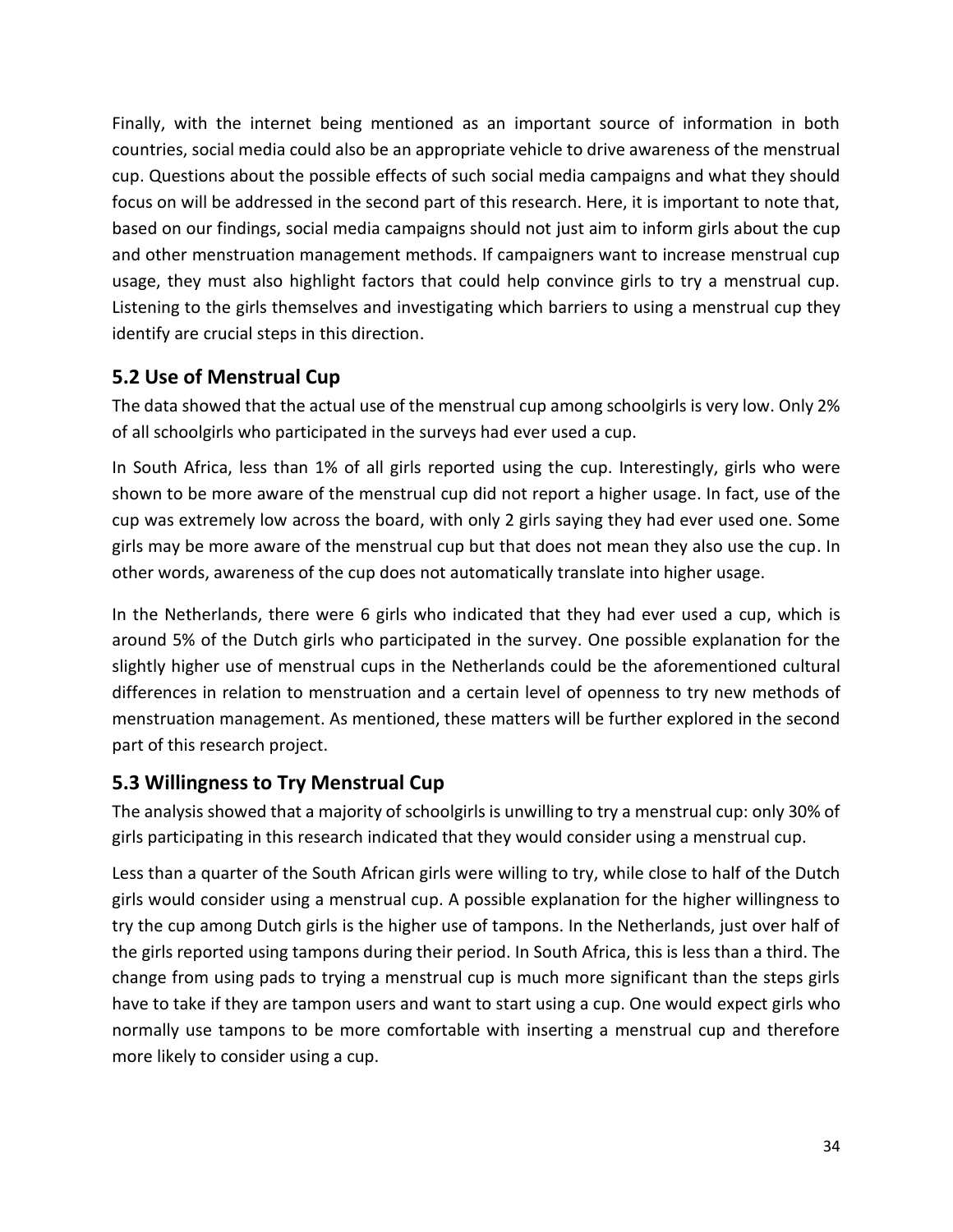The analysis did show that South African girls who normally use tampons were more likely to consider using a menstrual cup than girls who normally use sanitary pads. However, this pattern was only clearly visible in South Africa. In the Netherlands, girls who are comfortable with using tampons and girls who normally use pads showed a similar willingness to try the menstrual cup. The Dutch girls who normally use sanitary pads were almost just as likely to consider using a cup as girls who normally use tampons. In other words, the product normally used for menstruation management has a sizable effect on the willingness of South African girls to try a menstrual cup but hardly any effect on the willingness of Dutch girls. Thus, the higher use of tampons by Dutch girls can in itself not explain their higher willingness to consider the cup. Other factors are at play.

In South Africa, there is a cultural stigma around using tampons or more specifically around inserting anything into the vagina. There is a misconception and fear that tampons may break a girl's hymen, which in her culture or religion would mean that she is no longer regarded as a virgin. This fear does no longer influence the attitude of girls who already use tampons but might still play a role in the mind of a girl who uses pads. Thus, the difference in willingness between the two groups of South African girls. Similar cultural influences seem to play a much smaller role in Dutch girls' attitude towards menstruation and menstruation management. This could be the reason we did not observe the effect of the variable 'product normally used' on the willingness of Dutch girls to try the cup. It may also be an explanation for the fact that tampon use is much higher in the Netherlands and more Dutch girls would consider using a menstrual cup.

Our survey also included questions about both the main barriers to using the cup and the main reasons for wanting to try it. The girls' answers to those questions give us further clues as to the different attitudes of Dutch and South African girls towards menstruation. As expected from the earlier findings about the difference in awareness, lack of knowledge featured more prominently as a barrier in the answers of the South African girls. While girls in both countries mentioned expected pain as an important barrier, Dutch girls were much less concerned than their South African peers about the messiness associated with using the menstrual cup. A small group of South African girls reported having moral objections, while none of the Dutch girls did. Also, when it comes to reported reasons to try a menstrual cup, the Dutch girls' answers demonstrate a sense of curiosity and a very practical outlook towards menstruation management that is not observable among the South African girls.

Together, the different answers of Dutch and South African girls show that Dutch girls have a certain level of openness and matter-of-factness about menstruation that is not present among their South African peers. Clearly, such differences in attitude are crucially important for the design and effectiveness of any strategy aimed at empowering girls to make informed decisions about menstruation management.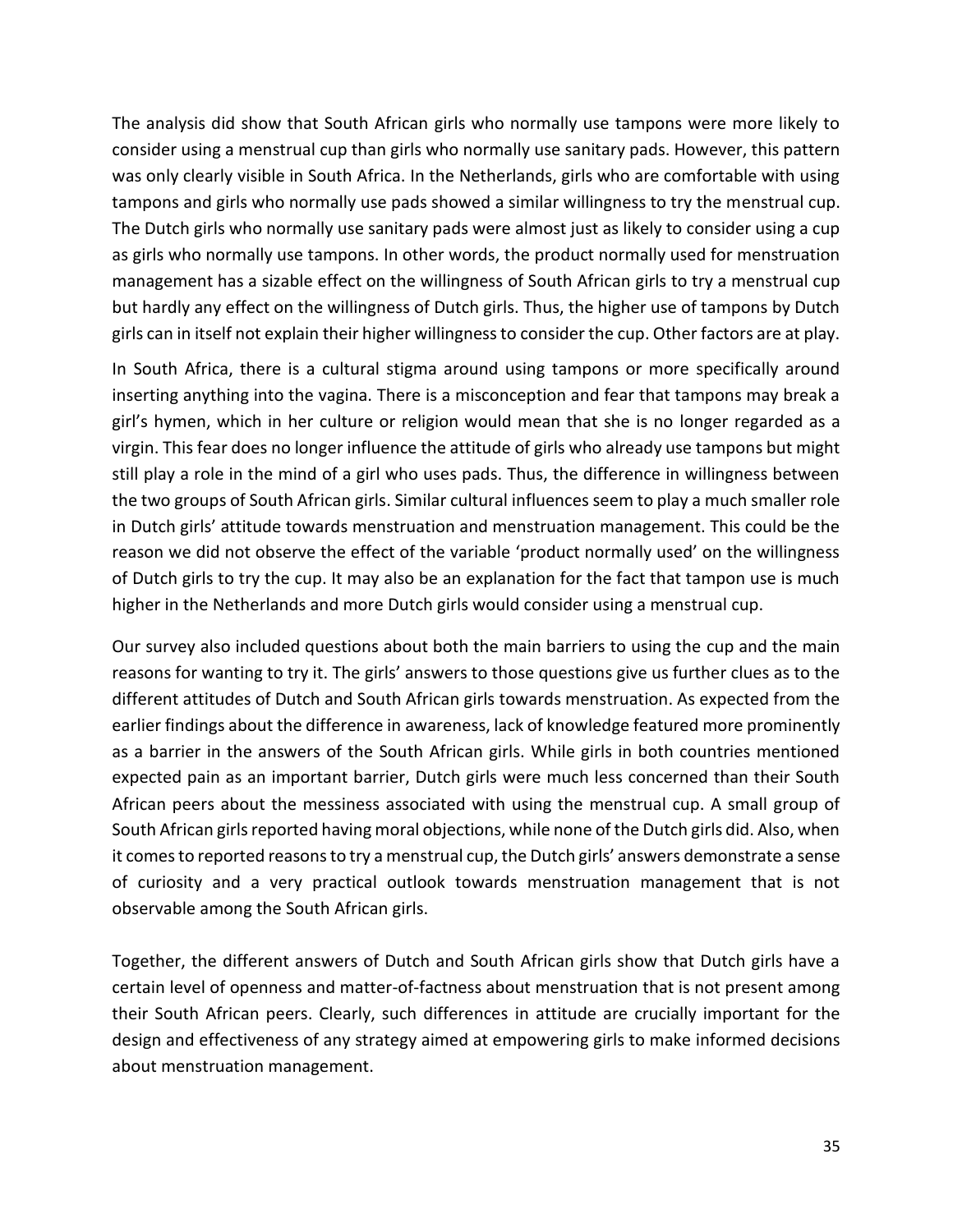### <span id="page-35-0"></span>**5.4 Effect of Factual Information**

The data analysis showed that receiving factual information about the menstrual cup had both positive and negative effects on the girls' willingness to use a cup. The survey provided information about the cup, how to use it and some of its advantages and disadvantages<sup>21</sup>. It persuaded some girls to try the cup but also scared some of them off: they were no longer willing to try a cup. The negative effect was considerably larger in South Africa than in the Netherlands. Similarly, the positive effect of the information was much smaller among South African girls than with their Dutch peers.

Put differently, the effect of providing factual information about the menstrual cup was bigger in the Netherlands. More Dutch girls changed their minds. The effect was also more positive. Among the Dutch girls, the information persuaded rather than dissuaded. In other words, the positive effect of the factual information far outweighed the negative effect.

This difference possibly has to do with the fact that the Dutch girls were more informed about the menstrual cup to start off with. Therefore, the information provided was not entirely new to many of them and they were less easily scared off.

In South Africa, the overall effect of the factual information was limited. That becomes even clearer when looking at the reported barriers to using the cup. After and despite providing the information, girls still mentioned expected discomfort or pain and a perceived problem with cleanliness as the main barriers to using a cup. This suggests that, in the context of South Africa, barriers to using a menstrual cup cannot be overcome by just providing factual information about the cup. Informing girls about the cup's advantages and how to use it seems to convince only a few girls to try the cup. It is clearly not sufficient to overcome the negative perceptions others have of the menstrual cup.

In the Netherlands, the information had more effect and a more positive effect. It helped to persuade more girls to try the menstrual cup. As indicated above, this could be because the Dutch girls were more informed about the menstrual cup to start off with. Therefore, the information provided was not entirely new to many of them and they were less easily scared off. Also, Dutch girls seem to be more open to engage in conversation about menstruation. Therefore, they could have been more open to the information provided, finding it less difficult to comprehend or less awkward to receive. This, together with a general sense of curiosity, could explain why Dutch girls were more susceptible to the information and more open to trying a new method of menstruation management.

Interestingly, concerns about the environment rather than the costs of menstruation management seem to motivate South African girls to try a menstrual cup. The fact that a cup is

<sup>&</sup>lt;sup>21</sup> See "Video script" and "The Netherlands" under Questionnaires in Appendix.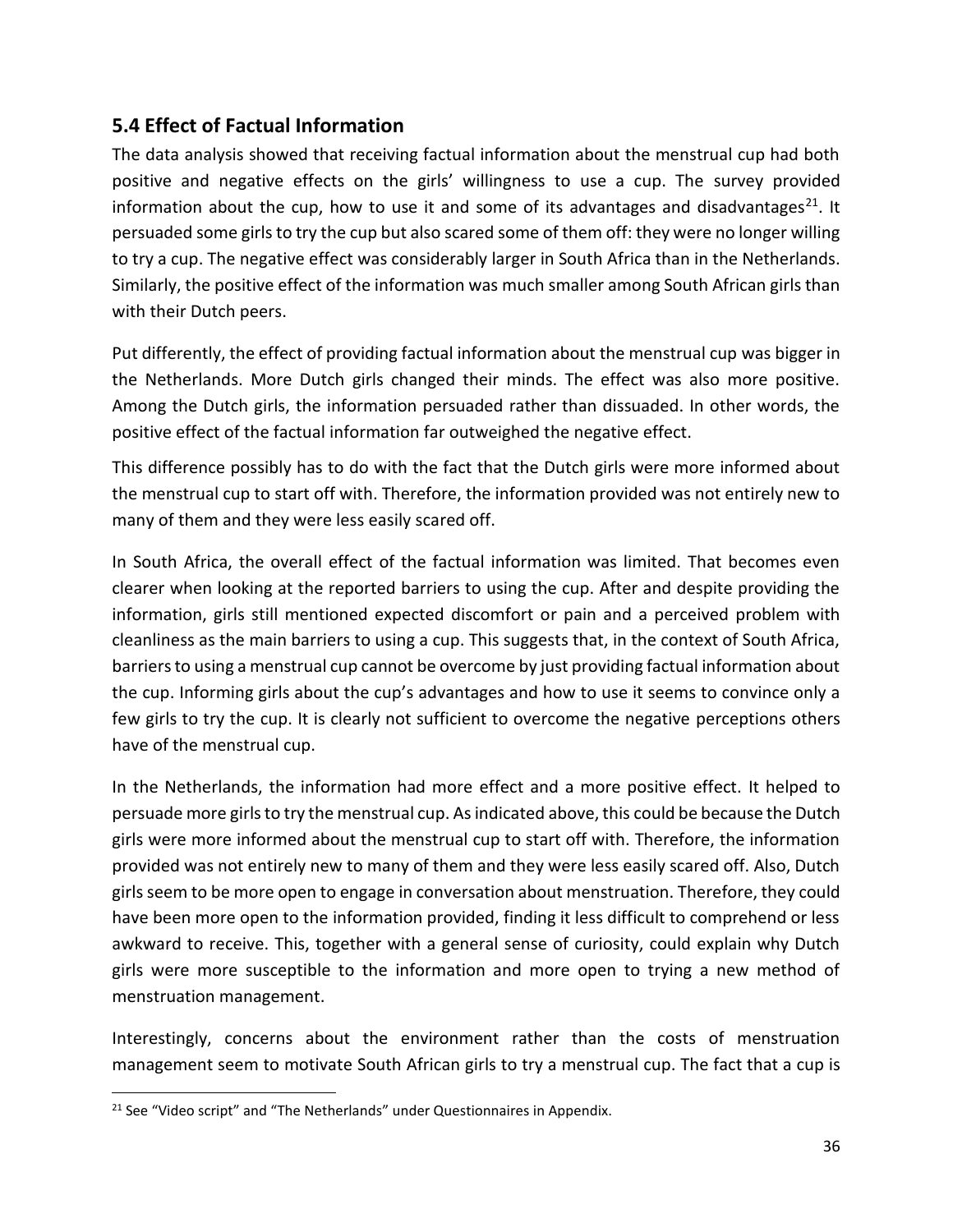much cheaper than pads or tampons did feature in the girls' answers but was not identified as the main reason for wanting to try a cup. As indicated in chapter 3, all South African respondents were attending Rustenburg Girls' High School, which is a fee-paying school. Therefore, one can assume that most respondents have sufficient resources during menstruation and do not experience the cost of menstruation management as a major challenge. This is different for South African girls at no-fee schools, where many parents simply do not have the resources to buy sufficient pads or tampons (see chapter 2). The lower costs of the menstrual cup might be a strong motivation for girls from poorer households to try the cup. However, there are no reasons to suggest these girls would be any less concerned about expected pain or messiness associated with cup use than girls from wealthier households. The same is true for girls in the Netherlands where period poverty is much less prevalent but certainly not absent. Therefore, one would assume that the lower costs of the cup is also a more important motivation for Dutch girls from poorer households.

Overall, South African and Dutch girls who would consider using the menstrual cup give similar reasons for their willingness to try. This suggests that differentiation between a Dutch and South African approach is not needed when it comes to highlighting the advantages of the cup. However, as this research has shown such differentiation is important when addressing the barriers to using the cup.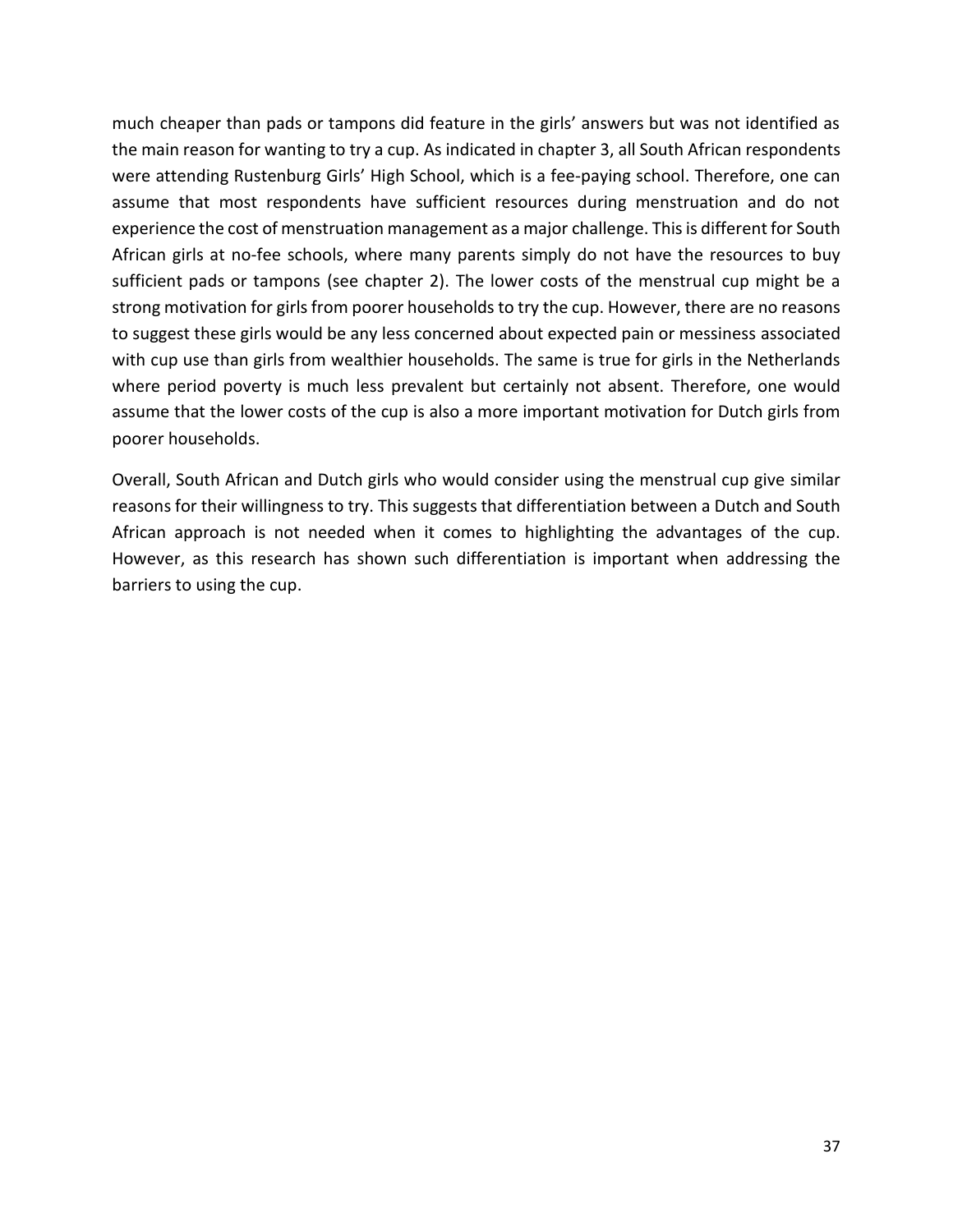# <span id="page-37-0"></span>**Chapter 6: Focus Group and Interview Methodology**

### <span id="page-37-1"></span>**6.1 Focus group and in-depth interviews**

The questions used in the survey produced a clear picture of the barriers that schoolgirls from both countries have to using the menstrual cup. It showed us some interesting differences between girls in South Africa and the Netherlands and the important effect of an open culture around menstruation. However, a survey is not the appropriate method to provide an in-depth analysis of the way factual information about the cup is received or how it can be most effective. Nor can a survey explore the possible effectiveness of other strategies to overcoming barriers to using the cup.

In order to get a better picture of the ways in which girls would like to be informed or ways in which campaigns about menstruation management can be effective, focus groups and interviews are more suitable.

A focus group is an exploratory method to gain more information about the opinions of a select group on a particular topic. By way of an in-depth conversation, a focus group can provide a variety of data and identify different opinions and perspectives on a particular topic.<sup>22</sup>

In this project, the focus groups were held in order to discover

- 1. the depth of the knowledge and experience of the menstrual cup amongst schoolgirls; and
- 2. how best to overcome the barriers that schoolgirls have to using the menstrual cup.

Through a facilitator who hosts the focus group, the conversation is guided to uncover a variety of opinions and perspectives on a number of predetermined questions.

The questions that were discussed in the two focus groups included in this research were:

- What are your objections to using the menstrual cup?
- What are some things that are good about the menstrual cup?
- What would you need to start using the menstrual cup?
- Would you like more support or advice about menstruation management and specifically, the menstrual cup?
- Where would you like to get this information from?
- What effect does the taboo around menstruation have on your own menstruation management?

<sup>&</sup>lt;sup>22</sup> Se[e https://www.scribbr.com/methodology/focus-group/](https://www.scribbr.com/methodology/focus-group/) for a more in depth explanation.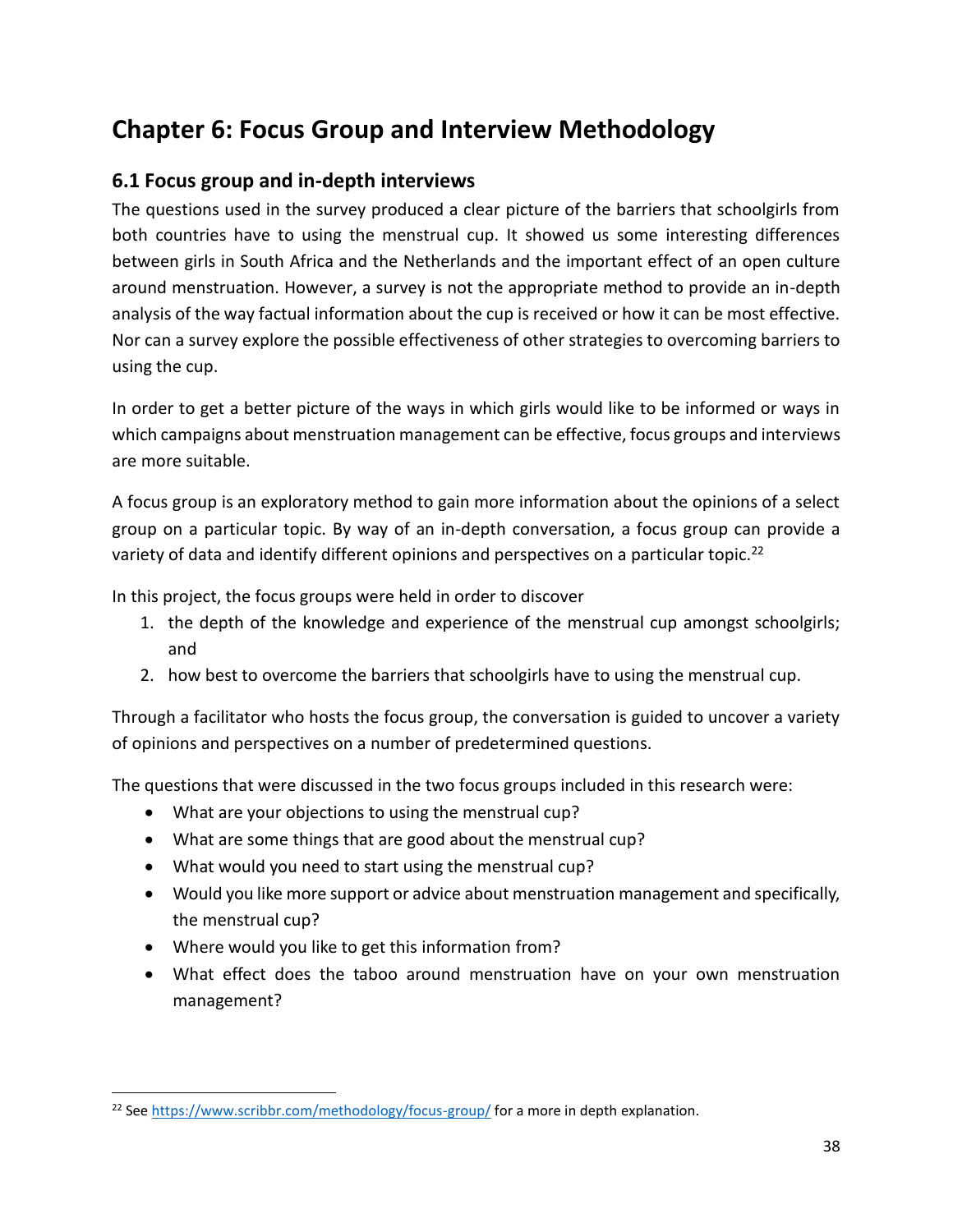Because a focus group takes the form of a more or less free flowing conversation between the participants, the questions can be explained if something is unclear, more so than in a questionnaire. It also means that if someone makes an interesting comment that is not directly relevant to one of the questions, the facilitator can ask more about the topic thus resulting in a wide variety of information. So, while the abovementioned questions were the starting point in the focus groups, other topics where also discussed such as sex education in schools, experiences during menstruation, familial attitudes around menstruation and other general menstruation related issues.

The added benefit of hosting a focus group to gather information is that the participants feel comfortable and are talking with people in a smaller and more intimate setting. Menstruation is a very sensitive topic to most girls which means that they need to be able to talk confidentially and confidently. Seeing as the focus group was held with five participants and a facilitator, this was achieved.

Initially, the idea was to also facilitate a focus group with users of the menstrual cup but as the usage of the menstrual cup was so low, it was difficult to find participants. Therefore, the researcher decided to conduct individual interviews with cup users. The interview was a way of gathering in depth information about individual experiences, opinions and perspectives, similar to the focus groups. The goal of the interview was to understand more about experiences with the cup, challenges and advantages to using the cup and how cup users were convinced to try the cup.

Different questions were asked:

- What makes the cup a good product to use to manage your menstruation?
- What are things that are not so great about the cup?
- Did you have any barriers to the cup before you used it? How did you overcome them?
- What was your experience when you first used the cup?
- How long did it take to get used to using the cup?
- Do you wish that you had done anything differently, had you wanted more information?
- What advice would you give to first time users?

Due to the in-depth nature of the interviews, it was possible to gather a lot of information. By being able to ask more detailed follow up questions based on the responses of the person being interviewed, the interview provided more opportunities for information than a simple survey would.

As the focus groups and interviews focus on how to overcome barriers that girls have towards the cup, current initiatives were mentioned and participants were asked for their feedback. The initiatives that came up in the conversations were: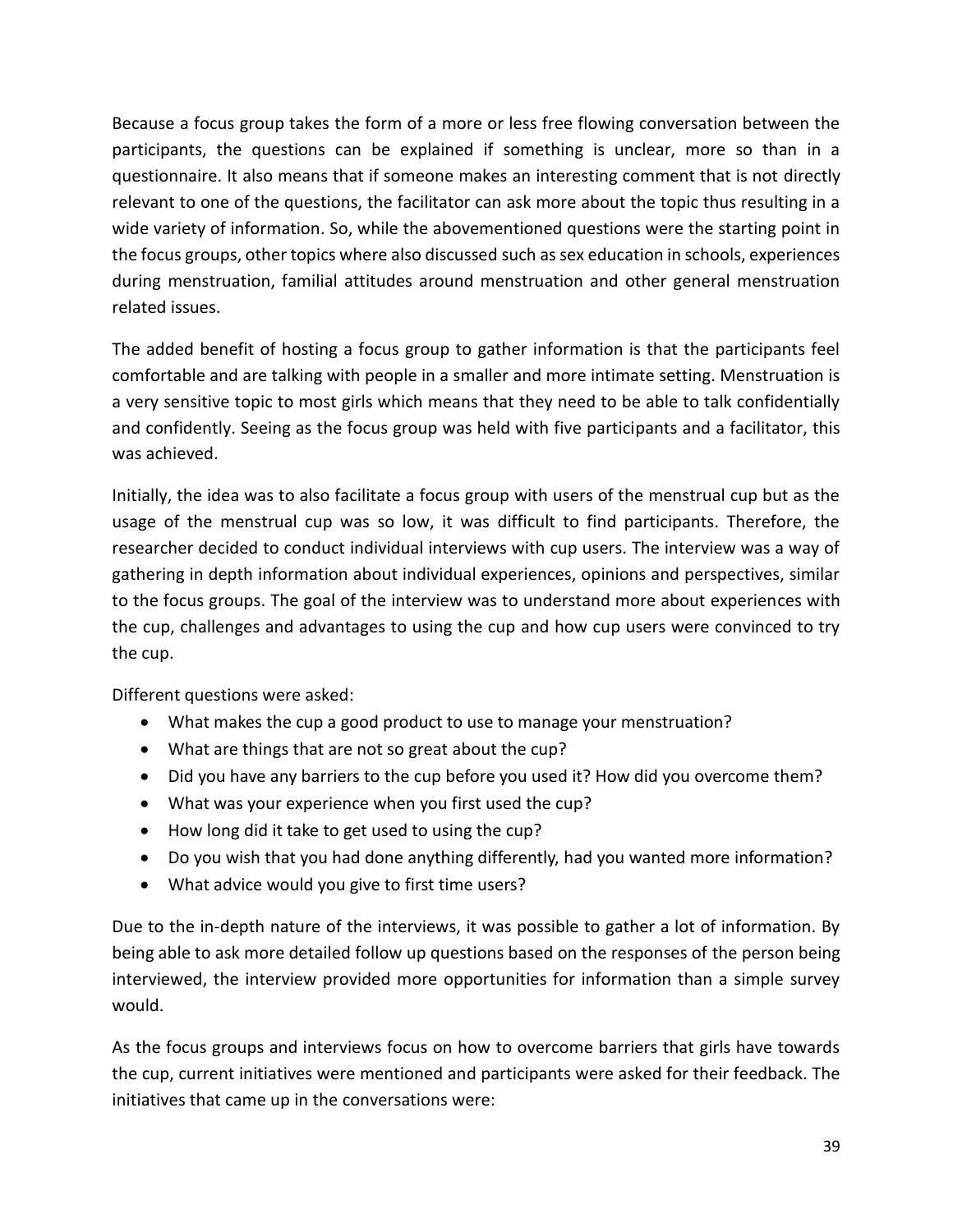- **The Nixie cup** is a cup specifically designed to be more attractive for first time users of the cup. With a higher edge for easier insertion, a string instead of a stick for easier removal, a steam-based sanitizing device and a box for storage and transport with room for 2 cups and a mirror instead of a bag, the pink Nixie cup is focussed on making people more excited and willing to use the cup.
- **The Phia cup** is a cup specifically designed to make the switch from tampons to cup easier. The insertion and extraction manoeuvre has been adapted to be similar to a tampon as the Phia cup folds up to be the size of a tampon, has a flat base so you can push it like a tampon, uses a loop to extract it, similar to the string of a tampon.<sup>23</sup>
- **The initiative to include the cup in basic health insurance.** A few years ago, four Dutch students created a petition that would ensure the cup would be part of the compulsory basic health insurance in the Netherlands, and therefore completely free for all menstruating people (ter Steege, 2019). The students wanted to combat period poverty on a large and general scale. Unfortunately, the arition did not get enough signatures.

The Nixie cup was mentioned during the interview and focus group with the South African and the Dutch girls. The Phia cup and the initiative to include the cup in basic health insurance were only discussed with the Dutch girls.

### <span id="page-39-0"></span>**6.2 Consent**

Permission for the focus group discussions and in-depth interviews was requested and received from the participating girls: in South Africa, by way of a written consent form, in the Netherlands, by way of electronic approval. In both countries, the participating girls were briefed on the anonymity of their contributions/answers and the use of the data.

### <span id="page-39-1"></span>**6.3 Data Collection**

The data from the focus group discussions was obtained from girls who do not use the cup; one focus group with five South African girls from *Rustenburg Girls' High School* and another focus group with five Dutch girls from *Mencia de Mendoza Lyceum*. 24

The girls participating in the focus groups filled in a sign-in form. They were briefed about the focus group discussion<sup>25</sup>. The focus group discussion was recorded and transcribed<sup>26</sup>.

<sup>&</sup>lt;sup>23</sup> See "Alternative cup designs" in Appendix for more detailed information and photographs on both designs.

<sup>&</sup>lt;sup>24</sup> See "The Sample" under Method, Chapter 3.

<sup>&</sup>lt;sup>25</sup> See "Focus group discussion guide" in Appendix.

<sup>&</sup>lt;sup>26</sup> Transcripts are available on request.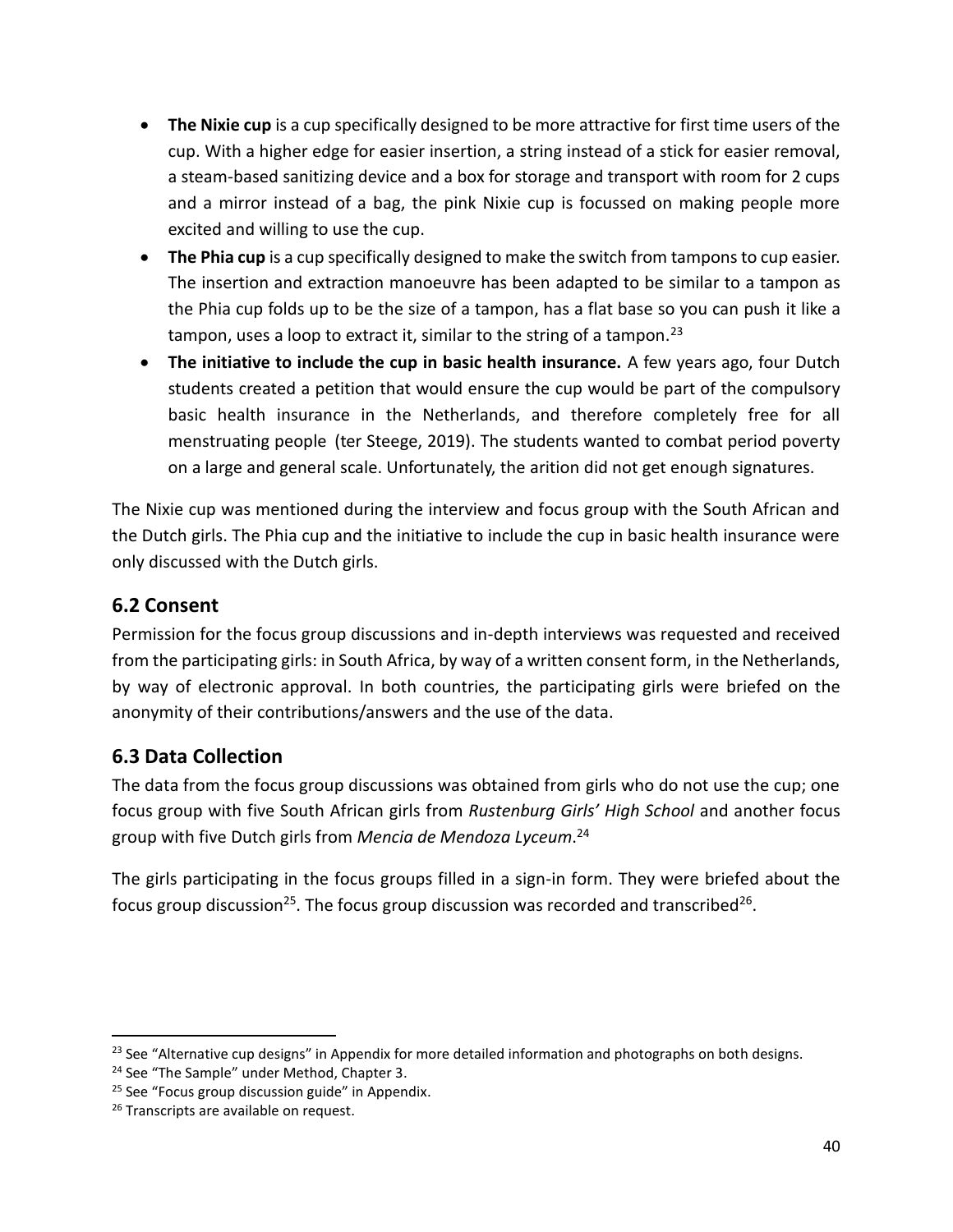In-depth interviews were conducted with experienced menstrual cup users, one interview with a South African girl and two interviews with Dutch girls. One Dutch girl had only used the cup once before and the other used it regularly for a few days every cycle.

The girls in the three individual interviews filled in a sign-in form and were briefed about the aim of the interview<sup>27</sup>. The interviews were recorded and transcribed<sup>28</sup>.

The transcripts of the focus groups and interviews were then analysed to produce recommendations and conclusions.

<sup>&</sup>lt;sup>27</sup> See "Interview guide" in Appendix.

<sup>&</sup>lt;sup>28</sup> Transcripts are available on request.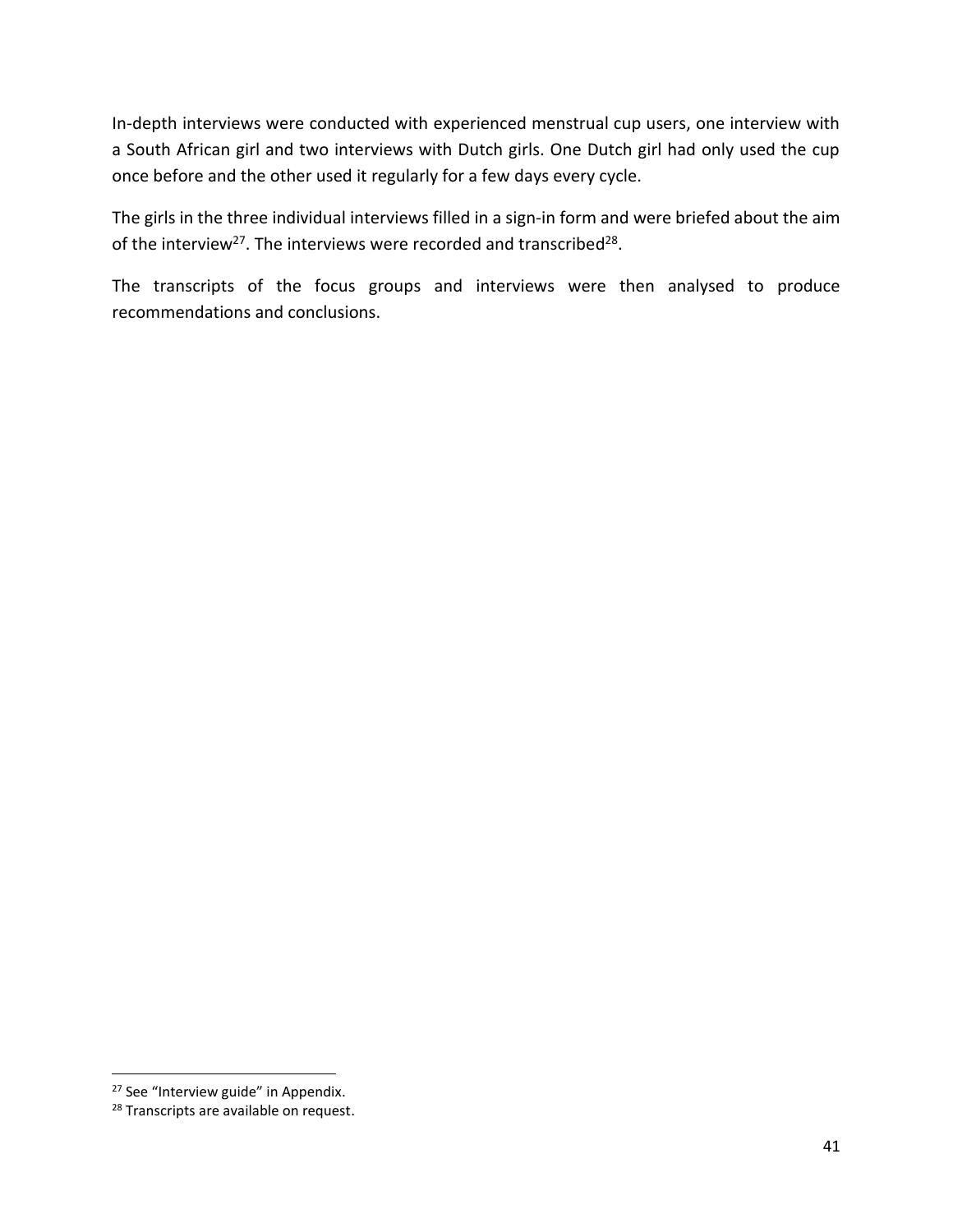# <span id="page-41-0"></span>**Chapter 7: Main Findings of Focus Groups and Interviews**

In the focus groups and interviews four main topics were discussed: girls' attitudes to and experiences with the cup, alternative designs of the cup, general attitudes to and education about menstruation and methods to inform girls and convince them to consider the cup.

### <span id="page-41-1"></span>**7.1 Girls' attitudes to and experiences with the cup**

Amongst both the Dutch girls and the South African girls a number of barriers were mentioned that contributed to their overall unwillingness to use the cup. These included:

- 1. Being worried that the cup would get stuck.
- 2. Being disgusted by the fact that they are inserting a foreign object in their body.
- 3. It just seems like a lot of work.
- 4. They do not have enough time to sterilize it.
- 5. Being worried that it's going to be painful.
- 6. Water use for rinsing it each time that you take it out.
- 7. Already having a problem with inserting tampons and this is a lot more complicated.
- 8. Touching blood in general is a problem.

In the interviews with the cup users, the participants were asked to reflect on common barriers to the cup and barriers they had when they first started using the cup. The South African user pointed out that the problem was that many girls are not comfortable touching their bodies which makes them reluctant to try the cup. She indicated that this stigma needs to be broken by education before people will use the cup. Both Dutch participants believed that finding the cup specifically gross was not a good reason to reject it as dealing with blood is always involved whether someone uses a pad, tampon or cup.

On the topic of pain experienced, the opinions were more divided. Official communication produced by companies manufacturing and selling the menstrual cup say that the cup should not hurt if inserted correctly. This was the experience of one of the Dutch girls and one of the South African girls. The other Dutch girl mentioned that she only used the cup for a few days every cycle as it hurt too much to use it on all days. While the South African girl herself reported no pain associated with the cup, she did mention that she knew of girls who experienced pain inserting anything into their vagina. So, while perceived pain was not seen as a good reason to write the cup off completely, it was understandable to users that after an experience with pain, a girl would stop using the cup.

During the focus group some positive aspects of the cup were also brought to light. Girls from both countries were in agreement that the fact that the cup is environmentally friendly and more hygienic and therefore better for your body made the cup attractive to use. Additionally, the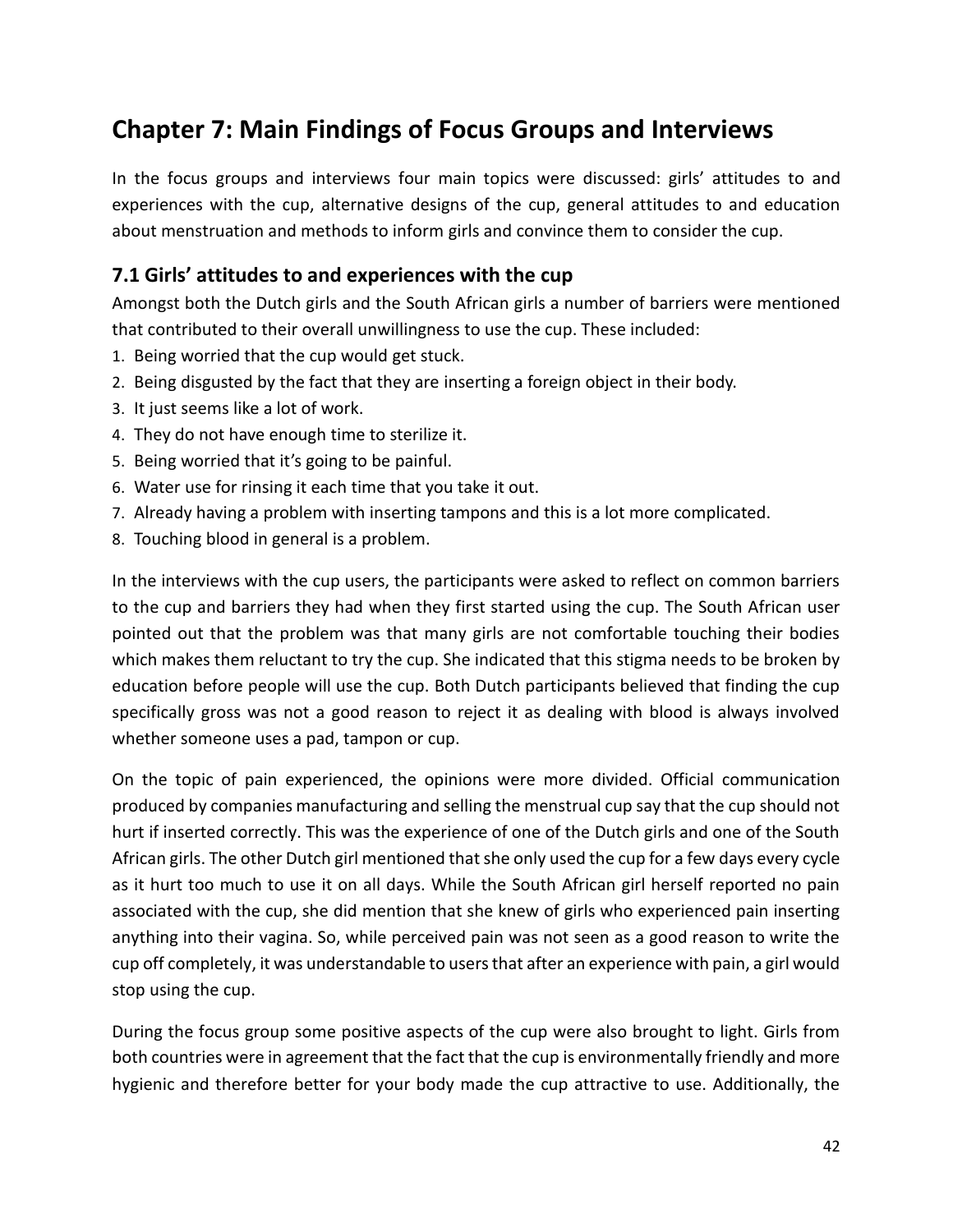South African girls saw an added benefit in the fact that the cup saved a lot of money. While this was mentioned by the Dutch girls, it didn't feature as a prominent reason to try the cup. The Dutch girls were more interested in the fact that the cup could be left in for up to twelve hours. This eliminated the need for changing the cup while at school or work. This practical aspect of the cup was hardly mentioned in South Africa.

Among the users the following were the most attractive things about the cup:

- You cannot run out as it is reusable
- The cup can be left in for up to 12 hours so you don't have to change it at school/work
- It produces no waste and is therefore environmentally friendly

Interestingly, none of the users mentioned the reduced costs as the main positive of using the cup. When asked about why they didn't find this a major selling point, one girl mentioned that because her mother used to buy her tampons, she herself does not experience the reduction of costs. Seeing as none of the girls were struggling financially, they did not consider the reduced cost of the cup as an important benefit.

### <span id="page-42-0"></span>**7.2 Alternative designs of the cup**

During the focus groups and interviews, designs of menstrual cups other than the traditional ones were presented to the participants to see if they would be more willing to use the cup based on an alternative design. At the time of the focus group and interview in South Africa, the facilitator was only aware of the Nixie cup, which was presented by a British design student as her final university project. This design was shown to the South Africa girls who were asked for feedback on it.

During research about cups produced in the Netherlands, the Phia cup came to light. Thus, the Dutch girls were presented with two different alternative cup designs during the focus group discussion: the Nixie cup and the Phia cup.

In general, the new designs were met with enthusiasm by the participants of the focus groups. The South African girls particularly liked the modification that included a string in the Nixie cup as they believed it would be easier to use than the stick commonly affixed to the menstrual cup. The Dutch girls found that the Nixie cup looked less intimidating than the Phia cup and therefore thought it was a good idea. They especially liked the fact that it was pink. The response to the Phia cup was less enthusiastic as girls found it somewhat intimidating and similar to a "regular" cup. However, they did think that if the cup served the purpose that it is marketed for (making it easier for tampon users to switch to the cup) it was an excellent alternative that would the use of the cup easier for some people.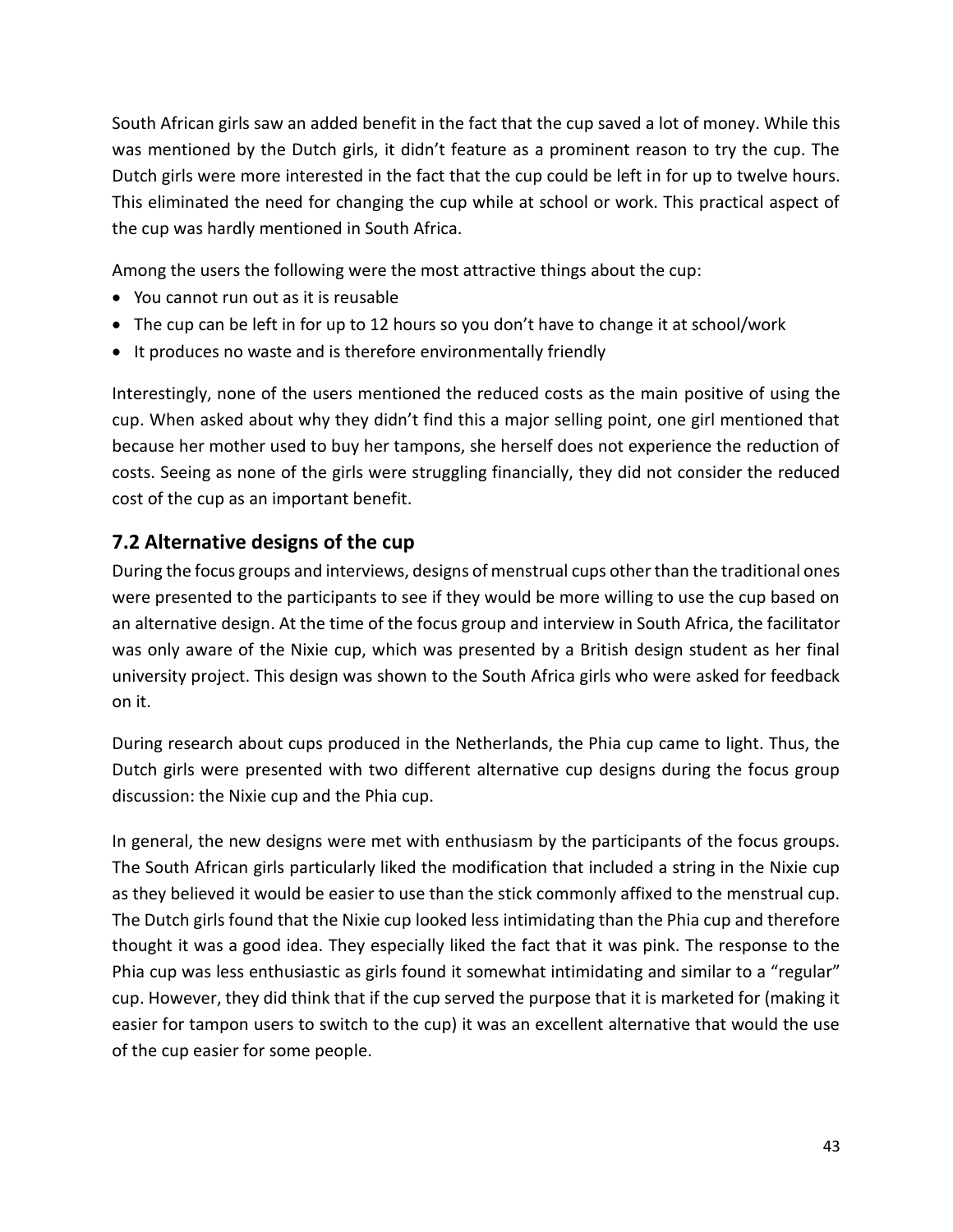Both designs were met with scepticism by the cup users. They shared the sentiment that the outside of the cup does not matter much and that one simply has to get on with using one. The biggest problem highlighted in South Africa is that most girls are unaware of the cup. It was felt that while a pretty design may contribute to more awareness, the focus needs to be on widespread education. In the Netherlands one girl mentioned that using the cup had a rather steep learning curve. This means that it does not actually matter what cup you would use. Especially, when using it for the first time, the learning experience remains the same and can be challenging. All the comments of the cup users were of course given by girls comfortable with a particular cup. They are not the target groups for the Nixie and the Phia cups.

Finally, the initiative to include the cup in basic health insurance was discussed with the Dutch girls. The girls thought that this would increase the awareness and the usage of the cup. They stated that most Dutch people like to receive free things and if the cup was available for free, they thought that more women would use it. They also see free availability of the cup via health insurance as a way to increase awareness of the cup among women and girls allowing for more informed decisions around menstruation management.

### <span id="page-43-0"></span>**7.3 General attitudes and education around menstruation**

One of the problems around the menstrual cup is the lack of knowledge but also the general attitude around menstruation and reproductive health play an important role. In order to learn more about this, questions about sexual and menstrual education were discussed in the focus groups and interviews. A number of interesting observations pertaining to sources of education, details of education and general openness related to menstruation came to the fore when comparing South Africa and the Netherlands. The following differences were noted:

### **South Africa**

- Most girls received sexual education in primary school in a classroom in which they were separated from boys. A few things were discussed at home but nothing in depth.
- The extent of their education on menstruation left them unprepared.
- Most girls experience a barrier to talking about their periods with anyone, even with other girls.

### **Netherlands**

- Most girls learnt the most about menstruation at home from their mothers. Limited time was spent on sexual education in primary school.
- The extent of their education on menstruation left them mostly prepared.
- Most girls openly talk about their menstruation among friends, family and even among boys.

Both in the focus groups and in the interviews, it was apparent that in the Netherlands, the family plays a large role in educating young girls on menstruation. In South Africa, this responsibility lies mostly with the schools. In both countries, it was mentioned that they would have like a broader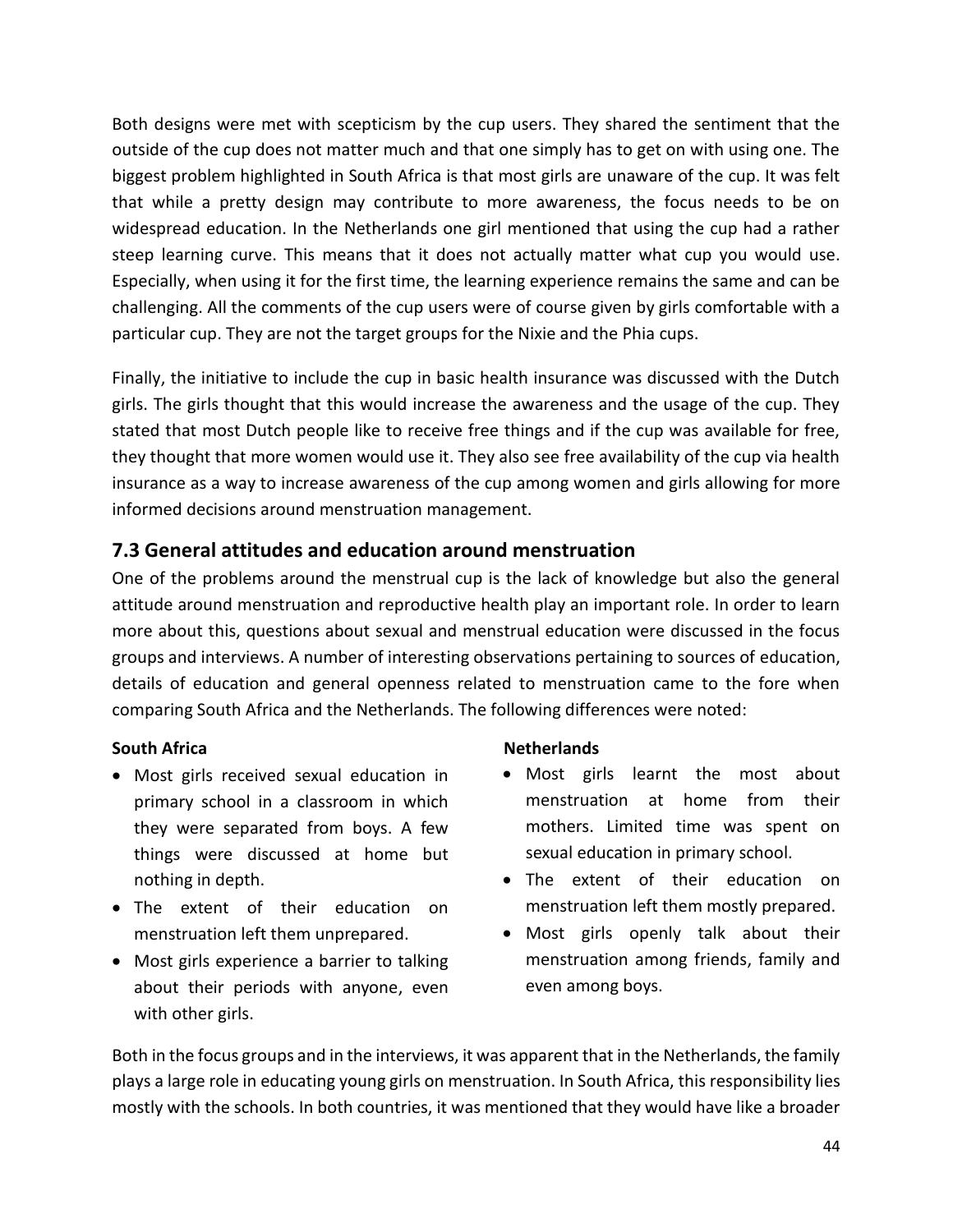and more detailed education in school. In South Africa, this would be because most girls felt that the information was not thorough enough. In the Netherlands, girls saw the importance of ensuring a common baseline of knowledge among all girls. Both countries, also highlighted the importance of teaching boys about menstruation in order to break through the taboo.

A study done by Bekker in 2017 showed that 59% of South African teenage girls wished they had been better prepared for puberty. The biggest problem is that girls clearly need more information. "For millions of girls, a universal lack of information and education makes menstruation a source of shame and embarrassment" (Nonjinge 2017).

### <span id="page-44-0"></span>**7.4 Methods to convince girls to consider the cup**

One of the aims of the focus groups and interviews was to gather information on how best to overcome the barriers that girls have to using the menstrual cup. To discover this, the girls where asked questions about how they would like to receive information about the cup, what information they would need and how this could be implemented.

The South African girls suggested that information be provided by facilitating small group discussions between an experienced cup user and a few girls wanting to learn more about it. This way girls can speak with someone who is experienced and ask their own questions. In addition, they suggested a website with informative articles on menstruation in general and an opportunity to anonymously ask questions. These answers show that the South African girls are more interested in an interpersonal learning experience. They wish to be able to converse with others and focus on the social implications. As the taboo on menstruation is still prevalent in the lives of South African girls, they also suggested ways to lessen its effect by providing humorous advertisements.

The Dutch girls were of the opinion that informative media campaigns would work well in the Netherlands. They emphasized that the government or medical professionals needed to be the ones informing girls about the cup or else the campaign would be less successful. While not adverse to companies placing advertisements, they believed that if trustworthy authority figures with expertise stood behind the campaign, it would have more success. They also stated that if popular influencers mentioned the cup and shared their experiences it could help to persuade a certain group of people.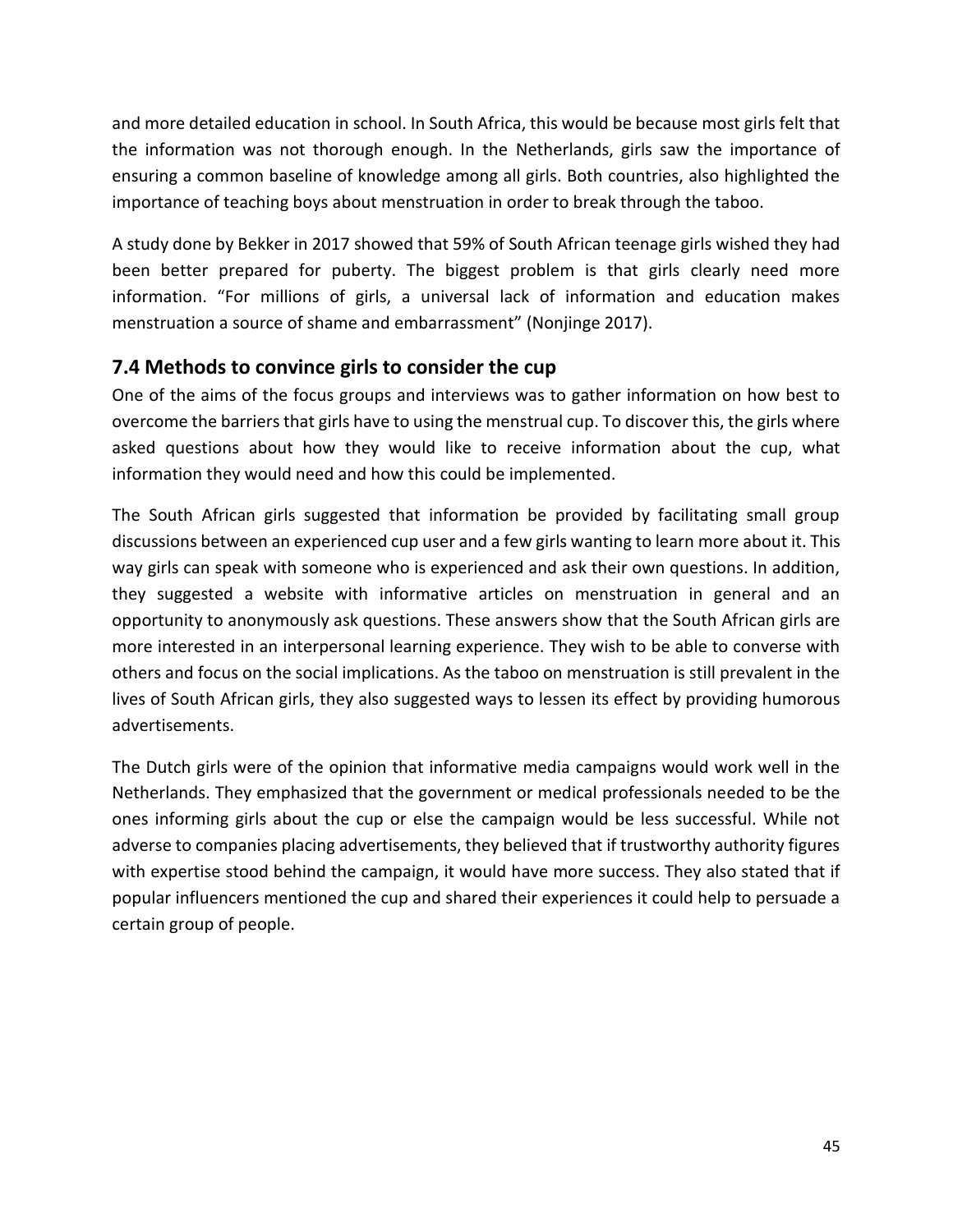# <span id="page-45-0"></span>**Chapter 8: Discussion of Focus Group and Interview findings**

The focus groups and interviews were held in order to achieve greater insight in the barriers that schoolgirls have to the menstrual cup, to understand why the barriers are there and how best to overcome them. By speaking to both South African and Dutch girls we were able to learn more about the impact that culture has on the barriers to the menstrual cup.<sup>29</sup>

The cultural differences are mainly visible in the way in which the girls talk about sexual and menstrual education and how they experience the taboo surrounding menstruation. Because the school plays a big role in educating young people in South Africa about reproductive health, it cultivates a certain attitude around these topics. Most schools in South Africa value discipline and respect towards teachers a lot more than in a Dutch school where children are encouraged to be independent and curious. This means that classes in South African schools do not necessarily promote conversations around sensitive topics, it is simply about providing information. While this is a generalization, it may have some impact on how girls think about and deal with menstruation.

Dutch girls on the other hand, receive most of their information at home, specifically from their mothers. This information is provided in a conversation already making menstruation something that can be talked about. This openminded attitude towards menstruation is specifically visible in the way that participants of the focus groups responded to questions about with whom they share the fact they are menstruating. In the Netherlands it is not uncommon for a girl to share that she is menstruating with friends and family, including males and females. In general, the taboo around menstruation is much less prevalent in the Netherlands than in South Africa.

The difference around the willingness to discuss menstruation plays an important role in how to inform and educate girls about menstruation and the menstrual cup. Because of the greater impact of the taboo around menstruation in South Africa, educating girls requires a specific, discreet but also broad approach. That is why a group approach and discussion with peers is most suitable in this case. It allows girls to speak in small groups thus avoiding further shame or embarrassment. Small group workshops at school allows girls to ask their own questions and provides a personal connection in a broader context. Integrating workshops in schools was also suggested by participants of the focus group. Additionally, a website with information could work if girls have any questions or issues they are not comfortable enough to mention in person.

In the Netherlands, the taboo around menstruation is less pervasive thus allowing for a broader media campaign. Results from the survey have shown that information is an effective way to convince Dutch girls to use the menstrual cup. The question in the focus group and interviews

<sup>&</sup>lt;sup>29</sup> See "The Sample" under Method, Chapter 3.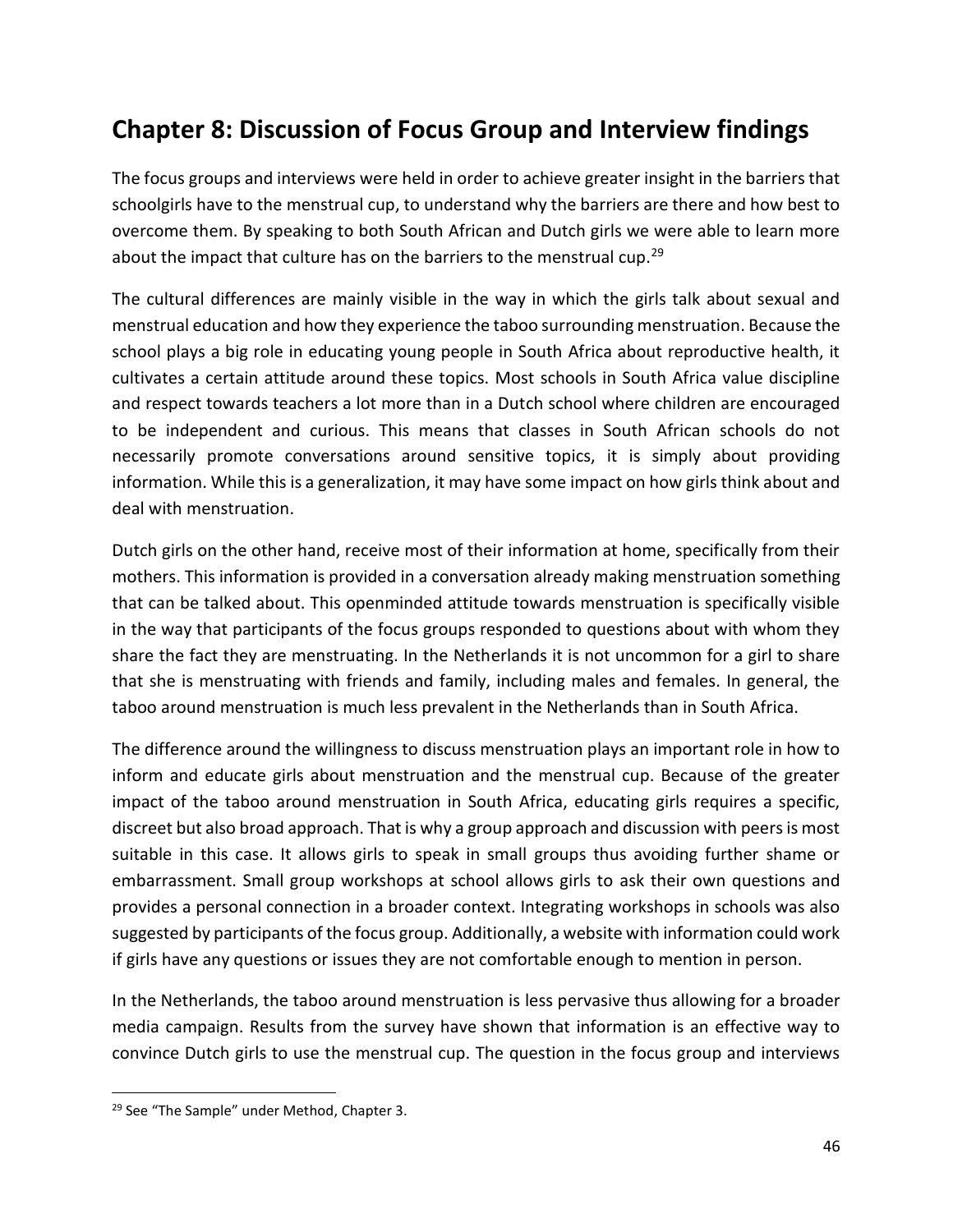was how the information could be best provided. The majority of the girls was in favour of a media campaign but mentioned the importance of using trustworthy sources. This means that the Dutch girls are more likely to believe or take information to heart if it is provided by an authority that they trust: the government, a medical professional or an influencer they greatly admire. This means that advertising campaigns by brands are not as effective. To reach a wider audience, the information needs to be diversified.

In the light of the cultural differences between the two countries, it is clear that while they have a shared problem, they need different solutions. Overall, a lack of information and awareness about the cup means it is used infrequently. In order to overcome, this information needs to be provided in a targeted way. Seeing as every social climate has its own nuances one needs to be aware of, it is essential to take the attitudes around menstruation into account when trying to figure out how best to convince girls to use the menstrual cup.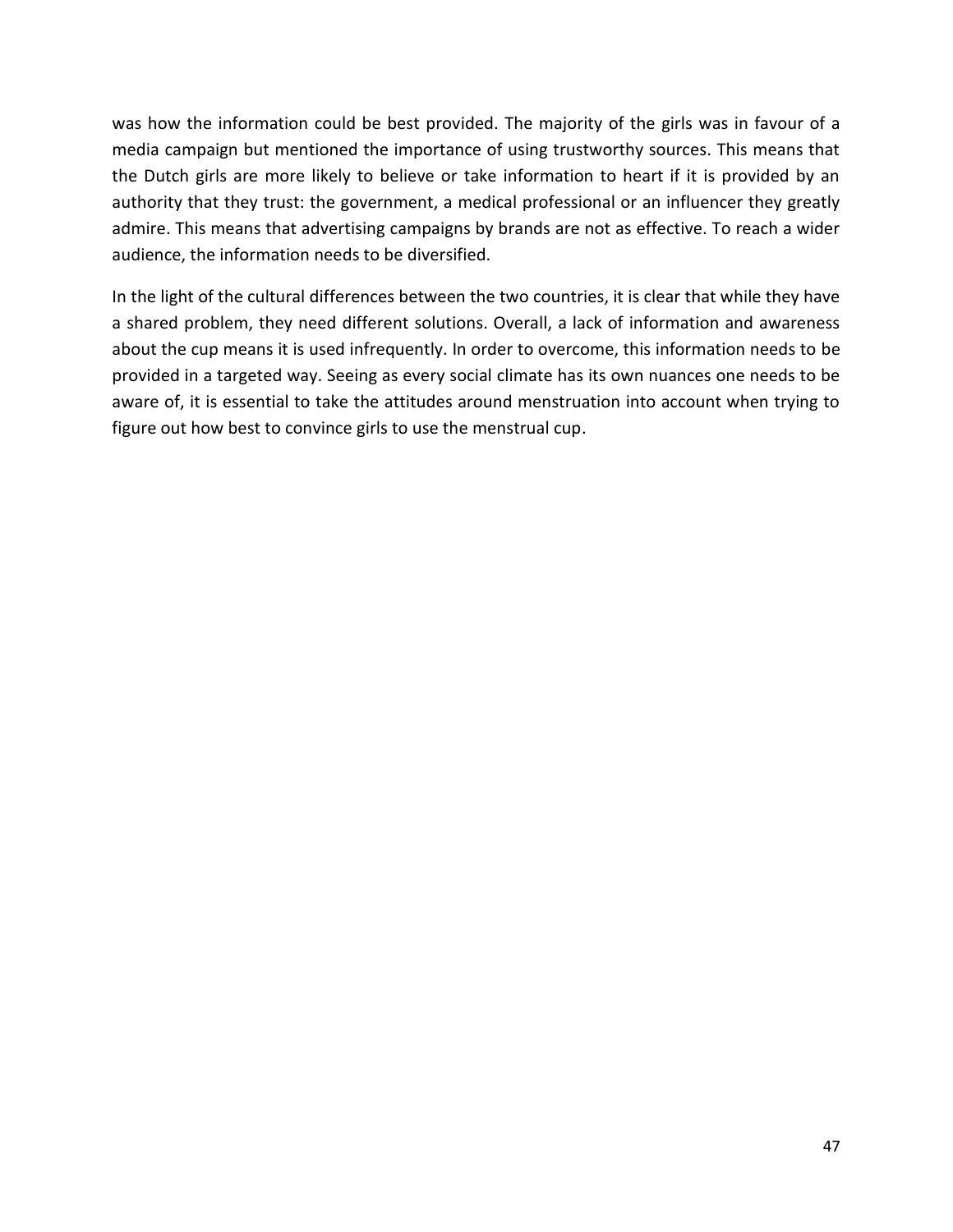# <span id="page-47-0"></span>**Chapter 9: Conclusion**

This study has confirmed that very few schoolgirls in South Africa and the Netherlands are using a menstrual cup to manage their periods. It has also shown girls in both countries appreciate the fact that the cup is better for the environment and more cost-effective than the menstruation managements methods they are currently using. In addition, South African and Dutch girls share the concern that it may be painful to use a menstrual cup.

In order to overcome this common barrier to using a menstrual cup a differentiated approach is needed. Our research not only found important differences between South African and Dutch girls in their methods of menstruation management and their awareness of the menstrual cup. Girls in the two countries also differed in their perceptions of other barriers and their susceptibility to factual information about the cup. The cultural context, in particular the general level of openness about menstruation, was found to be an important explanation for these differences.

Therefore, in order to overcome the different barriers to menstrual cup use a differentiated approach is needed. Such different, targeted approaches need to take the broader cultural context related to menstruation into account. The findings of the second part of this research point to the direction of potential, culturally sensitive approaches in South Africa and the Netherlands. While information remains the most important tool in empowering girls about menstruation management, the information needs to be provided in different ways to be effective.

Our research showed that Dutch girls value information from trusted sources and broad information campaigns, involving government agencies, medical experts and popular figures known from tv/social media, would be welcome. In South Africa, information provided in a social and interpersonal setting would be more effective, as South African girls found social interaction and engagement more important.

In both countries, overcoming barriers to menstrual cup use would involve paying attention to the availability of the cup. Making cups available to schoolgirls on a large scale either via schools, health care providers, non-governmental organisations or government offices would give a huge boost to cup usage. Especially if it is accompanied with efforts to assist girls in the learning curve that comes with starting to use the cup. Our research showed that it takes some practice to be comfortable with the cup as a menstruation management method. Our research also shows that assisting girls in this learning curve might be more challenging in South Africa due to the existing cultural context related to menstruation. On the other hand, our findings emphasize that schools and peer assistance in small groups can play an important role in overcoming this particular challenge in South Africa.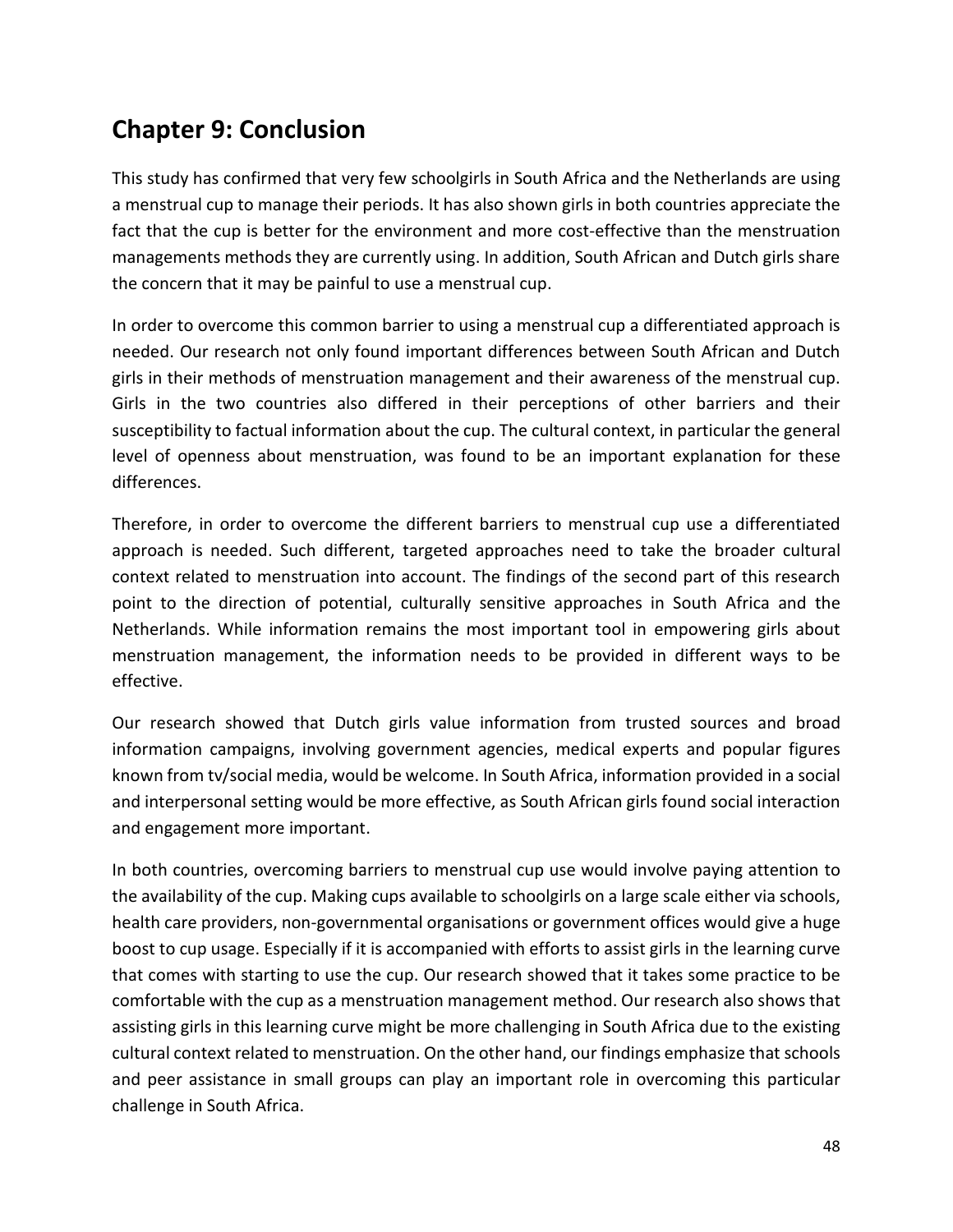Because of the cost effectiveness of the menstrual cup and its reduced impact on the environment, increased cup usage amongst schoolgirls would solve a number of problems. However, the main goal of information campaigns must be to ensure that girls all over the world are empowered to make informed decisions about menstruation management.



Source[: https://www.behance.net/gallery/55566463/Conquering-the-Menstrual-Cup](https://www.behance.net/gallery/55566463/Conquering-the-Menstrual-Cup)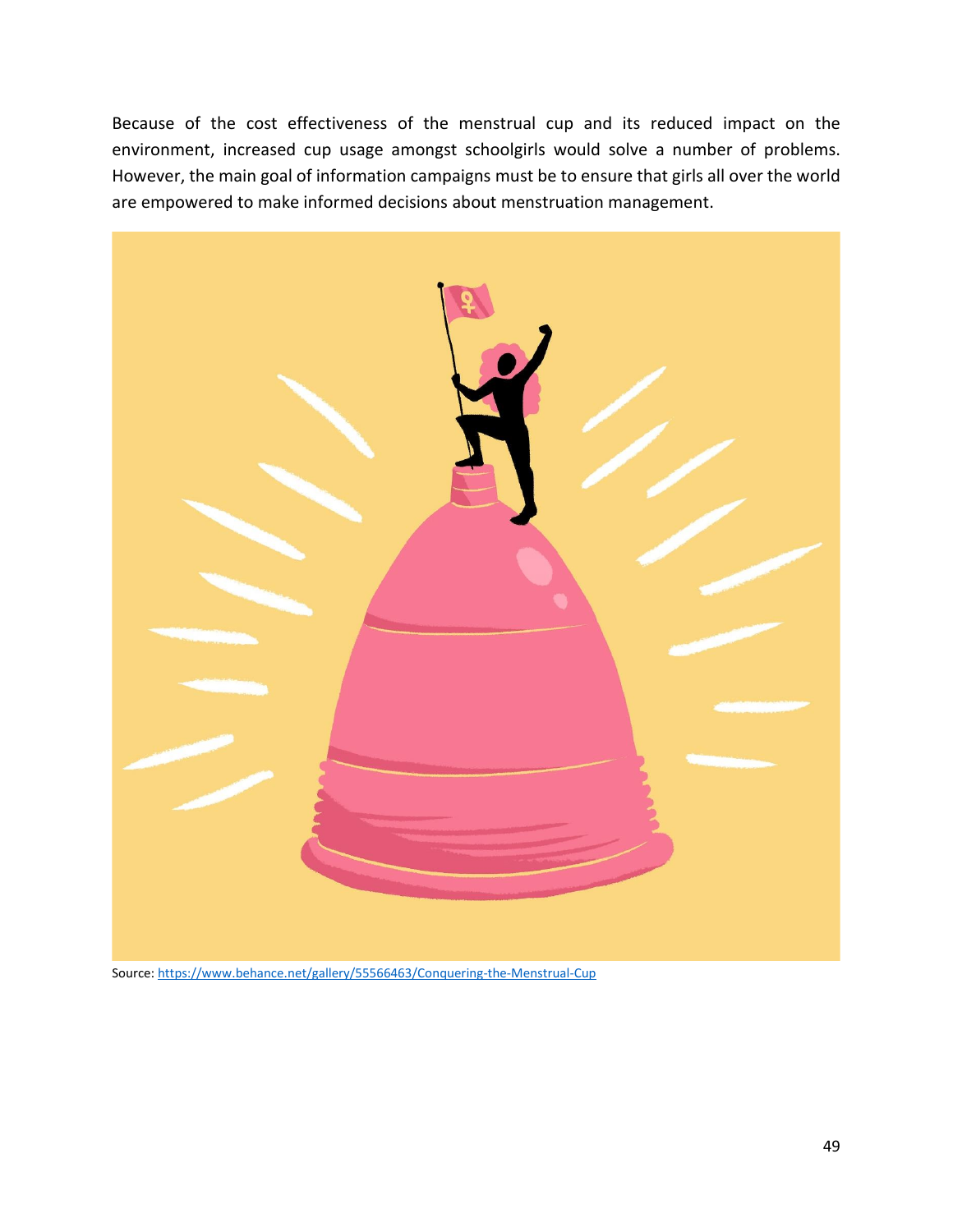### <span id="page-49-0"></span>**Future research**

In the course of this study and on the basis of its findings, a number of areas for further study can be identified.

First, future research with a specific focus on the issue of period poverty would be welcome. Because of the similar socio-economic background of respondents in South Africa and the Netherlands, this study did not provide any insights into the perceptions of girls from poorer backgrounds. Given that the cup is an efficient way to overcome period poverty, it would be interesting to investigate and compare attitudes and experiences of girls and women from different socio-economic backgrounds. A better understanding of girls who experience period poverty on a monthly basis could inform strategies to help them and make the cup a viable method of combatting period poverty.

Second, the strategies recommended on the basis of this study call for a direct follow-up in which the effects of the different campaigns are measured and analysed. This could take the form of a study of the effects of a Dutch social media campaign with various experts. Or one could envisage research into the roll-out of small-scale menstruation management workshops in a variety of South African schools. Such studies would provide valuable insights into the ways in which girls in different contexts can be reached.

Third, a logical next step in researching the barriers to menstrual cup use would be to focus on the experience of first-time users of the cup. In order to understand more about the learning curve that follows when girls start using the cup research would involve following a number of cup users over a longer period of time to monitor and document their experiences. Such research could provide more information on how the learning curve can be made easier and exactly what first time users of the cup need.

Finally, in order to address the main cultural barriers to using the cup and empowering girls in menstruation management, a broad global study on menstruation education needs to be conducted. By mapping the information about menstruation that young girls all over the world receive we can form an accurate picture of the attitudes towards menstruation in particular national contexts. This would be crucial if we want to make a global effort to empower girls and ensure that all girls, regardless of where they live, are able to make informed decisions on menstruation management.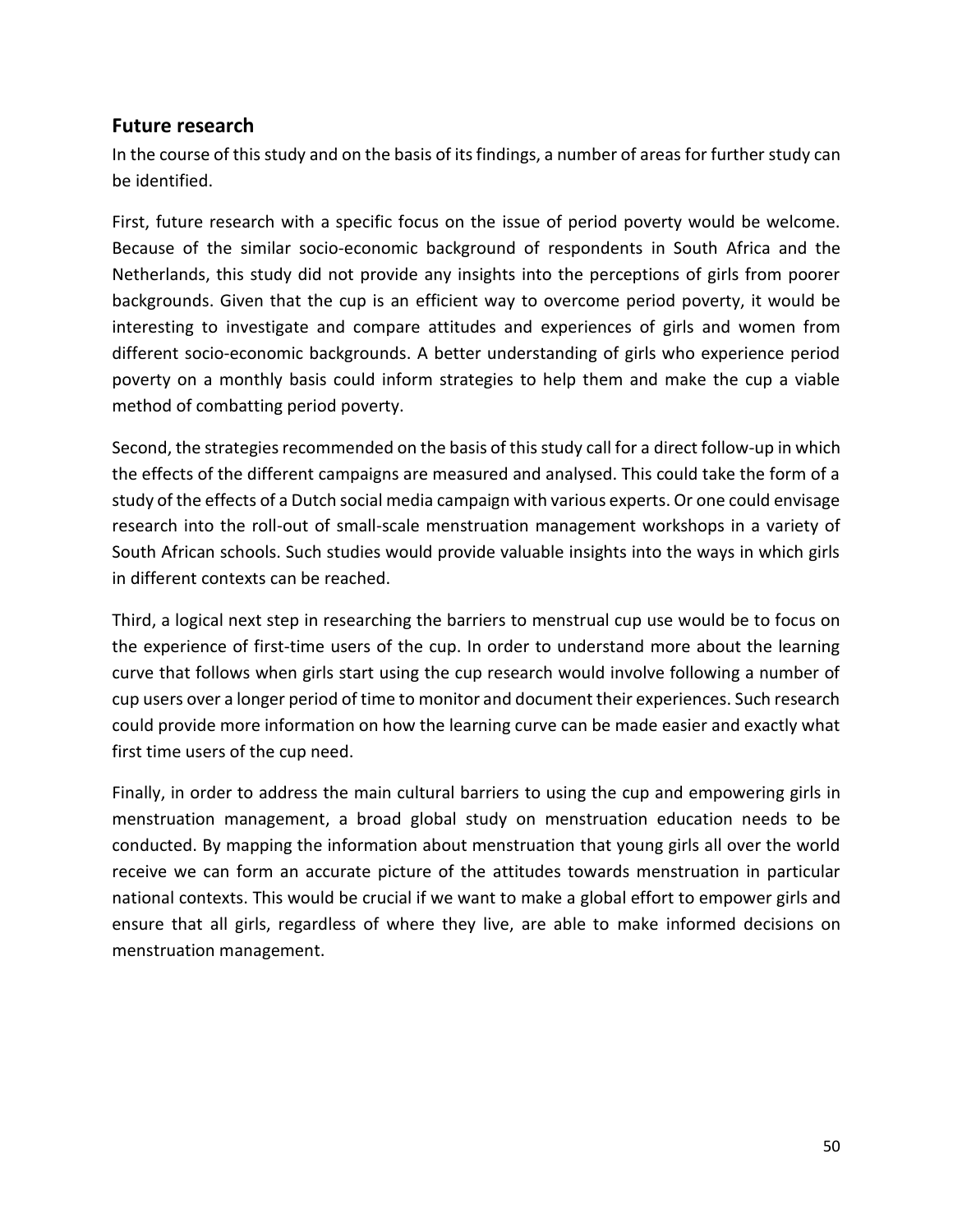# <span id="page-50-0"></span>**Acknowledgements**

The following people have contributed to this project in one way or another. To all of you: thank you for your invaluable assistance along the way!

All respondents at Rustenburg Girls' High School, Mencia de Mendoza Lyceum and Mencia Sandrode for taking the time to answer questions about a sensitive topic.

Glenda Tutt for helping to refine survey questions and providing background information.

Ruby Bunjun for sharing an interest in menstrual health and encouragement in the area of medical research.

Chris Laurie for assistance with lay-out of graphs.

Lia Nijzink for mentorship and feedback throughout the project.

Rebecca Goble and Mencia de Mendoza school administration for facilitating data collection.

Olga Peel and all organisers and judges at the South African Eskom Expo for Young Scientists for facilitating and judging my partipation at the regional and national science fair.

Eskom Expo for Young Scientists for the opportunity to represent South Africa at the Taiwan International Science Fair.

Henri van Nispen for feedback and serving as my supervisor for this final year project.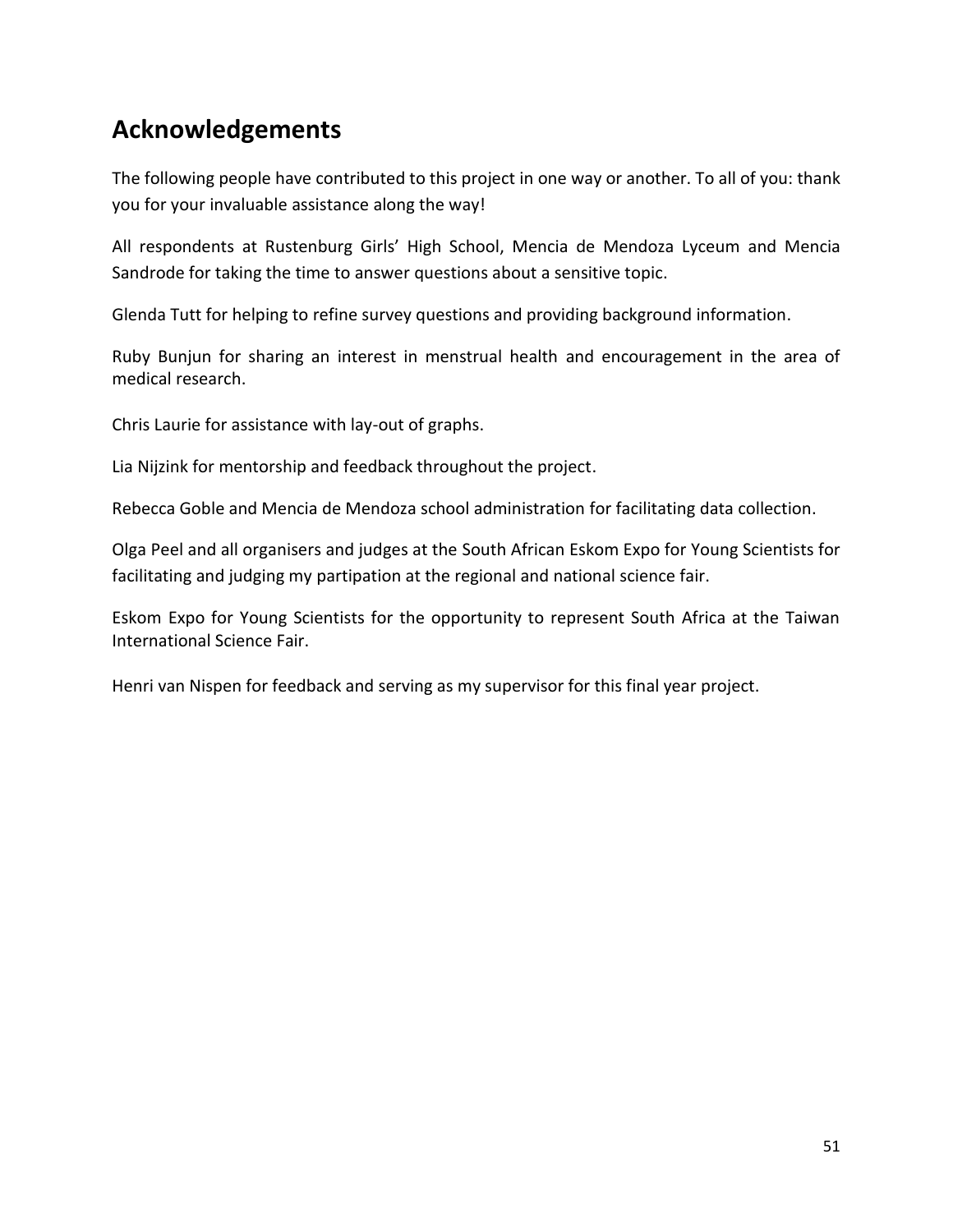# <span id="page-51-0"></span>**Sources**

Beksinska, M.E. et al (2015) 'Acceptability and Performance of the Menstrual Cup in South Africa: A Randomized Crossover Trial Comparing the Menstrual cup to Tampons or Sanitary Pads', Journal of Women's Health, Volume 24, Nr. 2, pp. 151-158.

Centraal Bureau voor de Statistiek. (2021). Armoede en sociale uitsluiting 2021.

van Eijk, A. M., Zulaika, G., Lenchner, M., Mason, L., Sivakami, M., Nyothach, E., Unger, H., Laserson, K., & Phillips-Howard, P. A. (2019). Menstrual cup use, leakage, acceptability, safety, and availability: a systematic review and meta-analysis. The Lancet Public Health, 4(8), e376– e393.

### <span id="page-51-1"></span>**Internet Sources**

Ackroyd, B. (2016). Infographic: Schoolgirl sanitary towels by numbers [<http://www.enca.com/south-africa/infographic-school-girl-sanitary-towels-by-numbers>](http://www.enca.com/south-africa/infographic-school-girl-sanitary-towels-by-numbers) (17 October 2021)

AllMatters. (n.d.). Environmental reasons to switch [<https://www.allmatters.com/environmental-reasons-to-switch/>](https://www.allmatters.com/environmental-reasons-to-switch/) (19 November 2021)

BBC News. (2019). Nepal man arrested over death of woman in 'menstruation hut' [<https://www.bbc.com/news/world-asia-50691387>](https://www.bbc.com/news/world-asia-50691387) (21 November 2021)

Bekker, C. (2017). Survey reveals the harmful impact commonly used phrases have on South African girls [<http://www.epicmslgroup.com/index.php?epr\\_preview2+141>](http://www.epicmslgroup.com/index.php?epr_preview2+141) (17 October 2021)

Bhandari, P. (2022). Independent vs. Dependent Variables - Definition & Examples [<https://www.scribbr.com/methodology/independent-and-dependent-variables/>](https://www.scribbr.com/methodology/independent-and-dependent-variables/) (14 March 2022)

De Bovengrondse. (2019). Verkenning van menstruatiearmoede in Nederland. [<https://debovengrondse.nl/wp-content/uploads/2020/11/Rapport-menstruatie-armoede-De-](https://debovengrondse.nl/wp-content/uploads/2020/11/Rapport-menstruatie-armoede-De-Bovengrondse.pdf)[Bovengrondse.pdf>](https://debovengrondse.nl/wp-content/uploads/2020/11/Rapport-menstruatie-armoede-De-Bovengrondse.pdf)

Finley, H. (2016). A history of the menstrual cup [<http://www.mum.org/CupPat1.htm>](http://www.mum.org/CupPat1.htm) (17 October 2021)

George, T. (2021) What is a Focus Group - Step-by-Step Guide & Examples [<https://www.scribbr.com/methodology/focus-group/>](https://www.scribbr.com/methodology/focus-group/) (21 November 2021)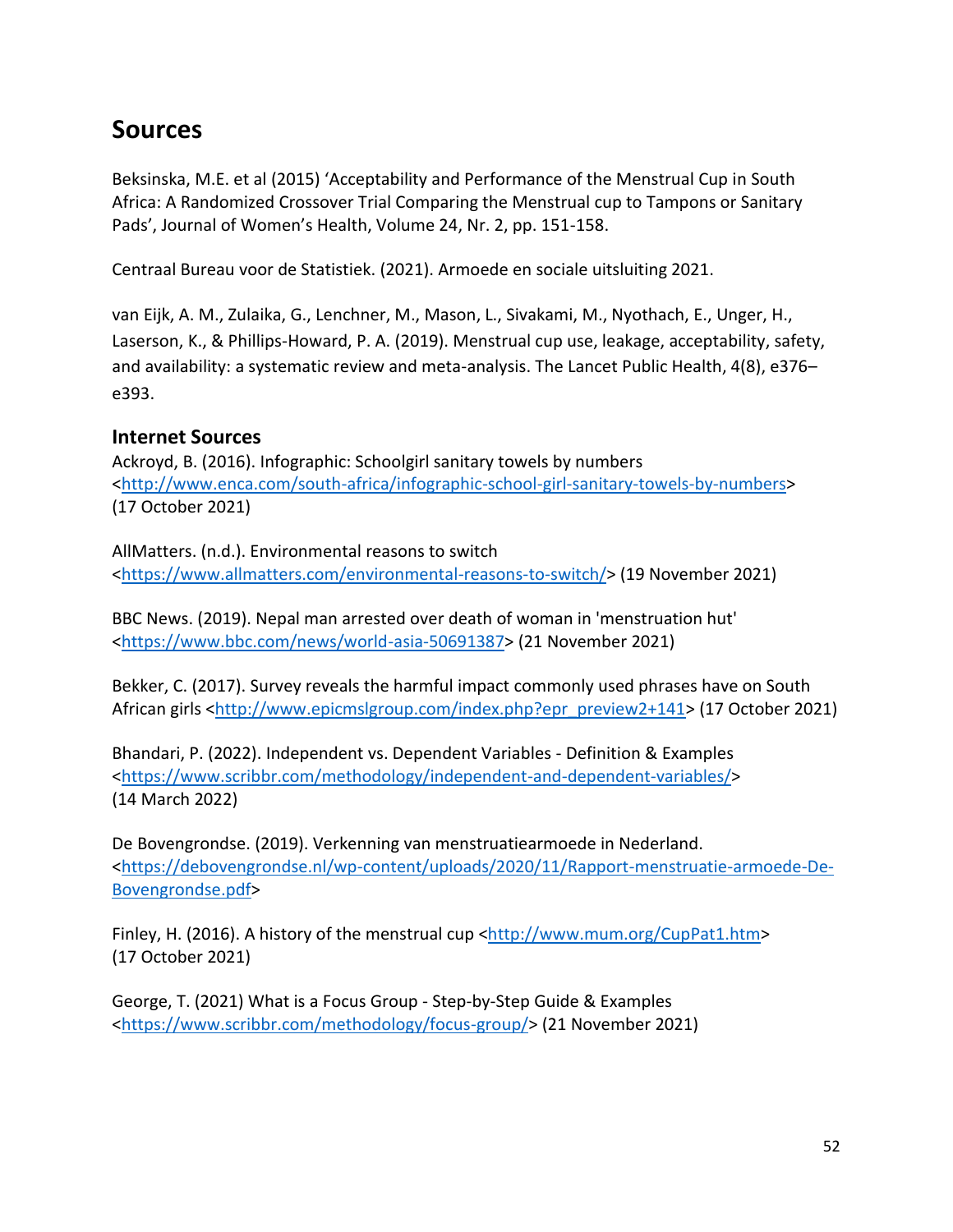Jennike, C. (2016). Caster Semenya teams up with PrincessD menstrual cup [<http://www.sabreakingnews.co.za/2016/11/03/caster-semenya-teams-up-with-princessd](http://www.sabreakingnews.co.za/2016/11/03/caster-semenya-teams-up-with-princessd-menstrual-cup/)[menstrual-cup/>](http://www.sabreakingnews.co.za/2016/11/03/caster-semenya-teams-up-with-princessd-menstrual-cup/) (17 October 2021)

Jeynes, K. (2016). Do 7 million SA girls miss school every month due to lack of sanitary pads? [<https://africacheck.org/reports/do-7-million-sa-girls-miss-school-every-month-due-to-lack-of](https://africacheck.org/reports/do-7-million-sa-girls-miss-school-every-month-due-to-lack-of-sanitary-pads/)[sanitary-pads/>](https://africacheck.org/reports/do-7-million-sa-girls-miss-school-every-month-due-to-lack-of-sanitary-pads/) (17 October 2021)

Mlaba, K. (2020). 3 Organisations Run by Young Women That Seek to End Period Poverty in South Africa [<https://www.globalcitizen.org/en/content/period-poverty-south-africa-ngos](https://www.globalcitizen.org/en/content/period-poverty-south-africa-ngos-young-women/)[young-women/>](https://www.globalcitizen.org/en/content/period-poverty-south-africa-ngos-young-women/) (21 November 2021)

Morby, A. (2017). Nixie Girl designed to make menstrual cup more accessible for teenagers [<https://www.dezeen.com/2017/07/27/nixie-girl-aims-to-make-menstrual-cup-more](https://www.dezeen.com/2017/07/27/nixie-girl-aims-to-make-menstrual-cup-more-accessible-for-teenagers-design-graduates/)[accessible-for-teenagers-design-graduates/>](https://www.dezeen.com/2017/07/27/nixie-girl-aims-to-make-menstrual-cup-more-accessible-for-teenagers-design-graduates/) (17 October 2021)

Mortlock, M. (2017). WC girl pupils receive 200 hygiene packs [<http://ewn.co.za/2017/04/19/wc-girl-pupils-receive-200-hygiene-packs>](http://ewn.co.za/2017/04/19/wc-girl-pupils-receive-200-hygiene-packs) (17 October 2021)

Nonjinge, G. (2017). Bloody conversations: talking to girls about their bodies [<https://www.dailymaverick.co.za/article/2017-09-04-op-ed-bloody-conversations-talking-to](https://www.dailymaverick.co.za/article/2017-09-04-op-ed-bloody-conversations-talking-to-girls-about-their-bodies/%23.Wa5cQtGQmUk)[girls-about-their-bodies/#.Wa5cQtGQmUk>](https://www.dailymaverick.co.za/article/2017-09-04-op-ed-bloody-conversations-talking-to-girls-about-their-bodies/%23.Wa5cQtGQmUk) (17 October 2021)

Phiacup. (n.d.). Phiacup [<https://phiacup.com/>](https://phiacup.com/) (19 November 2021)

Pilane, P. (2016). Free pads versus free condoms: Why we can't afford this debate [<http://bhekisisa.org/article/2016-10-18-00-we-shouldnt-have-to-choose-between-free](http://bhekisisa.org/article/2016-10-18-00-we-shouldnt-have-to-choose-between-free-condoms-and-free-sanitary-pads)[condoms-and-free-sanitary-pads>](http://bhekisisa.org/article/2016-10-18-00-we-shouldnt-have-to-choose-between-free-condoms-and-free-sanitary-pads) (17 October 2021)

Pilane, P. (2017). #FreeToBleed: The struggle of being too poor to afford pads [<http://bhekisisa.org/article/2017-03-03-00-freetobleed-the-struggle-of-being-too-poor-to](http://bhekisisa.org/article/2017-03-03-00-freetobleed-the-struggle-of-being-too-poor-to-afford-pads)[afford-pads>](http://bhekisisa.org/article/2017-03-03-00-freetobleed-the-struggle-of-being-too-poor-to-afford-pads) (17 October 2021)

Plan International. (2019, June). Bloedserieus: schaamte bij menstruatie. [<https://www.planinternational.nl/uploaded/2019/11/Plan-International-Bloedserieus](https://www.planinternational.nl/uploaded/2019/11/Plan-International-Bloedserieus-onderzoek-over-menstruatie-armoede-en-schaamte.pdf?x83488)[onderzoek-over-menstruatie-armoede-en-schaamte.pdf?x83488](https://www.planinternational.nl/uploaded/2019/11/Plan-International-Bloedserieus-onderzoek-over-menstruatie-armoede-en-schaamte.pdf?x83488)>

Plan International. (n.d.). Menstruation [<https://plan-international.org/sexual](https://plan-international.org/sexual-health/menstruation)[health/menstruation>](https://plan-international.org/sexual-health/menstruation) (21 November 2021)

Project Dignity (n.d.). Project Dignity – Women's Health Education [<https://projectdignity.org.za/>](https://projectdignity.org.za/) (21 November 2021)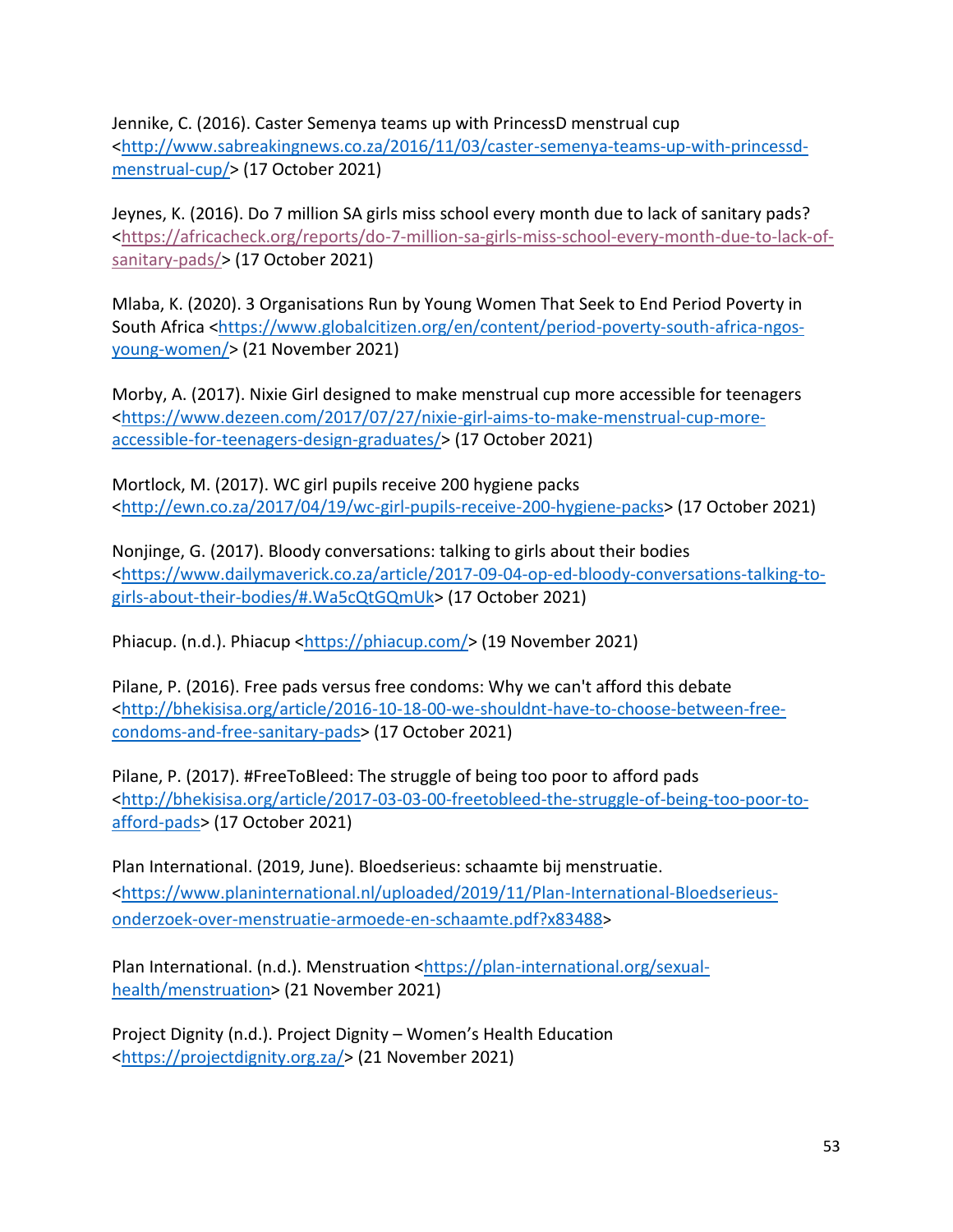ter Steege, L. (2019). UvA-studenten willen met petitie menstruatiecup in basisverzekering krijgen [<https://www.folia.nl/actueel/128372/uva-studenten-willen-met-petitie](https://www.folia.nl/actueel/128372/uva-studenten-willen-met-petitie-menstruatiecup-in-basisverzekering-krijgen)[menstruatiecup-in-basisverzekering-krijgen>](https://www.folia.nl/actueel/128372/uva-studenten-willen-met-petitie-menstruatiecup-in-basisverzekering-krijgen) (19 November 2021)

The Borgen Project. (2020). 5 Facts About Poverty in South Africa [<https://borgenproject.org/poverty-in-south-africa/>](https://borgenproject.org/poverty-in-south-africa/) (19 November 2021)

UNICEF. (n.d.). Menstrual hygiene [<https://www.unicef.org/wash/menstrual-hygiene>](https://www.unicef.org/wash/menstrual-hygiene) (21 November 2021)

Unknown (2017). Mpowercup [<http://mpowercup.co.za/>](http://mpowercup.co.za/) (17 October 2021)

Willis, A. (2017). This Is How The KZN Education Department's Sanitary Pads Programme Works [<https://www.huffingtonpost.co.uk/2017/02/02/this-is-how-the-kzn-education-departments](https://www.huffingtonpost.co.uk/2017/02/02/this-is-how-the-kzn-education-departments-sanitary-pads-program_a_21705421/)[sanitary-pads-program\\_a\\_21705421/>](https://www.huffingtonpost.co.uk/2017/02/02/this-is-how-the-kzn-education-departments-sanitary-pads-program_a_21705421/) (21 November 2021)

World Bank Group. (n.d.). Gini index (World Bank estimate) - World [<https://data.worldbank.org/indicator/SI.POV.GINI?name\\_desc=true&locations=1W>](https://data.worldbank.org/indicator/SI.POV.GINI?name_desc=true&locations=1W) (19 November 2021)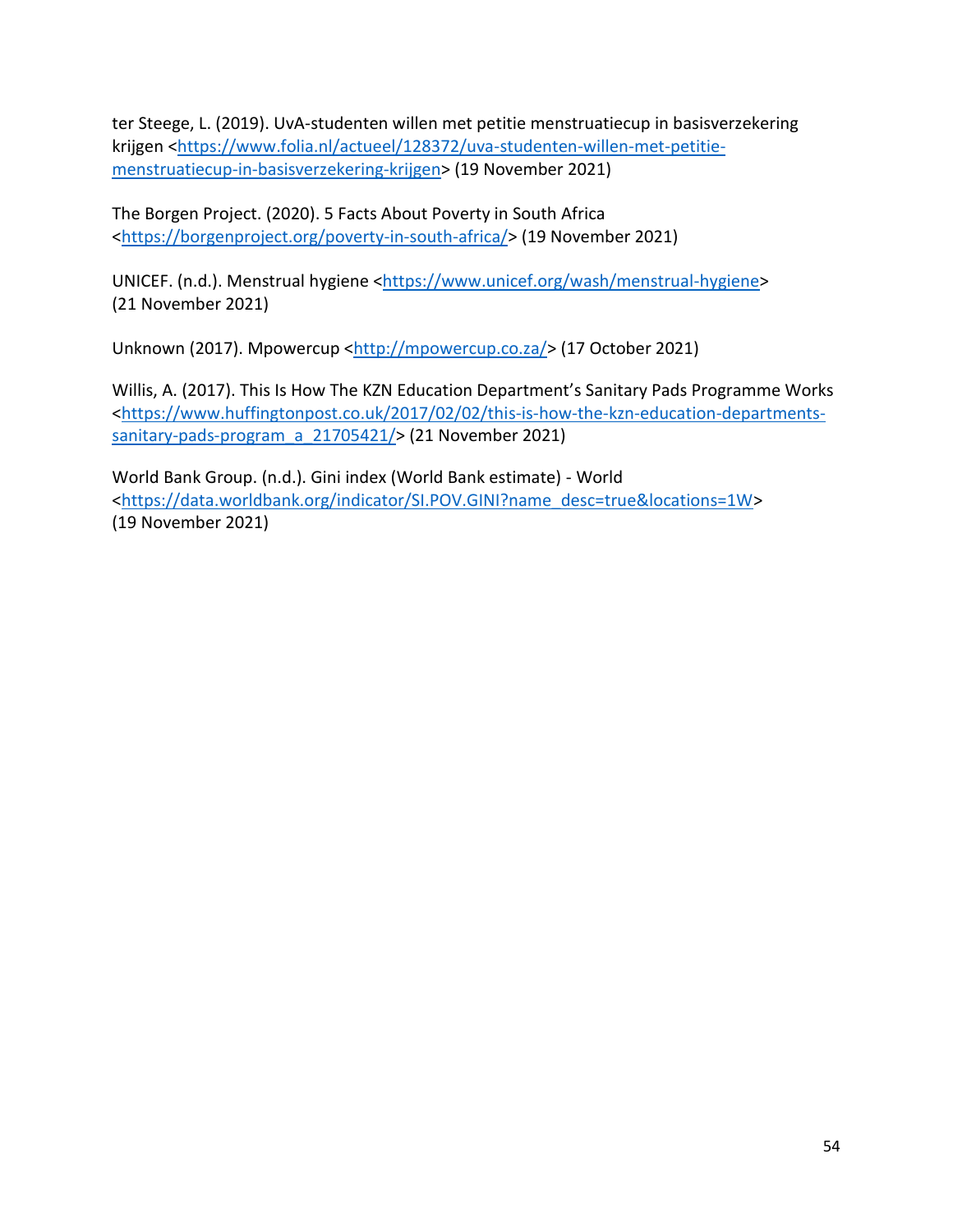# <span id="page-54-0"></span>**Appendix**

# <span id="page-54-1"></span>**I. Questionnaires**

# <span id="page-54-2"></span>**South Africa**

### **Side A**

My name is Zara Nijzink-Laurie and I am a grade 8 pupil at RGHS. I would like to ask you a few questions about the menstrual cup. There are two sides to this survey. Please, complete this side before the talk/video clip and the other side afterwards.

This survey is anonymous; so please, do not write your name on this piece of paper. No one will be able to trace your answers back to you.

I am investigating how grade 8 and grade 11 girls feel about using a menstrual cup and I promise that all your answers will only be used for research purposes. I know that for many girls menstruation is a sensitive and very personal topic, but it would really help my research if you would answer the following questions.

Thank you so much for your cooperation!

1. Have you ever heard of the menstrual cup before today? Yes/No

If yes, how/where did you hear about the menstrual cup? $30$ 

2. Have you ever used a menstrual cup? Yes/No

\_\_\_\_\_\_\_\_\_\_\_\_\_\_\_\_\_\_\_\_\_\_\_\_\_\_

\_\_\_\_\_\_\_\_\_\_\_\_\_\_\_\_\_\_\_\_\_\_\_\_\_\_

\_\_\_\_\_\_\_\_\_\_\_\_\_\_\_\_\_\_\_\_\_\_\_\_\_\_

\_\_\_\_\_\_\_\_\_\_\_\_\_\_\_\_\_\_\_\_\_\_\_\_\_\_\_

3. If you have never used a menstrual cup, would you consider using one? Yes/No

<sup>&</sup>lt;sup>30</sup> Only included in the survey handed out to the older girls.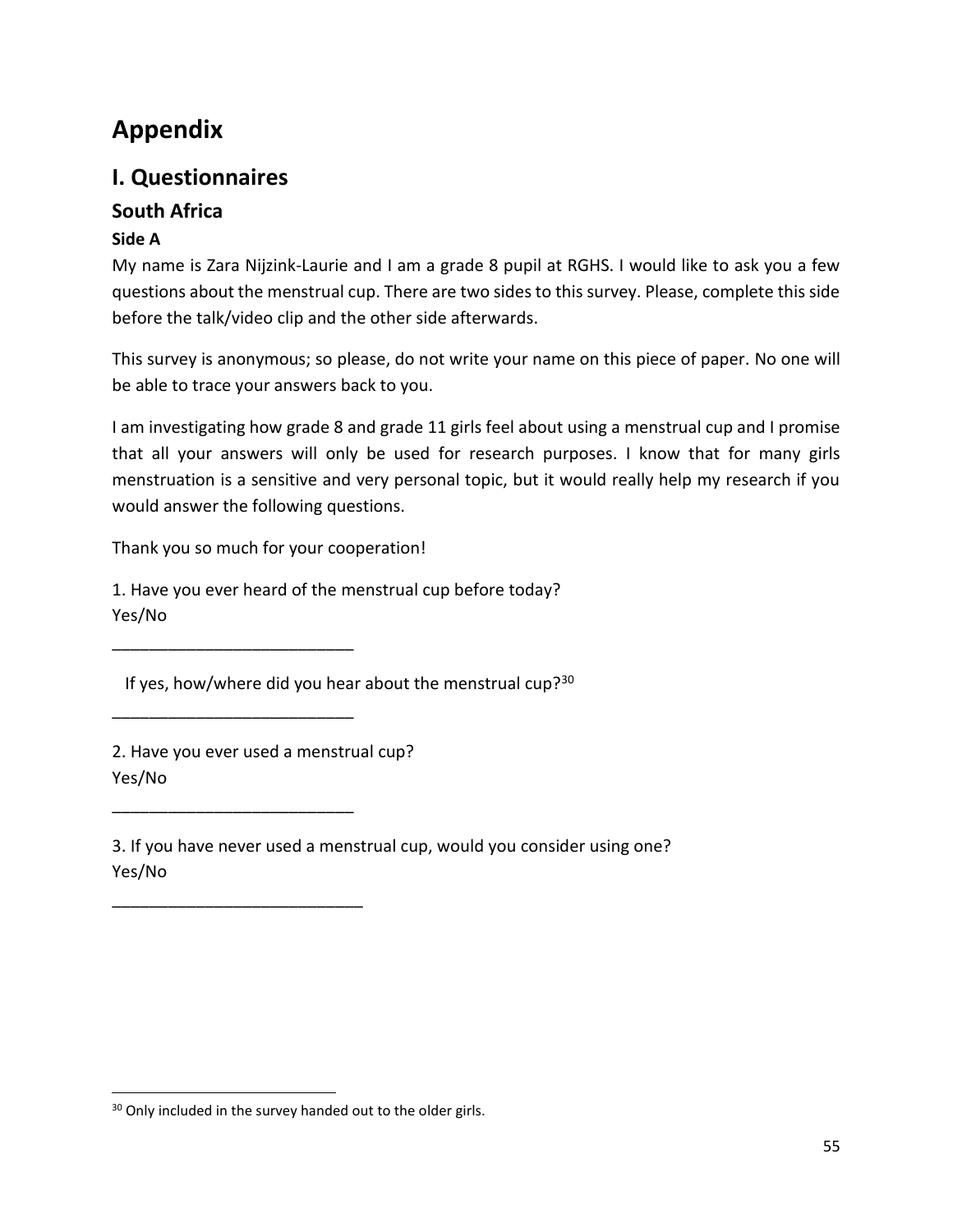A. If no, why not? Please select all that apply.

- $\Box$  I don't know how to get one.
- $\Box$  I don't know how to use one.
- $\Box$  It seems too messy.
- $\Box$  It seems too painful.
- $\Box$  It seems too expensive.
- $\Box$  I have moral objections.
- Other:\_\_\_\_\_\_\_\_\_\_\_\_\_\_\_\_\_\_\_\_\_\_\_\_\_\_\_\_\_\_\_\_\_\_\_\_\_\_\_\_\_\_\_\_\_\_\_\_\_\_\_\_\_\_\_\_\_\_\_\_\_\_\_\_

B. If yes, why? Please, indicate the reason why you would be willing to try a menstrual cup. \_\_\_\_\_\_\_\_\_\_\_\_\_\_\_\_\_\_\_\_\_\_\_\_\_\_\_\_\_\_\_\_\_\_\_\_\_\_\_\_\_\_\_\_\_\_\_\_\_\_\_\_\_\_\_\_\_\_\_\_\_\_\_\_\_\_\_\_\_\_\_\_\_\_\_

4. Have you had your first period? Yes/No

\_\_\_\_\_\_\_\_\_\_\_\_\_\_\_\_\_\_\_\_\_\_\_\_\_\_

5. Which product do you normally use to manage your period? Please, select the product you use most often.

|  | Sanitary pads |  |
|--|---------------|--|
|--|---------------|--|

- $\Box$  Tampons
- $\Box$  Other:

#### **Side B**

Now that you have been made aware of the menstrual cup and have gained information about it, please, complete this side of the questionnaire.

Thank you again for your cooperation!

\_\_\_\_\_\_\_\_\_\_\_\_\_\_\_\_\_\_\_\_\_\_\_\_\_\_

\_\_\_\_\_\_\_\_\_\_\_\_\_\_\_\_\_\_\_\_\_\_\_\_\_\_

1. Do you now know how to use a menstrual cup? Yes/No

2. Would you now consider using the menstrual cup? Yes/No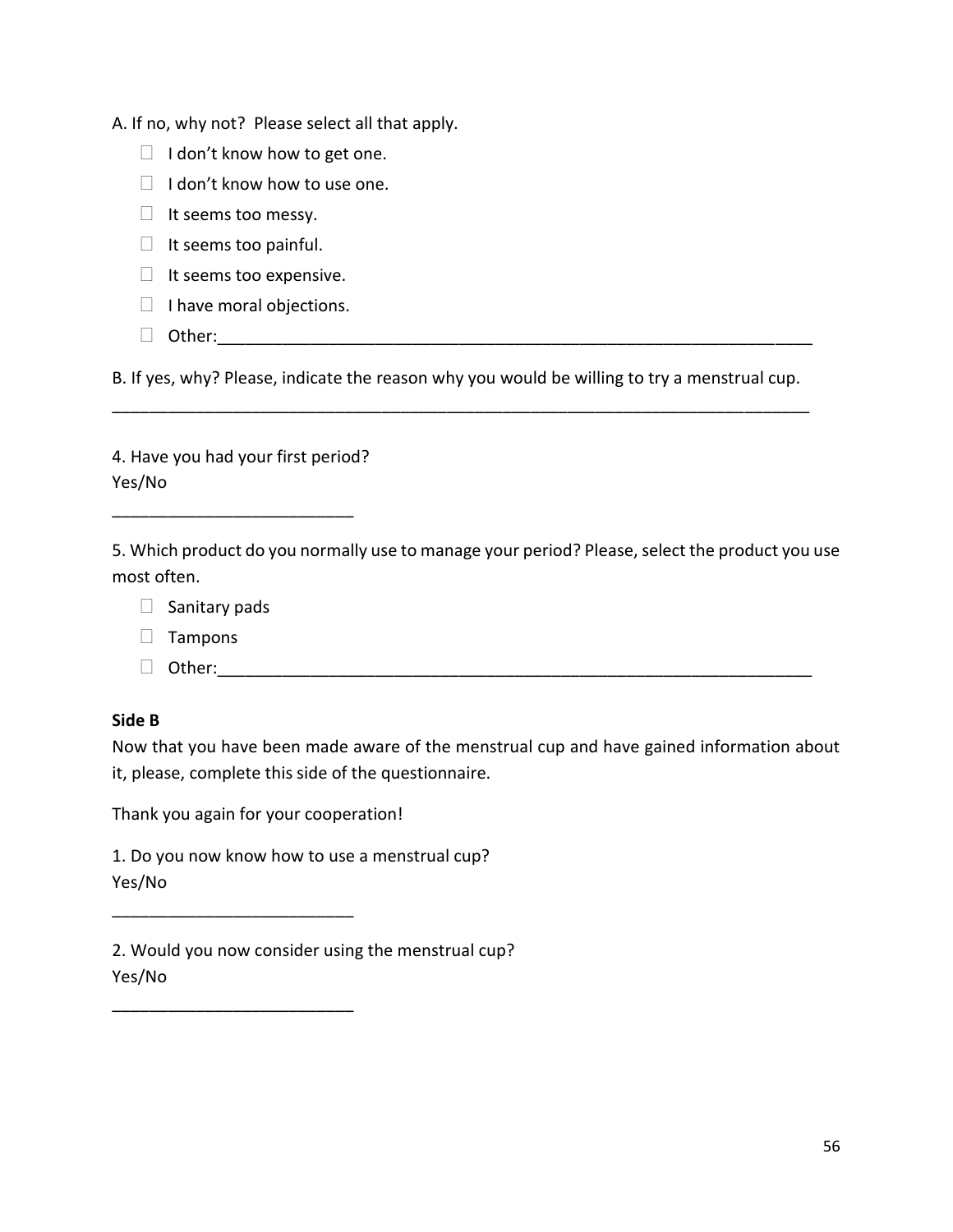A. If no, why not? Please, select all that apply.

- $\Box$  It seems too messy.
- $\Box$  It seems too painful.
- $\Box$  It seems too expensive.
- $\Box$  I have moral objections.
- Other:\_\_\_\_\_\_\_\_\_\_\_\_\_\_\_\_\_\_\_\_\_\_\_\_\_\_\_\_\_\_\_\_\_\_\_\_\_\_\_\_\_\_\_\_\_\_\_\_\_\_\_\_\_\_\_\_\_\_\_\_\_\_\_\_

B. If yes, why? Please, select all that apply.

- $\Box$  It's environmentally friendly because it has no waste products.
- $\Box$  It's cheaper than pads and tampons in the long run.
- $\Box$  It has less health risks.
- $\Box$  There is no need for constantly checking for leaks.
- $\Box$  Other:

Thank you!

### <span id="page-56-0"></span>**The Netherlands**

For access to the questions filled in by the Dutch participants please click on the link to the survey below. The information provided is also available at the link below. The questions need to be filled in to go to the next page.

[https://docs.google.com/forms/d/e/1FAIpQLScQP4a0lgCFuVY8bktCUmRONeLgc6BzsNm9jz](https://docs.google.com/forms/d/e/1FAIpQLScQP4a0lgCFuVY8bktCUmRONeLgc6BzsNm9jz-vH3PklCdWCw/viewform?usp=pp_url)[vH3PklCdWCw/viewform?usp=pp\\_url](https://docs.google.com/forms/d/e/1FAIpQLScQP4a0lgCFuVY8bktCUmRONeLgc6BzsNm9jz-vH3PklCdWCw/viewform?usp=pp_url)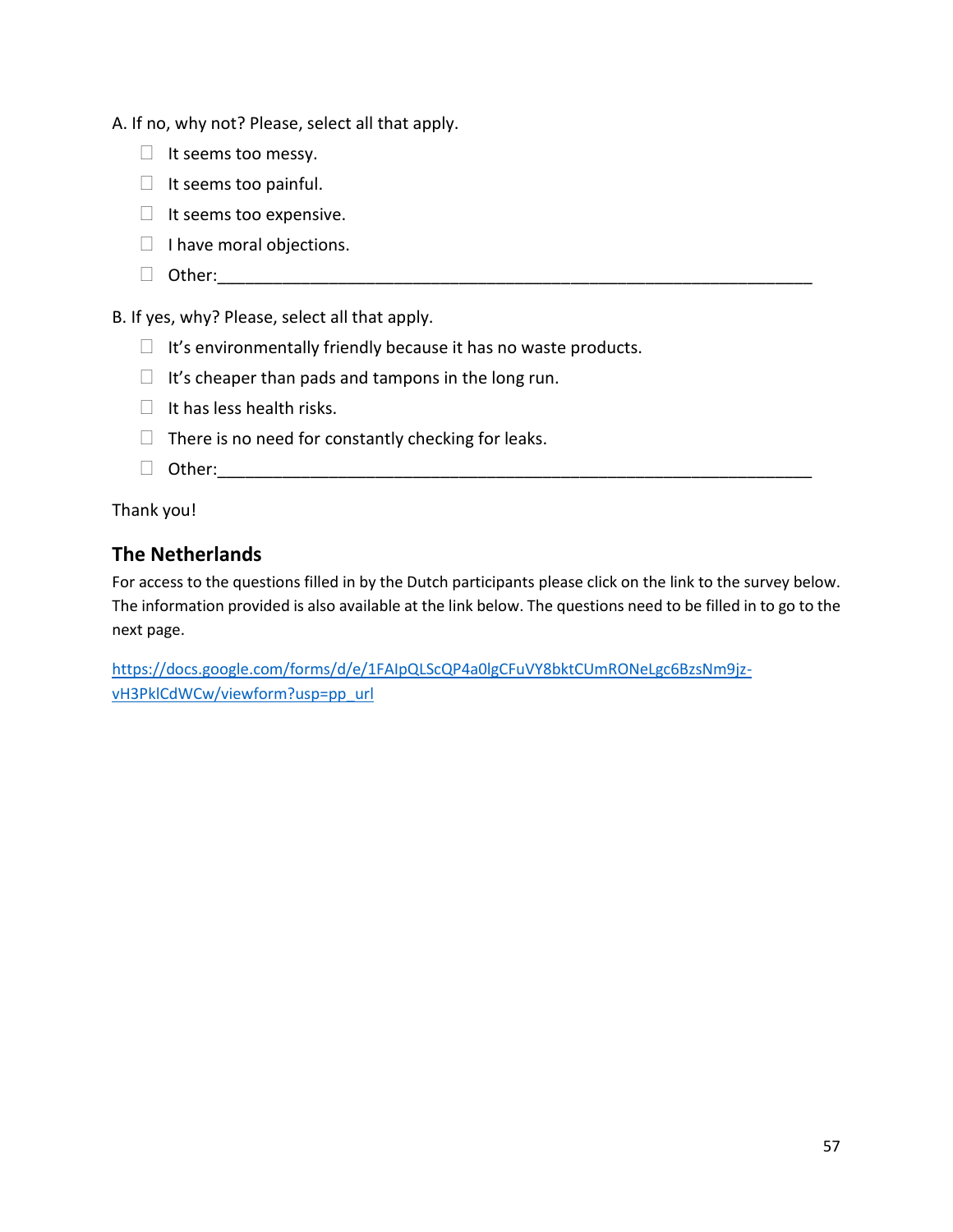### <span id="page-57-0"></span>**II. Video script**

- Introduction:
	- o Zara Nijzink-Laurie
	- o Grade 8 at RGHS
	- o Eskom expo in August
	- o The awareness of the menstrual cup and how you feel about it
- What is the menstrual cup?
	- o A way of maintaining your period
	- o Instead of absorbing, it collects
	- o Medical grade silicon cup
	- o Insert into your vagina
- How do you use the menstrual cup?
	- o It operates using suction
	- o Insert it, it creates a seal
	- o Folded and then inserted
	- o Let go and it pops open and forms seal
- Advantages of using the cup
	- o Cheaper in the long run
	- o Used for approximately 5 years
	- o Environmentally friendly as no waste products
	- o Less health risks, not associated with TSS
	- o No need to constantly check, no leakage
	- o Leave it in for up to 12 hours, depending on flow
- What you might think
	- o Have to deal with blood, but you do so as well with pads and tampons
	- o Discomfort inserting it incorrectly
	- o Once you know how, most users find it comfortable and convenient
- Conclusion
	- $\circ$  Many brands of cups, mostly two sizes for people who have given birth and who have not
	- o Locally manufactured that you can buy online for R280
	- o Saves a lot of money
	- o Saves the environment: imagine the amount of pads/tampon in sewerage and landfills
	- o Periods are uncomfortable for many
	- o This might be an option for you
	- o Your body, you decide
	- o Thank you for answering the questions in my survey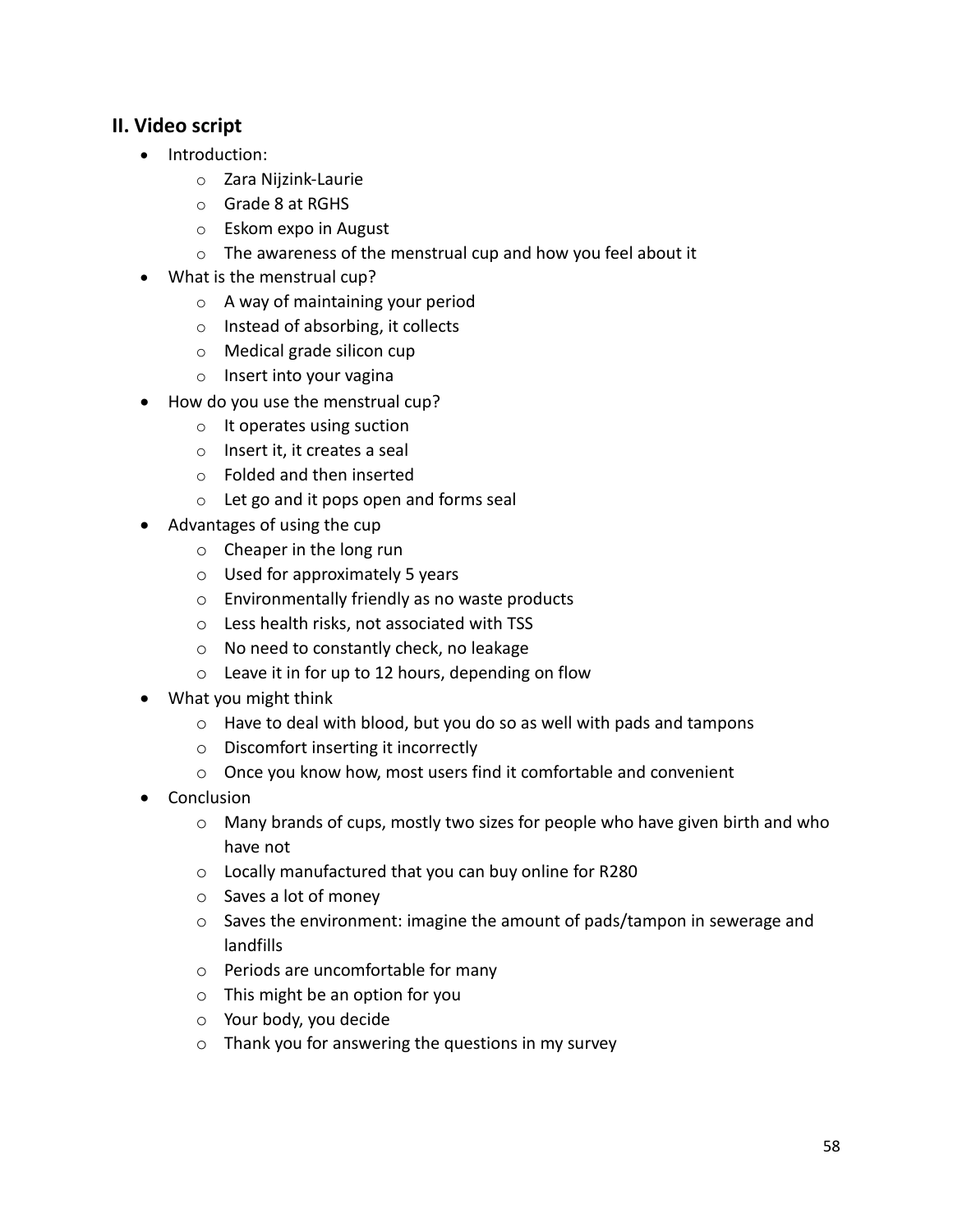### <span id="page-58-0"></span>**III. Focus group discussion guide**

### **Introduction:**

### 1. Welcome

I (Facilitator) introduce myself and collect the Consent Forms and send around a Sign-In Sheet with a few quick factual questions (age, grade, how did you find out about cup)

### *Discuss the following:*

- Who I am and what I am trying to do
- What will be done with the information
- Why I asked you to participate

### 2. Explanation of the process

Ask the group if anyone has participated in a focus group before. Explain that focus groups are being used in health and other social science research.

### *About focus groups*

- The aim is to learn from you/participants (positive and negative)
- Not trying to achieve consensus, it is about gathering information
- No point in long explanations: I am looking for a diversity of thoughts, opinions, experiences
- This project includes a survey and a focus group discussion. I have completed the survey. The reason for adding a focus group is that I can get more in-depth information from a smaller group of people. This helps to understand the context behind the answers given in the survey - I found that girls experience many barriers to using the cup and I would like to find out more on how best to overcome these. This focus group also helps to explore topics in more detail than I can do in a survey. I would like to find out more about your girls' experiences when they start using a cup.

### *Logistics*

- Focus group discussion will last about one hour
- Feel free to ask questions
- Please, speak clearly

### 3. Ground Rules

Ask the group to suggest some ground rules. After they mention some, make sure the following are agreed to:

- Everyone should participate
- Information provided in the focus group must be kept confidential
- Please, don't have side conversations
- Turn off cell phones
- Have fun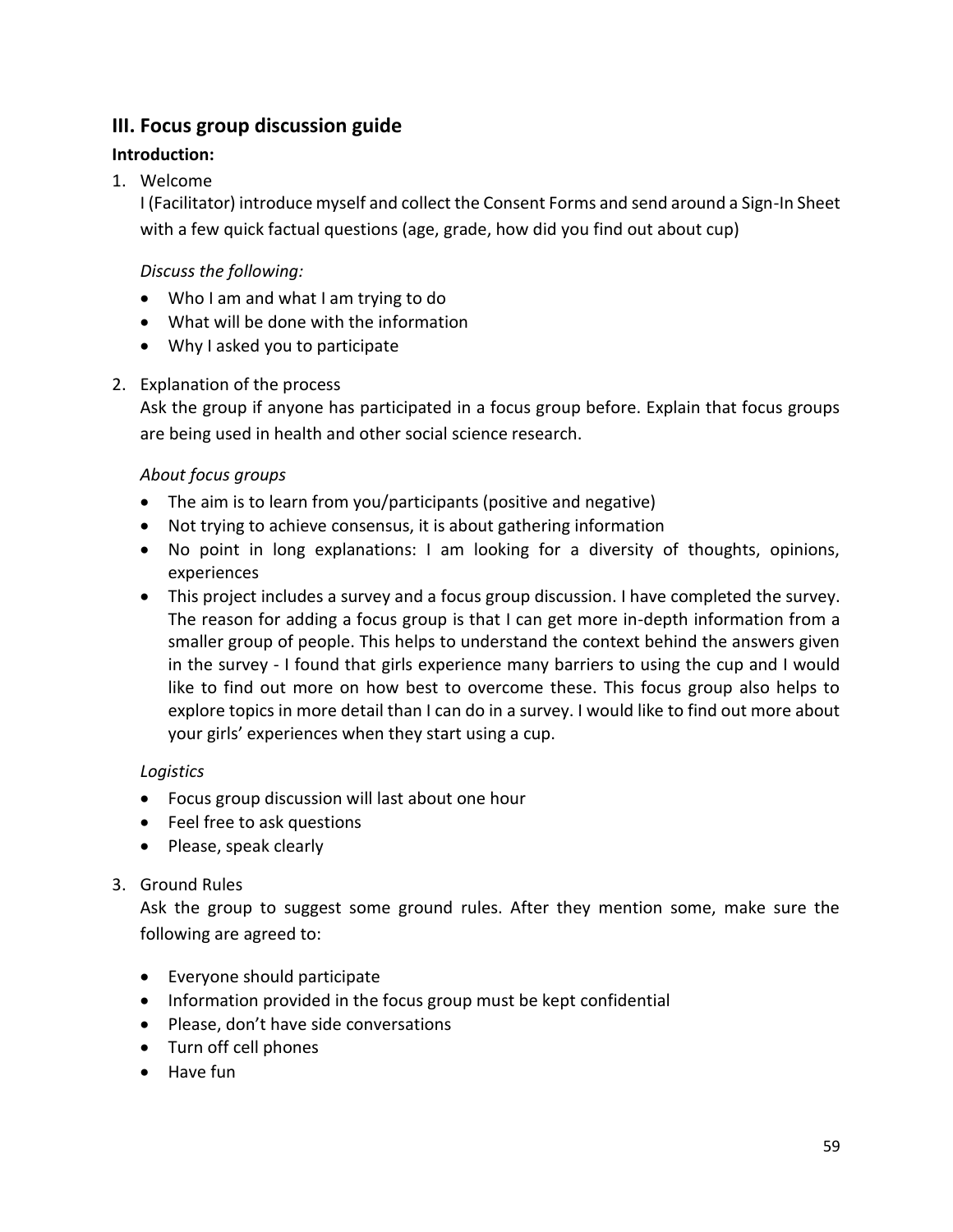### **4. Turn on Recorder**

5. Ask the group if there are any questions before getting started, and address those questions.

*Discussion begins, make sure to give people time to think before answering the questions and don't move too quickly to the next question. Use the list below to make sure that all issues are addressed, but move on when you feel you are starting to hear repetitive information.*

### **Questions:**

- 1. Let's start the discussion by talking about what makes you reluctant to try using the cup for menstruation management. What are the negative aspects of using a cup for you personally?
- 2. What are some things that are good about using a menstrual cup?
- 3. Thinking about the advantages of the cup, what would be needed to overcome your barriers to using the cup? What would you personally need to make you start using the cup? (include sub-question about design of cup?)
- 4. Would you like to get more advice about/support with the use of the menstrual cup? What kind of advice/support? Who would you like to get such support from?
- 5. Would you like to get more advice about/support with menstruation management in general? What kind of advice/support? Who would you like to get such support from?
- 6. In order to end the taboo that still exists around menstruation and help girls all over the world to be more open and accepting about menstruation an international NGO has proposed a period emoji. (show picture) What do you think about this initiative?
- 7. What do you think would be needed to get more girls to use a menstrual cup?
- 8. Is there anything else you would like to say about your feelings/opinions about the cup?

### *Topics that need to be discussed:*

- *Initial objections/negative perceptions*
- *Dealing with pain/discomfort*
- *Dealing with messiness*
- *Use at school; extra barriers?*
- *Practical issues: availability of water/basin in toilet*
- *Information dissemination: what do first time users need to know*
- *Peer guidance: could it work? What would be useful/effective?*

#### That concludes our focus group.

Thank you so much for coming and sharing your thoughts and experiences with me. If you have additional information that you did not get to say in the focus group, please, send me a whatsapp.

Thank you!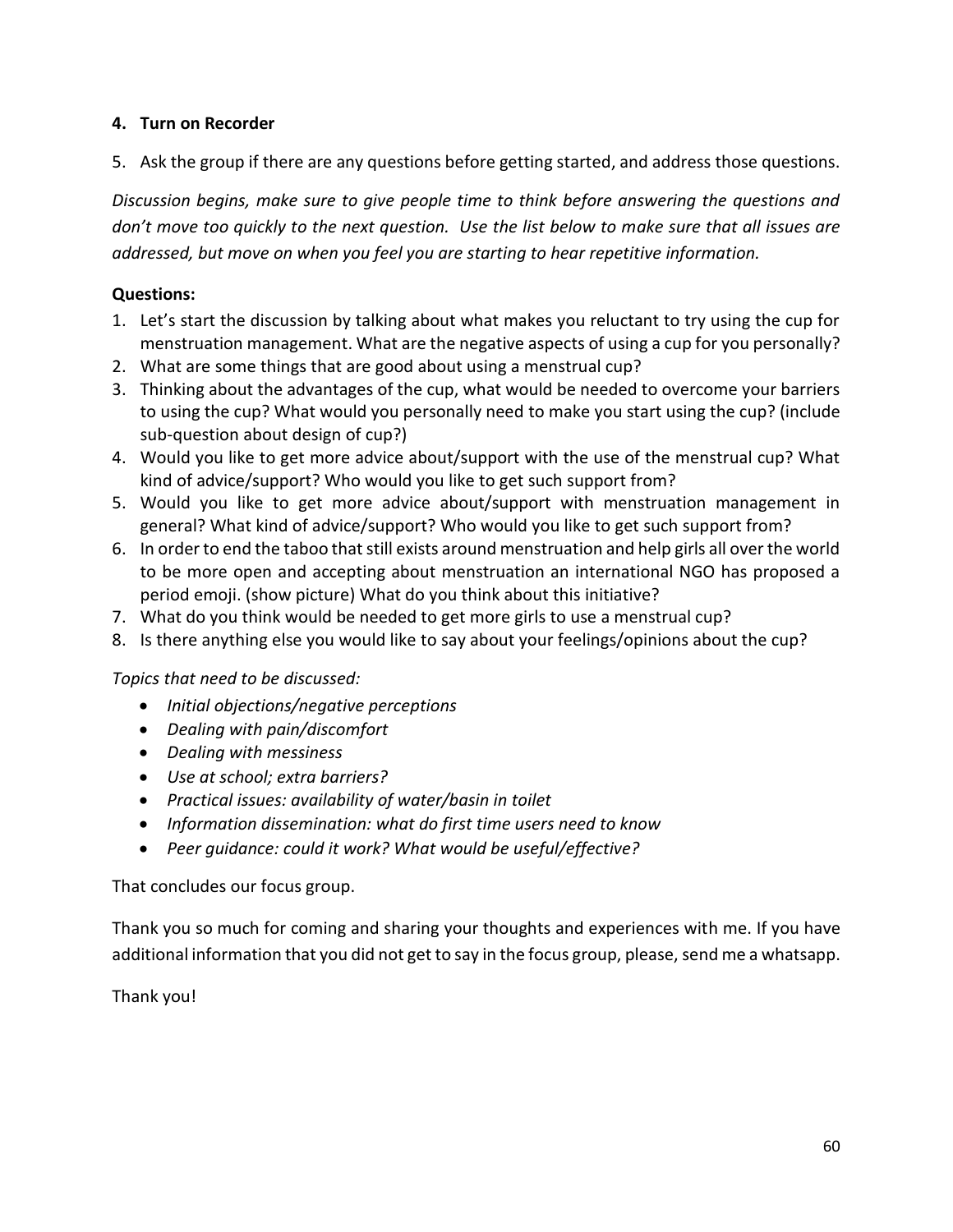### <span id="page-60-0"></span>**IV. Interview guide**

### **Introduction:**

### 1. Welcome

I (Facilitator) introduce myself and send around Consent Forms and a Sign-In Sheet with a few quick factual questions (age, grade, how did you find out about cup, how long ago you started using cup, how often you use cup)

#### *Discuss the following:*

- Who I am and what I am trying to do
- What will be done with the information
- Why I asked you to participate

### 2. Explanation of the process

Ask the group if anyone has participated in a focus group before. Explain that focus groups are being used in health and other social science research.

#### *About focus groups*

- The aim is to learn from you/participants (positive and negative)
- Not trying to achieve consensus, it is about gathering information
- No point in long explanations: I am looking for a diversity of thoughts, opinions, experiences
- This project includes a survey and a focus group discussion. I have completed the survey. The reason for adding a focus group is that I can get more in-depth information from a smaller group of people. This helps to understand the context behind the answers given in the survey - I found that girls experience many barriers to using the cup and I would like to find out more on how best to overcome these. This focus group also helps to explore topics in more detail than I can do in a survey. I would like to find out more about your experiences when you started using a cup.

### *Logistics*

- Focus group discussion will last about one hour
- Feel free to ask questions
- Please, speak clearly

### 3. Ground Rules

Ask the group to suggest some ground rules. After they mention some, make sure the following are agreed to:

- Everyone should participate
- Information provided in the focus group must be kept confidential
- Please, don't have side conversations
- Turn off cell phones
- Have fun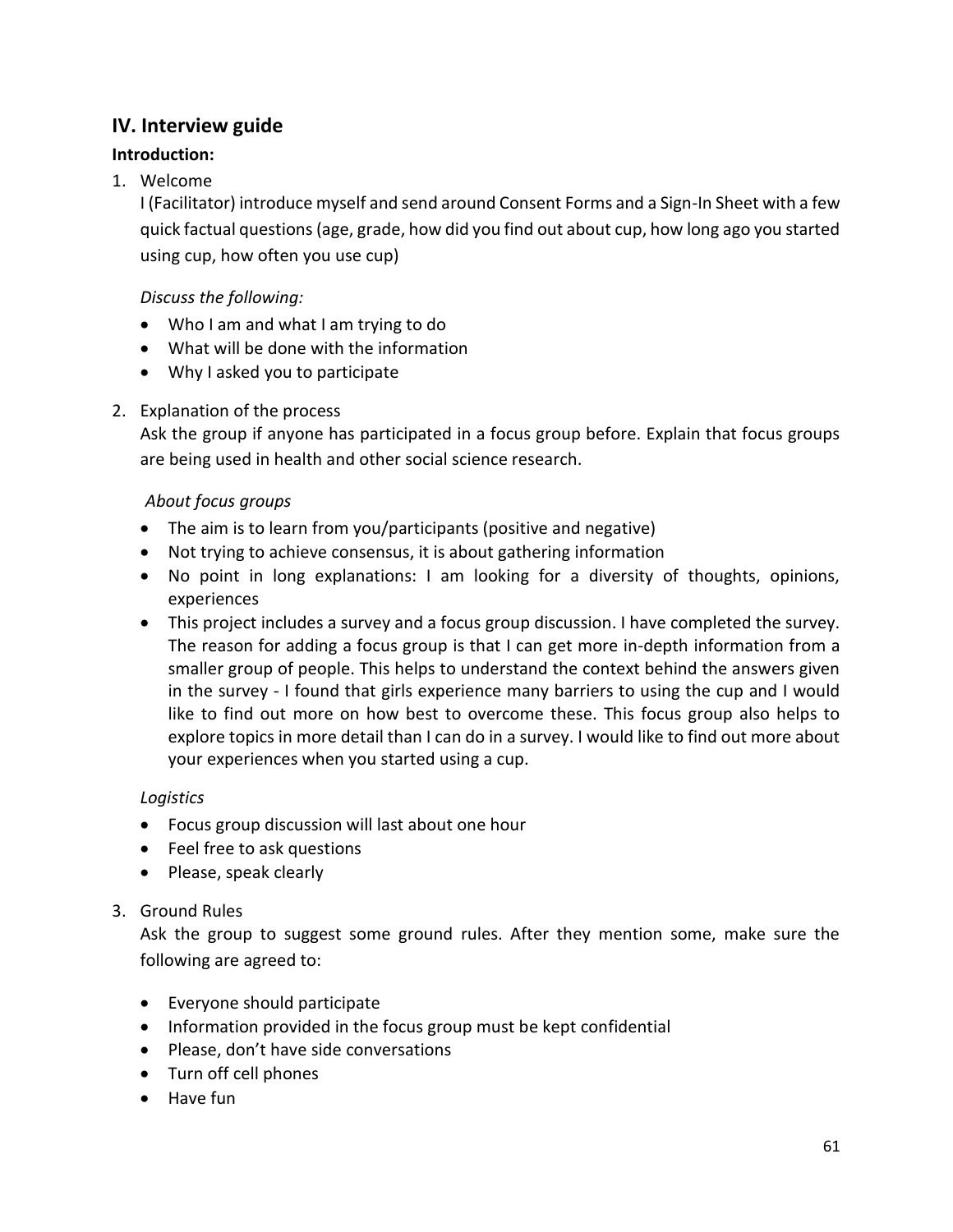### **4. Turn on Recorder**

- 5. Ask the group if there are any questions before getting started, and address those questions.
- 6. Introductions
	- Go around table: first name, school, grade

*Discussion begins, make sure to give people time to think before answering the questions and don't move too quickly to the next question. Use the list below to make sure that all issues are addressed, but move on when you feel you are starting to hear repetitive information.*

#### **Questions:**

- 1. Let's start the discussion by talking about what makes the cup a good product for menstruation management. What are the positive aspects of using a cup for you personally?
- 2. What are some things that are not so good about using a menstrual cup?
- 3. Thinking back to when you first started using a cup, what happened? How difficult or easy was it for you? Why? (what were your personal barriers?)
- 4. How long did it take you to get used to the cup? What did you do to make using the cup easier? Where did you go for advice? (how did you overcome your barriers?)
- 5. What advice would you give to first time users?
- 6. Is there anything else you would like to say about your experience with the cup?

#### *Topics that need to be discussed:*

- *Initial objections/negative perceptions*
- *Dealing with pain/discomfort*
- *Dealing with messiness*
- *Use at school; extra barriers?*
- *Practical issues: availability of water/basin in toilet*
- *Information dissemination: what do first time users need to know*
- *Peer guidance: could it work? What would be useful/effective?*

That concludes our focus group.

Thank you so much for coming and sharing your thoughts and experiences with me. If you have additional information that you did not get to say in the focus group, please, send me a whatsapp.

Thank you!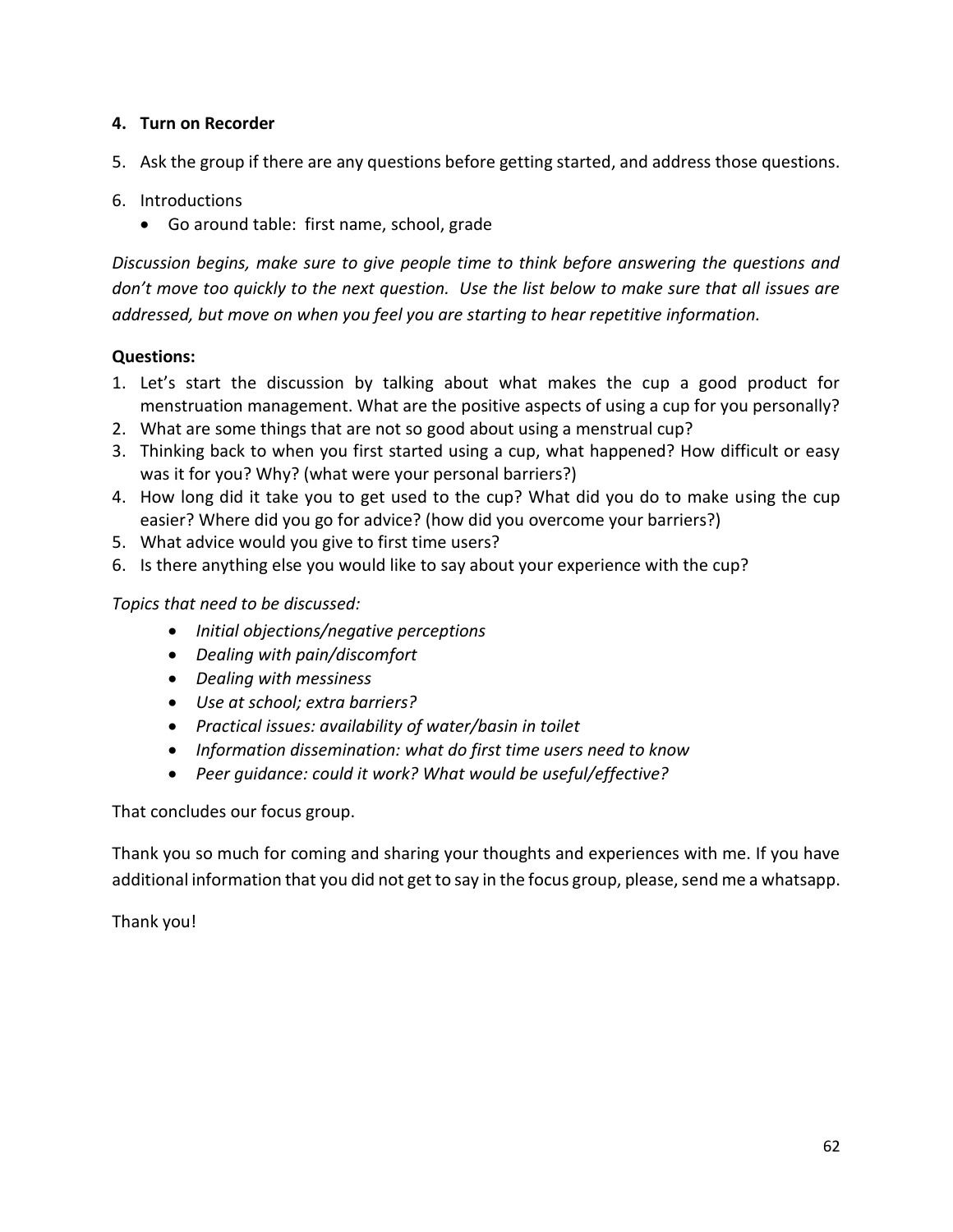# <span id="page-62-0"></span>**V. Alternative cup designs**

# <span id="page-62-1"></span>**Nixie Cup<sup>31</sup>**

An industrial design student in the UK redesigned the menstrual cup with teenage girls and students in mind. The newer spin on the cup was to help make first-time users less apprehensive about using it. She changed certain features to make it more appealing to younger girls.



The Nixie Cup has a higher lip at the back to make insertion easier. She also made the removal of the cup more convenient by a silicon string much like a tampon string but slightly shorter and made of medical grade silicon.



The transportation was also modified to a plastic box instead of a cloth bag that has space for two cups: a clean one and a used one. It looks more like a makeup box so girls don't have to be embarrassed or ashamed. It also includes a mirror to help with insertion.

For many girls cleaning and sterilization is also an issue. The designer thought of a solution. By creating an enclosed system that uses steam to clean the cup, only very little water is used and it is done in eight minutes.

<sup>31</sup> Source: [https://www.dezeen.com/2017/07/27/nixie-girl-aims-to-make-menstrual-cup-more-accessible-for](https://www.dezeen.com/2017/07/27/nixie-girl-aims-to-make-menstrual-cup-more-accessible-for-teenagers-design-graduates/)[teenagers-design-graduates/](https://www.dezeen.com/2017/07/27/nixie-girl-aims-to-make-menstrual-cup-more-accessible-for-teenagers-design-graduates/)